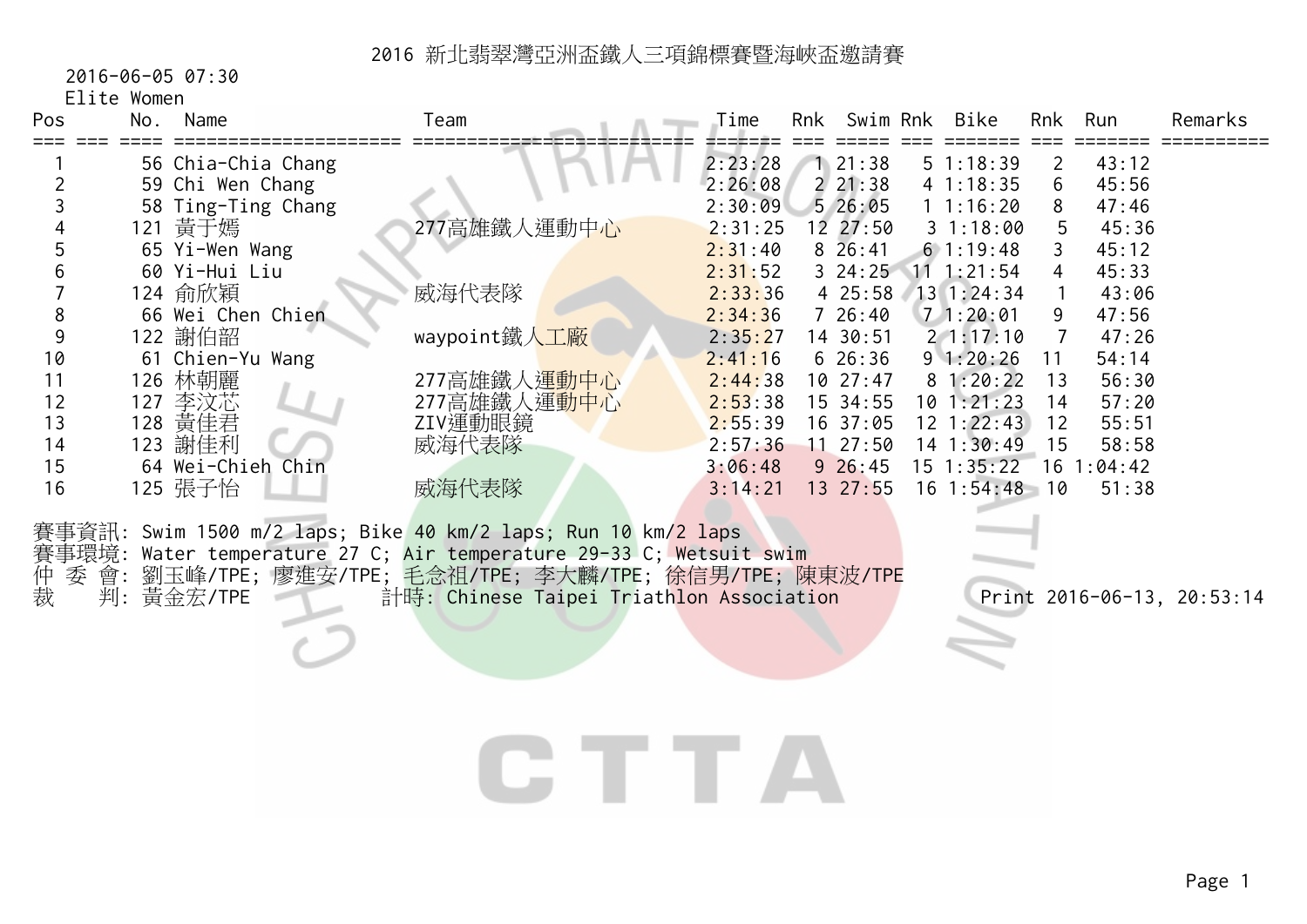2016-06-05 07:30

Elite Men

| Pos            | No.   | Name                | Team                                                                | Time    | Rnk | Swim Rnk     | <b>Bike</b>     | Rnk            | Run   | Remarks                    |
|----------------|-------|---------------------|---------------------------------------------------------------------|---------|-----|--------------|-----------------|----------------|-------|----------------------------|
|                |       | 20 Tuan Chun Chang  |                                                                     | 2:04:01 |     | 22:12        | 31:06:17        |                | 35:33 |                            |
| $\overline{2}$ |       | 12 Wei Kai Wang     |                                                                     | 2:08:45 |     | 323:12       | 81:07:27        |                | 38:06 |                            |
| 3              |       | 17 Yao Yu Tsai      |                                                                     | 2:09:27 |     | 22:18        | 21:06:13        |                | 40:57 |                            |
| 4              |       | 103 張家豪             | 維格鐵人隊                                                               | 2:10:41 |     | 10 25:41     | 51:07:09        | $\overline{2}$ | 37:52 |                            |
| 5              |       | 21 Cheng Tai Wu     |                                                                     | 2:10:52 |     | 423:46       | 41:06:43        | 6              | 40:24 |                            |
| 6              |       | 109 周汶傑             | 台北市立大學                                                              | 2:12:51 |     | 925:33       | 61:07:19        | 5              | 40:01 |                            |
|                |       | 116 林威志             | 277高雄鐵人運動中心                                                         | 2:15:23 |     | 625:28       | 71:07:26        | 9              | 42:30 |                            |
| 8              |       | 19 Pei Yen Hsu      |                                                                     | 2:15:28 |     | 524:44       | 11:06:00        | 11             | 44:44 |                            |
| 9              |       | 111 季胤呈             |                                                                     | 2:17:15 |     | 8 25:29      | 131:10:10       | 8              | 41:37 |                            |
| 10             |       | 104 吳冠融             | waypoint鐵人工廠                                                        | 2:20:45 |     | 17 28:10     | 91:07:55        | 10             | 44:42 |                            |
| 11             |       | 108 柳承宇             | 台北市立大學                                                              | 2:21:52 |     | 14 26:48     | 11 1:08:43      | 12             | 46:23 |                            |
| 12             |       | 14 Chih-Hsiang Yang |                                                                     | 2:24:04 |     | 725:28       | $14$ 1:11:14    | 13             | 47:23 |                            |
| 13             |       | 110 謝漢霖             | ZIV運動眼鏡                                                             | 2:25:08 |     | 16 28:06     | 101:08:42       | 14             | 48:21 |                            |
| 14             |       | 115 邵澤夫             | 277高雄鐵人運動中心                                                         | 2:28:51 |     | 19 35:29     | 16 1:14:24      | 4              | 38:59 |                            |
| 15             | 105 韓 | 冰                   | 威海代表隊                                                               | 2:34:45 |     | $11 \t25:43$ | $12$ $1:10:04$  | 16             | 59:00 |                            |
| 16             | 107   | 呂揚民                 | 台北市立大學                                                              | 2:35:39 |     | 15 27:53     | $15$ 1:13:34 15 |                | 54:14 |                            |
| $+2m$          |       | 102 陳智禎             | 台北市立大學                                                              |         |     | 18 31:39     | 171:15:00       |                |       | 輪車罰時                       |
| <b>DNF</b>     |       | 22 Wei-Chiang Chiou |                                                                     |         |     | 13 26:00     |                 |                |       | <b>DNF</b>                 |
| <b>DNF</b>     |       | 112 郭子祥             |                                                                     |         |     | 12 25:44     |                 |                |       | 不計頒獎                       |
|                |       |                     |                                                                     |         |     |              |                 |                |       |                            |
|                |       |                     | 賽事資訊: Swim 1500 m/2 laps; Bike 40 km/2 laps; Run 10 km/2 laps       |         |     |              |                 |                |       |                            |
|                |       |                     | 賽事環境: Water temperature 27 C; Air temperature 29-33 C; Wetsuit swim |         |     |              |                 |                |       |                            |
| 仲裁<br>會:<br>委  |       |                     | 劉玉峰/TPE; 廖進安/TPE; 毛念祖/TPE; 李大麟/TPE; 徐信男/TPE; 陳東波/TPE                |         |     |              |                 |                |       |                            |
| 判:             |       | 黃金宏/TPE             | 計時: Chinese Taipei Triathlon Association                            |         |     |              |                 |                |       | Print 2016-06-13, 20:53:14 |
|                |       |                     |                                                                     |         |     |              |                 |                |       |                            |
|                |       |                     |                                                                     |         |     |              |                 |                |       |                            |
|                |       |                     |                                                                     |         |     |              |                 |                |       |                            |
|                |       |                     |                                                                     |         |     |              |                 |                |       |                            |
|                |       |                     |                                                                     |         |     |              |                 |                |       |                            |

Page 2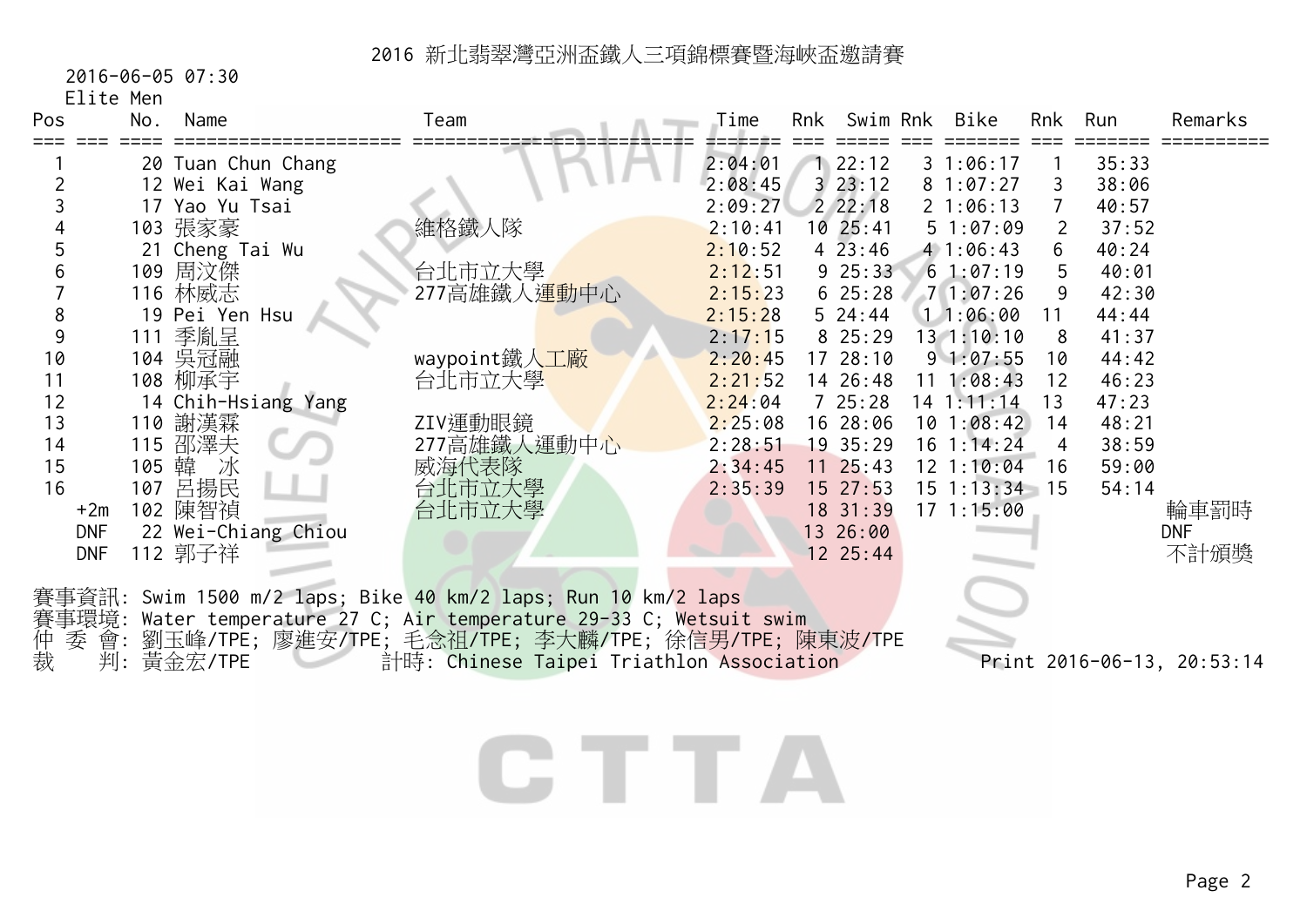2016-06-05 07:31

50+ AG Women

| Name    | Team                                                                                                                                                                              | Bike<br>Remarks<br>Time<br>Rnk<br>Swim Rnk<br>Run<br>Rnk                                                                                                                                                                                                                                                                                                                            |
|---------|-----------------------------------------------------------------------------------------------------------------------------------------------------------------------------------|-------------------------------------------------------------------------------------------------------------------------------------------------------------------------------------------------------------------------------------------------------------------------------------------------------------------------------------------------------------------------------------|
|         | 山川鐵人                                                                                                                                                                              | 晶片異常<br>36:01<br>3:01:00<br>3:26:10<br>240:50<br>$1 \t1:34:45$<br>11:10:36<br>11:59:32<br>1:08:43 BIKE少圈<br>2:14:45                                                                                                                                                                                                                                                                 |
|         |                                                                                                                                                                                   | 計時: Chinese Taipei Triathlon Association<br>Print 2016-06-13, 20:53:14                                                                                                                                                                                                                                                                                                              |
|         | Team                                                                                                                                                                              | 2016 新北翡翠灣亞洲盃鐵人三項錦標賽暨海峽盃邀請賽<br>Rnk Swim Rnk<br>Time<br>Bike<br>Run<br>Remarks<br><b>Rnk</b>                                                                                                                                                                                                                                                                                         |
| 200 王秀惠 | 林家軍<br>卡滋游就隊<br>悍將鐵人<br>三芝鐵人<br>吃多睡少很搞威                                                                                                                                           | 241:25<br>1 1:31:29<br>3:20:05<br>31:07:12<br>138:39<br>3:24:47<br>21:40:17<br>21:05:52<br>3:50:18<br>$5\,53:04$<br>$3 \; 1:46:42$<br>51:10:33<br>346:13<br>61:56:00<br>3:50:46<br>41:08:35<br>965:17<br>41:49:07<br>56:50<br>3:51:13<br>653:10<br>51:53:28<br>61:15:25<br>4:02:01<br>$4\;\;51:27$<br>72:02:34<br>4:19:43<br>81:25:44<br>8 62:20<br>92:16:51<br>4:42:59<br>71:23:49 |
|         | 206 Lynette Fischer<br>207 黃秋梅<br>208 高碧蘭<br>判:黃金宏/TPE<br>2016-06-05 07:31<br>40-49 AG Women<br>Name<br>191 趙曉萍<br>199 王雅君<br>201 陳加琪<br>196 蕭育如<br>194 楊麗絹<br>192 劉美玉<br>202 游玉萍 | 賽事資訊: Swim 1500 m/2 laps; Bike 40 km/2 laps; <mark>Run 10 km/2 laps</mark><br>賽事環境: Water temperature 27 C; Air temperatur <mark>e 29-33 C; Wetsuit</mark> swim<br>委 會: 劉玉峰/TPE; 廖進安/TPE; 毛念祖/TPE; 李大麟/TPE; 徐信男/TPE; 陳東波/TPE                                                                                                                                                        |

| 賽事資訊: Swim 1500 m/2 laps; Bike 40 km/2 laps; Run 10 km/2 laps       |  |
|---------------------------------------------------------------------|--|
| 賽事環境: Water temperature 27 C; Air temperature 29-33 C; Wetsuit swim |  |
| 仲 委 會: 劉玉峰/TPE; 廖進安/TPE; 毛念祖/TPE; 李大麟/TPE; 徐信男/TPE; 陳東波/TPE         |  |
| 裁   判: 黃金宏/TPE<br>計時: Chinese Taipei Triathlon Association          |  |

Print 2016-06-13, 20:53:14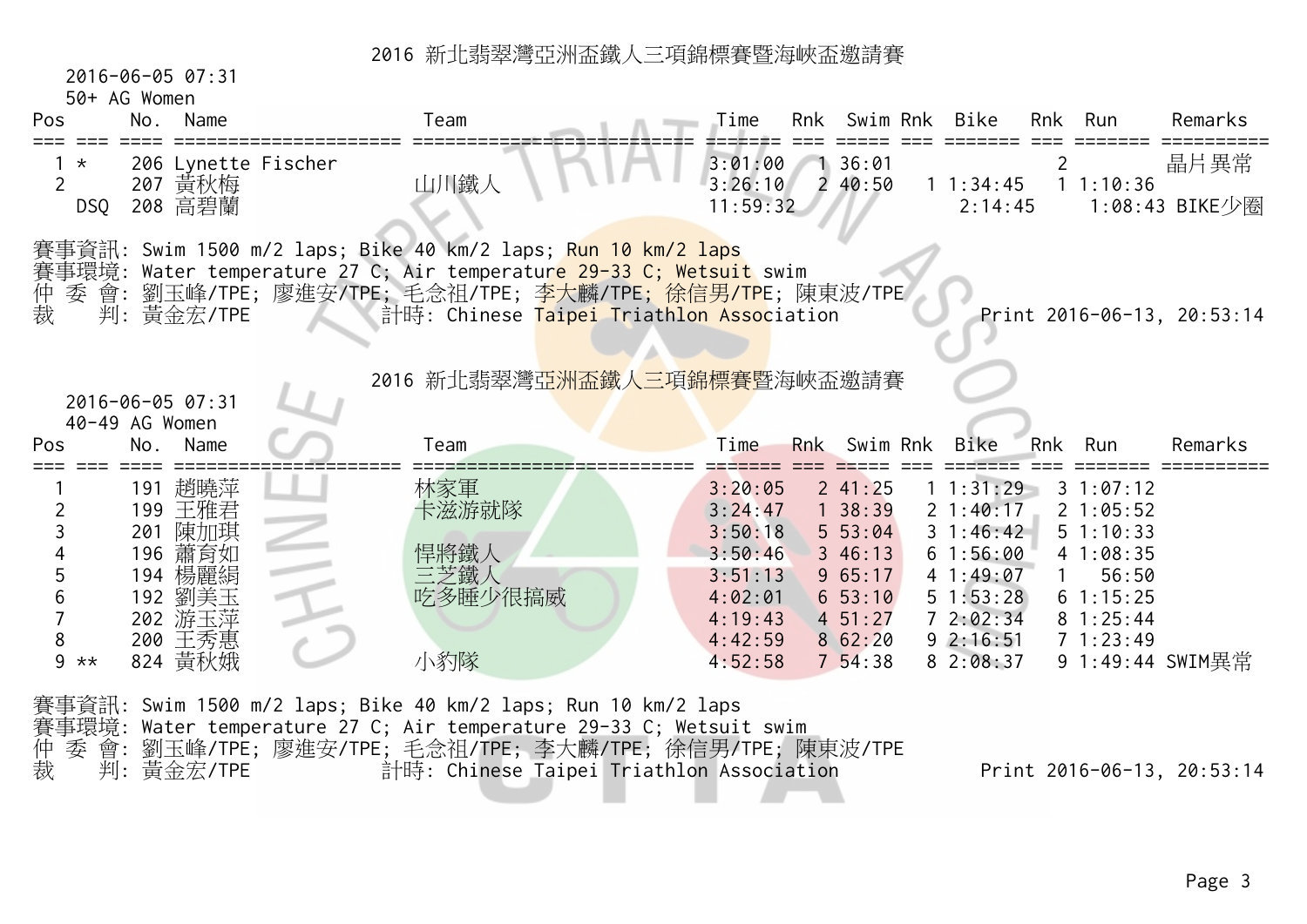2016-06-05 07:31

30-39 AG Women

| Pos                                                            | No. | Name                                                                                                                                                      | Team                                                                                                                                                                                                                                                                            | Time                                                                                                                                                   | Rnk | Swim Rnk                                                                                                                                           | Bike                                                                                                                                                                                       | Rnk                                                   | Run                                                                                                                                                         | Remarks                                                              |
|----------------------------------------------------------------|-----|-----------------------------------------------------------------------------------------------------------------------------------------------------------|---------------------------------------------------------------------------------------------------------------------------------------------------------------------------------------------------------------------------------------------------------------------------------|--------------------------------------------------------------------------------------------------------------------------------------------------------|-----|----------------------------------------------------------------------------------------------------------------------------------------------------|--------------------------------------------------------------------------------------------------------------------------------------------------------------------------------------------|-------------------------------------------------------|-------------------------------------------------------------------------------------------------------------------------------------------------------------|----------------------------------------------------------------------|
| 2<br>5<br>6<br>8<br>9<br>10<br>$11 \times x$<br>12<br>13<br>14 | 177 | 171 李淳潔<br>176 林怡君<br>170 王文君<br>188 郭玟君<br>柳靜宜<br>181 Melanie 美玲<br>183 郭儒靜<br>185 劉佳玫<br>174 嚴培文<br>175 張珮珊<br>166 羅文琪<br>168 李又文<br>180 鄭文晶<br>182 楊婉鈴 | 山大王鐵人隊<br>悍將鐵人<br>191鐵人隊<br>吃多睡少很搞威<br>山港鐵人隊<br>LDS超鐵團<br>LDS超鐵團                                                                                                                                                                                                                | 2:51:03<br>3:03:55<br>3:11:14<br>3:19:23<br>3:25:10<br>3:32:21<br>3:32:47<br>3:37:29<br>3:38:17<br>3:40:49<br>3:43:42<br>3:50:02<br>3:59:04<br>4:01:30 |     | 238:54<br>33:54<br>541:15<br>4 40:33<br>745:00<br>641:41<br>8 45:44<br>11 50:07<br>948:45<br>13 52:47<br>339:48<br>15 56:18<br>14 53:38<br>1659:10 | 11:20:11<br>31:32:38<br>21:31:30<br>61:37:37<br>51:37:30<br>$14$ 1:55:52<br>41:35:53<br>$10$ 1:47:45<br>71:40:58<br>91:46:59<br>12 1:50:36<br>81:44:10<br>$13 \t1:51:42$<br>$11 \t1:47:54$ | 3<br>4<br>$\mathbf{2}^{\mathsf{I}}$<br>5 <sup>5</sup> | 51:59<br>57:25<br>58:30<br>71:01:14<br>91:02:40<br>54:48<br>$12$ $1:11:10$<br>59:38<br>101:08:35<br>61:01:04<br>111:09:35<br>$14$ 1:13:46<br>$15 \t1:14:28$ | 13 1:13:19 SWIM異常                                                    |
| 15<br>16<br>DSQ<br>DSQ<br>仲<br>委 會:<br>裁                       |     | 169 丁郁芸<br>173 周惠玲<br>178 賴宛均<br>187 劉可萱<br>判: 黃金宏/TPE                                                                                                    | LDS超鐵團<br>T-MAN<br>黃金鮪魚吃西瓜<br>山港鐵人隊<br>賽事資訊: Swim 1500 m/2 laps; Bike 40 km/2 laps; Run 10 km/2 laps<br>賽事環境: Water temperature 27 C; Air temperature 29-33 C; Wetsuit swim<br>劉玉峰/TPE; 廖進安/TPE; 毛念祖/TPE; 李大麟/TPE; 徐信男/TPE; 陳東波/TPE<br>計時: Chinese Taipei Triathlon Association | 4:06:54<br>4:18:11<br>11:25:08<br>11:51:52                                                                                                             |     | $12 \, 51:40$<br>10 49:33                                                                                                                          | $16 \t2:13:49$<br>15 2:04:55<br>2:20:34                                                                                                                                                    |                                                       | 81:01:26<br>$16$ 1:23:43                                                                                                                                    | 1:16:48 SWIM DNF<br>$1:31:18$ SWIM DSQ<br>Print 2016-06-13, 20:53:14 |

CTTA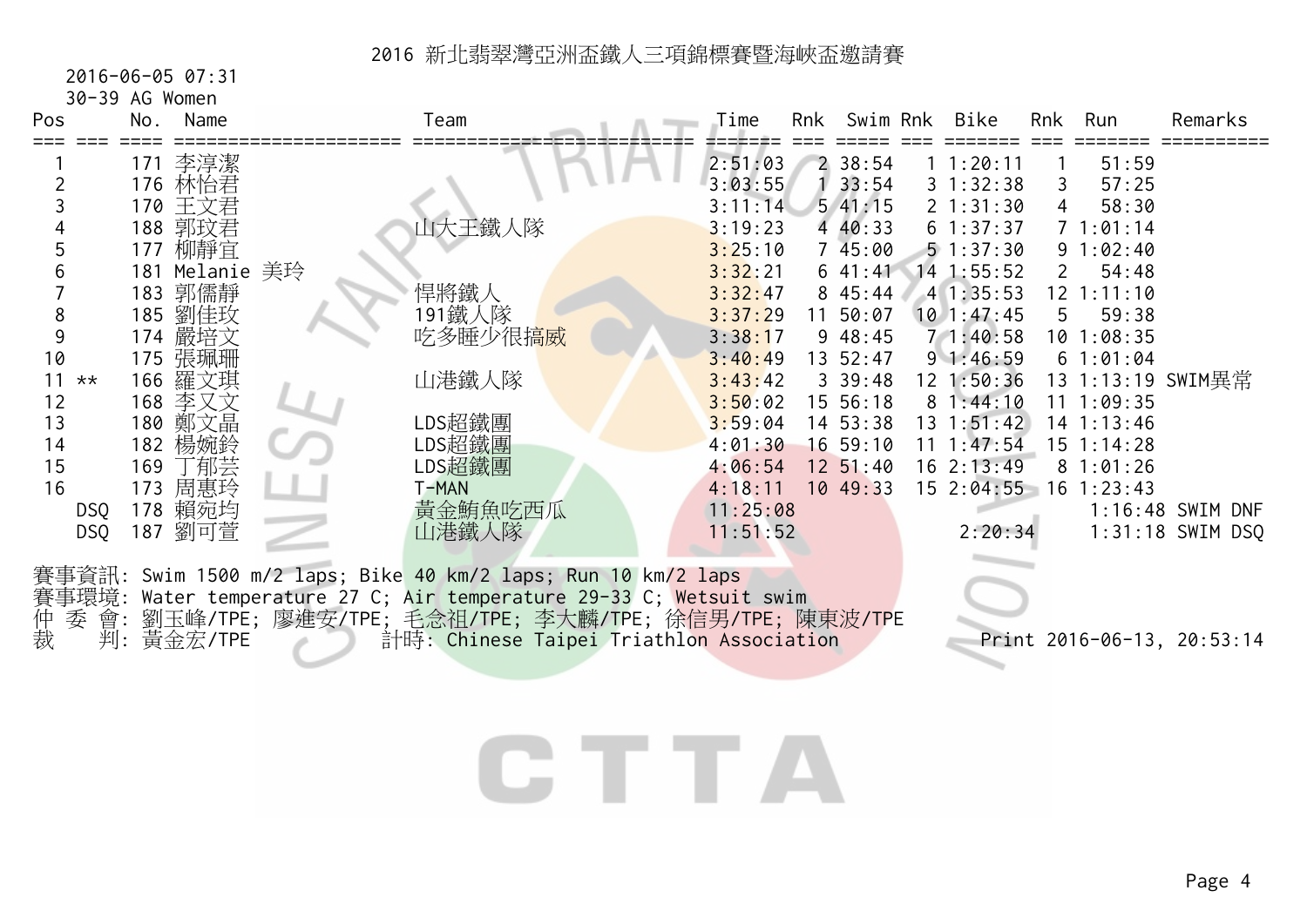2016-06-05 07:31

25-29 AG Women

| Pos<br>No.                         | Name                                                                                                       | Team                                                                                                                                                                                                                                            | Time                                                                                             | Rnk | Swim Rnk                                                                                       | Bike                                                                                                     | Rnk<br>Run                                                                     | Remarks                            |
|------------------------------------|------------------------------------------------------------------------------------------------------------|-------------------------------------------------------------------------------------------------------------------------------------------------------------------------------------------------------------------------------------------------|--------------------------------------------------------------------------------------------------|-----|------------------------------------------------------------------------------------------------|----------------------------------------------------------------------------------------------------------|--------------------------------------------------------------------------------|------------------------------------|
| 2<br>3<br>5<br>$8 *$<br><b>DSQ</b> | 156 陳柔涵<br>152 薛淳方<br>159 李雅涵<br>154 吕婷婷<br>158 蔣佳怡<br>155 盧思穎<br>157 陳玫今<br>821 曾翊庭<br>822 陳至柔<br>151 張蘿苡 | LDS超鐵團<br>悍將鐵人<br>外木山鐵人隊<br>黄金鮪魚吃西瓜<br>黃金鮪魚吃西瓜<br>黄金鮪魚吃西瓜<br>Team Tri-color                                                                                                                                                                     | 2:50:15<br>3:01:18<br>3:19:01<br>3:25:09<br>3:39:12<br>3:44:55<br>3:47:28<br>4:18:00<br>11:49:18 |     | 33:04<br>29:05<br>433:14<br>745:46<br>645:06<br>$8\ 51:15$<br>544:38<br>956:05<br>$2 \; 31:52$ | 11:21:46<br>2 1:31:43<br>51:39:33<br>31:37:28<br>41:38:42<br>61:42:11<br>71:49:55<br>81:57:05<br>1:37:34 | 55:26<br>21:00:31<br>4 1:06:15<br>31:01:56<br>71:15:24<br>51:11:31<br>61:12:56 | 8 1:24:51 SWIM異常<br>1:39:21 BIKE少圈 |
| 賽事環境:<br>仲裁<br>委 會:                | 判: 黃金宏/TPE                                                                                                 | 賽事資訊: Swim 1500 m/2 laps; Bike 40 km/2 laps; <mark>Run 10 km/2 laps</mark><br>Water temperature 27 C; Air temperature 29-33 C; Wetsuit swim<br>劉玉峰/TPE; 廖進安/TPE; 毛念祖/TPE; 李大麟/TPE; 徐信男/TPE; 陳東波/TPE<br>計時: Chinese Taipei Triathlon Association |                                                                                                  |     |                                                                                                |                                                                                                          | Print 2016-06-13, 20:53:14                                                     |                                    |
|                                    |                                                                                                            |                                                                                                                                                                                                                                                 |                                                                                                  |     |                                                                                                |                                                                                                          |                                                                                |                                    |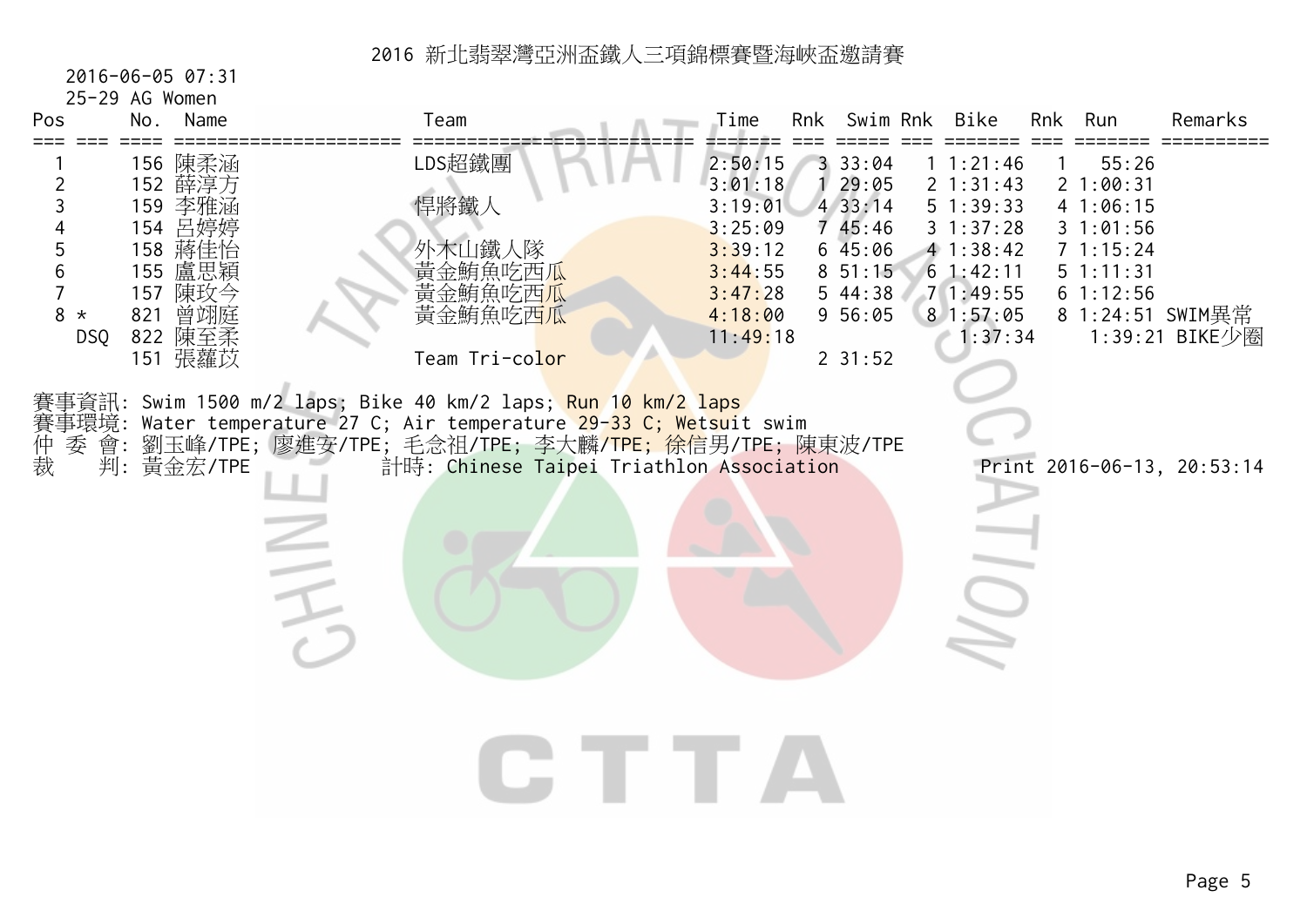2016-06-05 07:31

#### 18-24 AG Women

| Pos            | No.               | Name                                                | Team                                                                                                                                                                                                                                                                                                                   | Time                                                | Rnk | Swim Rnk                                                            | Bike                                                          | Rnk          | Run                                                   | Remarks                    |
|----------------|-------------------|-----------------------------------------------------|------------------------------------------------------------------------------------------------------------------------------------------------------------------------------------------------------------------------------------------------------------------------------------------------------------------------|-----------------------------------------------------|-----|---------------------------------------------------------------------|---------------------------------------------------------------|--------------|-------------------------------------------------------|----------------------------|
| 2<br>5         |                   | 137 彭璟喻<br>138 黃芷妍<br>136 彭璟晴<br>141 李康欣<br>140 李詹瑩 | 台北市立大學<br>台北市立大學<br>台北市立大學                                                                                                                                                                                                                                                                                             | 3:05:47<br>3:05:47<br>3:20:16<br>3:27:44<br>3:30:29 |     | $3\,36:44$<br>30:51<br>4 36:46<br>$5\,39:22$<br>$2\overline{33:14}$ | 21:34:11<br>31:34:39<br>11:32:40<br>41:42:47<br>$5 \t1:44:47$ | $\mathbf{1}$ | 54:52<br>21:00:19<br>41:10:50<br>31:05:36<br>51:12:29 |                            |
| 仲<br>裁         |                   | 判: 黃金宏/TPE<br>2016-06-05 07:37                      | 賽事資訊: Swim 1500 m/2 laps; Bike 40 km/2 laps <mark>; Run 10 km/2 laps</mark><br>賽事環境: Water temperature 27 C; Air temperat <mark>ure 29-3</mark> 3 C; Wetsuit swim<br>委 會: 劉玉峰/TPE; 廖進安/TPE; 毛念祖/TPE; <mark>李大麟/TPE;</mark> 徐信男/TPE; 陳東波/TPE<br>計時: Chinese Taipei Triathlon Association<br>2016 新北翡翠灣亞洲盃鐵人三項錦標賽暨海峽盃邀請賽 |                                                     |     |                                                                     |                                                               |              |                                                       | Print 2016-06-13, 20:53:14 |
| Pos            | 70+ AG Men<br>No. | Name                                                | Team                                                                                                                                                                                                                                                                                                                   | Time                                                |     | Rnk Swim Rnk                                                        | Bike                                                          | Rnk          | Run                                                   | Remarks                    |
|                |                   |                                                     |                                                                                                                                                                                                                                                                                                                        |                                                     |     |                                                                     |                                                               |              |                                                       |                            |
| $\overline{2}$ |                   | 811 張邦文<br>812 何培楨                                  | 北投慢跑暨三鐵協會                                                                                                                                                                                                                                                                                                              | 3:30:37<br>4:00:31                                  |     | 145:37<br>$2\;\;58:43$                                              | $1 \; 1:37:31$<br>21:50:53                                    |              | 11:07:31<br>21:10:56                                  |                            |

## CTTA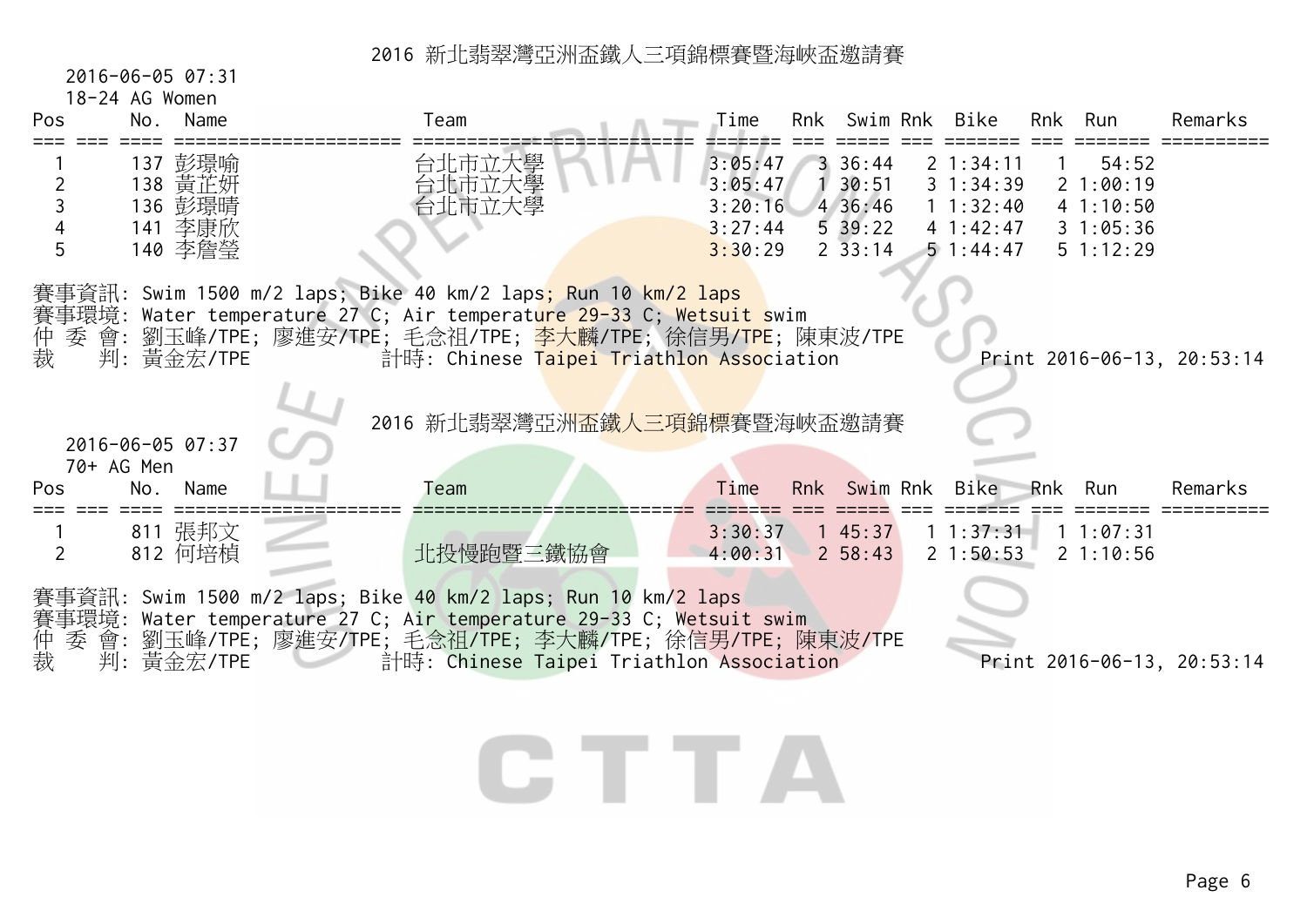2016-06-05 07:37

65-69 AG Men

| UJ UJ AU ITEIT<br>Pos                       | No. | Name                                                           | Team                                                                                                                                                                                                                                                                | Time                                                           | Rnk Swim Rnk                                                            | Bike                                                                 |                     | Rnk Run                                            | Remarks                    |
|---------------------------------------------|-----|----------------------------------------------------------------|---------------------------------------------------------------------------------------------------------------------------------------------------------------------------------------------------------------------------------------------------------------------|----------------------------------------------------------------|-------------------------------------------------------------------------|----------------------------------------------------------------------|---------------------|----------------------------------------------------|----------------------------|
| $\overline{2}$<br>3<br>$+2m$<br>4<br>5<br>6 |     | 802 林竹泉<br>801 廖協發<br>805 許銘福<br>806 江漢鐘<br>803 高金銘<br>804 莊材財 | 台灣大腳丫長跑協會<br>台灣大腳丫長跑協會<br>台寶愛台灣                                                                                                                                                                                                                                     | 3:07:10<br>3:16:39<br>3:21:55<br>3:32:52<br>3:56:44<br>4:00:17 | 43:35<br>3 46:58<br>2 46:29<br>$4\;\;51:18$<br>$6\,60:23$<br>$5\,54:12$ | 21:30:04<br>11:29:59<br>31:34:14<br>41:36:22<br>51:44:24<br>61:56:07 | 3<br>2 <sup>1</sup> | 53:32<br>59:43<br>41:05:13<br>61:11:58<br>51:09:58 | 59:12 輪車罰時                 |
| 賽事環境:<br>仲裁                                 |     | 判: 黃金宏/TPE                                                     | 賽事資訊: Swim 1500 m/2 laps; Bike 40 km/2 lap <mark>s; Run 10 km/2 laps</mark><br>Water temperature 27 C; Air temperature 29-33 C; Wetsuit swim<br>委 會: 劉玉峰/TPE; 廖進安/TPE; 毛念祖/TPE; <mark>李大麟/TPE; 徐信男/TPE</mark> ; 陳東波/TPE<br>計時: Chinese Taipei Triathlon Association |                                                                |                                                                         |                                                                      |                     |                                                    | Print 2016-06-13, 20:53:14 |
|                                             |     |                                                                |                                                                                                                                                                                                                                                                     |                                                                |                                                                         |                                                                      |                     |                                                    |                            |
|                                             |     |                                                                |                                                                                                                                                                                                                                                                     |                                                                |                                                                         |                                                                      |                     |                                                    |                            |
|                                             |     |                                                                |                                                                                                                                                                                                                                                                     |                                                                |                                                                         |                                                                      |                     |                                                    |                            |
|                                             |     |                                                                |                                                                                                                                                                                                                                                                     |                                                                |                                                                         |                                                                      |                     |                                                    |                            |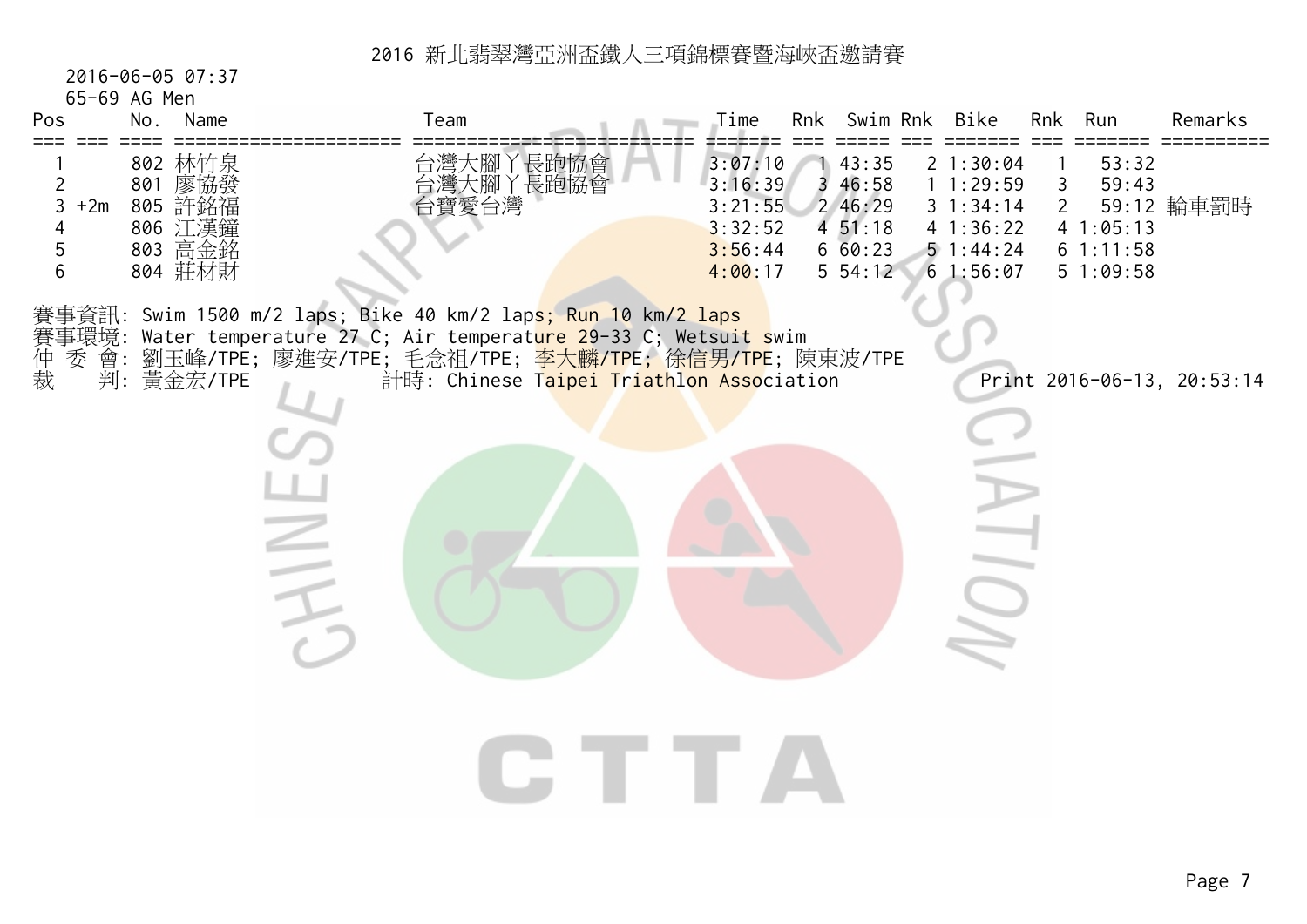2016-06-05 07:37

60-64 AG Men

| Pos                                                 | No. | Name                                                                                                                  | Team                                                                                                                                                                                                                                             | Time                                                                                                       |   | Rnk Swim Rnk                                                                                                     | Bike                                                                                                                                         | Rnk                                 | Run                                                                                                 | Remarks                    |
|-----------------------------------------------------|-----|-----------------------------------------------------------------------------------------------------------------------|--------------------------------------------------------------------------------------------------------------------------------------------------------------------------------------------------------------------------------------------------|------------------------------------------------------------------------------------------------------------|---|------------------------------------------------------------------------------------------------------------------|----------------------------------------------------------------------------------------------------------------------------------------------|-------------------------------------|-----------------------------------------------------------------------------------------------------|----------------------------|
| 2<br><b>WAN</b><br>3<br>4<br>5<br>6<br>8<br>9<br>10 |     | 786 黃英俊<br>790 林嘉明<br>787 林建基<br>793 張莒忠<br>797 蘇耀宗<br>792 簡晨堯<br>788 蘇錦全<br>794 張釣西<br>796 蔡新居<br>795 楊永建<br>791 嚴子捷 | 山川鐵人<br>國泰產險鐵人隊<br>山川鐵人<br>悍將鐵人<br>山川鐵人<br>基隆一信<br>北投慢跑暨三鐵協會                                                                                                                                                                                     | 2:57:36<br>3:02:53<br>3:11:02<br>3:19:25<br>3:22:44<br>3:33:00<br>3:43:55<br>3:45:26<br>3:53:45<br>3:55:20 | 4 | 138:36<br>42:51<br>241:31<br>7 46:39<br>948:42<br>646:10<br>342:15<br>5 46:06<br>10.57:02<br>8 48:23<br>11 60:03 | 11:23:48<br>2 1:24:46<br>31:30:37<br>51:35:33<br>4 1:32:32<br>71:42:21<br>81:44:19<br>61:41:13<br>91:51:41<br>$10$ 1:53:06<br>$11 \t2:05:14$ | 2<br>$\overline{4}$<br>$\mathsf{3}$ | 55:13<br>55:17<br>57:14<br>51:01:31<br>61:04:30<br>91:17:21<br>$10$ 1:18:07<br>71:05:02<br>81:13:52 | 58:55 提早出發                 |
| 賽事環境:<br>仲裁<br>委 會:                                 |     | 判: 黃金宏/TPE                                                                                                            | 賽事資訊: Swim 1500 m/2 laps; Bike 40 km/2 laps; <mark>Run 10 km/2 lap</mark> s<br>Water temperature 27 C; Air temperature 29-33 C; Wetsuit swim<br>劉玉峰/TPE; 廖進安/TPE; 毛念祖/TPE; 李大麟/TPE; 徐信男/TPE; 陳東波/TPE<br>計時: Chinese Taipei Triathlon Association |                                                                                                            |   |                                                                                                                  |                                                                                                                                              |                                     |                                                                                                     | Print 2016-06-13, 20:53:14 |
|                                                     |     |                                                                                                                       |                                                                                                                                                                                                                                                  |                                                                                                            |   |                                                                                                                  |                                                                                                                                              |                                     |                                                                                                     |                            |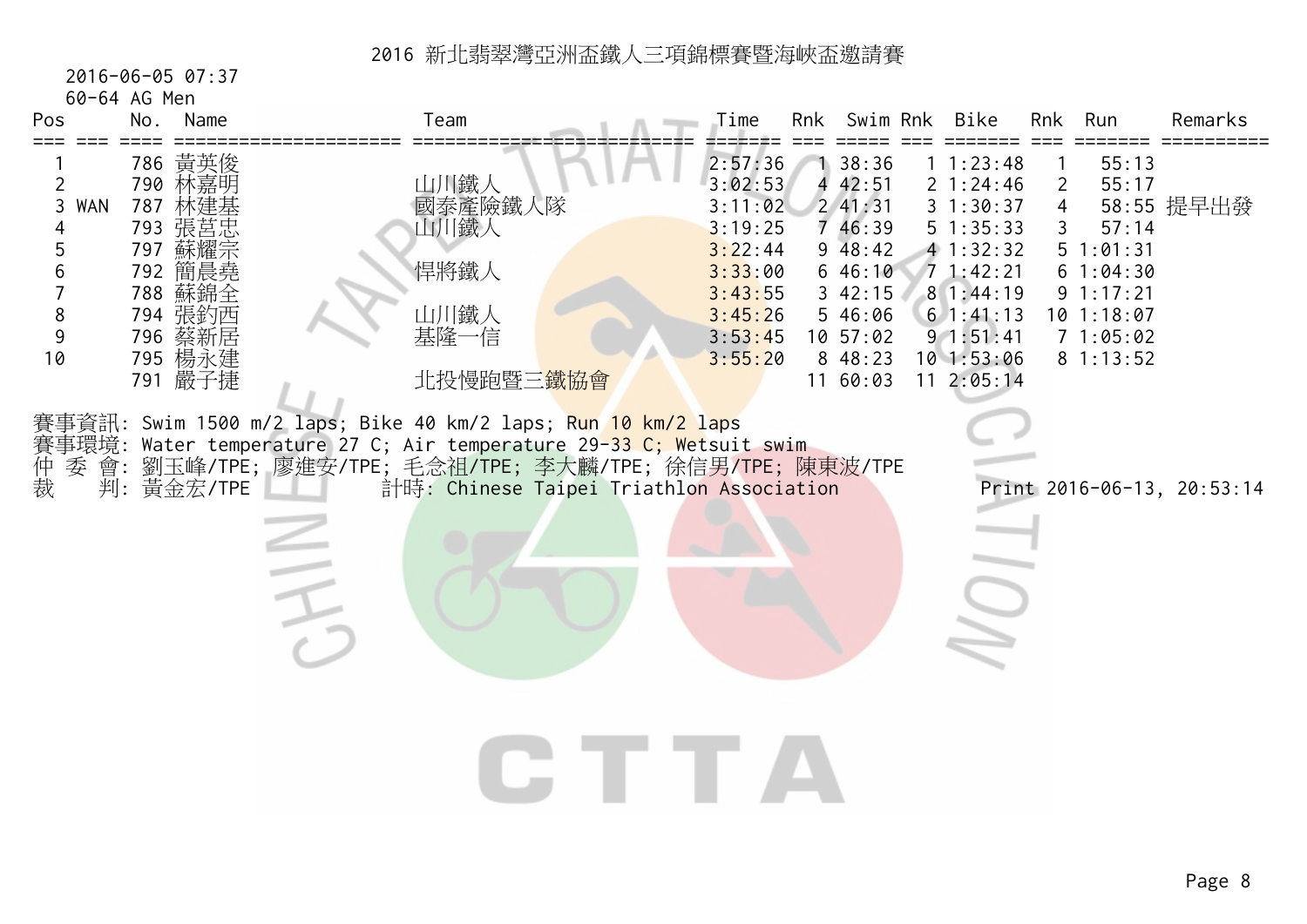#### 2016-06-05 07:37

55-59 AG Men

| Pos         | No. | Name      | Team      | Time     | Rnk | Swim Rnk      | Bike           | Rnk             | Run            | Remarks         |
|-------------|-----|-----------|-----------|----------|-----|---------------|----------------|-----------------|----------------|-----------------|
|             |     | 776 黃明龍   | 汐止走路隊     | 2:37:50  |     | 235:30        | 1 1:17:07      |                 | 45:13          |                 |
| 2           | 773 | 周秋雄       |           | 2:47:40  | 8   | 37:57         | 31:22:50       | $\overline{2}$  | 46:54          |                 |
|             |     | 780 江明鼎   |           | 2:51:39  |     | 637:07        | 51:23:55       | 4               | 50:39          |                 |
|             |     | 754 廖關復   | 山川鐵人      | 2:53:51  |     | 35:22         | 41:23:16       | 8               | 55:14          |                 |
| 5           | 775 | 盧法水       | 台灣大腳丫長跑協會 | 2:58:41  |     | $10\ \ 39:44$ | 71:24:36       | 6               | 54:22          |                 |
| $+2m$<br>6  | 753 | 童清金       |           | 3:00:30  |     | $5\,36:53$    | 21:21:38       | 12 <sub>1</sub> |                | :00:00 輪車罰時     |
|             | 767 | 蕭德成       | 基隆一信      | 3:01:19  |     | 15 45:02      | 81:27:59       | 3               | 48:19          |                 |
| $+2m$<br>8  |     | 755 許文生   |           | 3:04:48  |     | 335:59        | $12$ 1:30:16   | 10              |                | 56:35 輪車罰時      |
| 9           |     | 752 王健裕   | 悍將鐵人      | 3:05:11  | 11  | 40:47         | 91:29:11       | 7               | 55:14          |                 |
| $+2m$<br>10 | 751 | 張林行       | 悍將鐵人      | 3:05:23  |     | 737:54        | 61:24:21       |                 |                | 14 1:01:09 輪車罰時 |
| 11          |     | 760 吳明南   |           | 3:09:42  |     | 14 43:44      | 14 1:33:59     | 5               | 52:00          |                 |
| 12          |     | 779 郭宗坤   |           | 3:12:11  |     | 19 47:26      | 11 1:29:31     | 9               | 55:15          |                 |
| 13          | 768 | 范綱宏       | PLG單車隊    | 3:16:47  |     | 16 45:12      | $10$ 1:29:26   |                 | 171:02:10      |                 |
| 14          | 771 | 林良泉       |           | 3:20:03  |     | 17.45:16      | 13 1:33:06     |                 | $16$ 1:01:42   |                 |
| 15          |     | 770 張松桂   | T-MAN     | 3:25:03  |     | 13 43:27      | 171:40:43      |                 | 13 1:00:53     |                 |
| 16          | 761 | 李桔標       | 北投慢跑暨三鐵協會 | 3:33:36  |     | 18 45:35      | $19$ $1:42:11$ |                 | 18 1:05:50     |                 |
| 17          | 781 | 鄭賜祥       |           | 3:34:23  |     | 12 42:16      | $16$ 1:39:50   |                 | 22 1:12:17     |                 |
| $+2m$<br>18 | 757 | 陳清松       | 嘉義永松      | 3:35:46  |     | 4 36:36       | $18$ $1:41:32$ |                 |                | 25 1:15:40 輪車罰時 |
| 19          |     | 774 吳忠福   |           | 3:36:20  |     | 20 53:55      | $15$ $1:34:46$ |                 | $21 \t1:07:40$ |                 |
| 20          |     | 766 馮輝文   | 花崗勇士隊     | 3:40:49  |     | 22 56:23      | 20 1:42:51     |                 | 15 1:01:37     |                 |
| 21          |     | 764 許文川   | 北投慢跑暨三鐵協會 | 3:46:01  |     | $21 \t54:43$  | 22 1:54:28     | 11              | 56:50          |                 |
| 22          |     | 765 陳(炯)輝 |           | 3:52:56  |     | 939:00        | 25 1:59:23     |                 | 24 1:14:34     |                 |
| 23          | 758 | 魏埤全       |           | 3:59:06  |     | 23 56:30      | 23 1:56:26     |                 | 19 1:06:11     |                 |
| 24          |     | 756 陳國慶   |           | 4:02:36  |     | 25 58:09      | 24 1:57:40     |                 | 20 1:06:48     |                 |
| 25          | 769 | 曾銘銅       |           | 4:12:54  |     | $24 \t57:24$  | $21 \t1:47:28$ |                 | 26 1:28:03     |                 |
| 26          |     | 759 孟復華   | 2261鐵人隊   | 4:22:02  |     | 26 59:39      | 26 2:09:01     |                 | 23 1:13:23     |                 |
| <b>DSQ</b>  | 763 | 薛安盛       | 2261鐵人隊   | 10:58:27 |     |               | 2:21:32        |                 |                | 12:18 RUN DSQ   |
|             |     |           |           |          |     |               |                |                 |                |                 |

賽事資訊: Swim 1500 m/2 laps; Bike 40 km/2 laps; Run 10 km/2 laps 賽事環境: Water temperature 27 C; Air temperature 29-33 C; Wetsuit swim 仲 委 會: 劉玉峰/TPE; 廖進安/TPE; 毛念祖/TPE; 李大麟/TPE; 徐信男/TPE; 陳東波/TPE 裁 判: 黃金宏/TPE 計時: Chinese Taipei Triathlon Association Print 2016-06-13, 20:53:14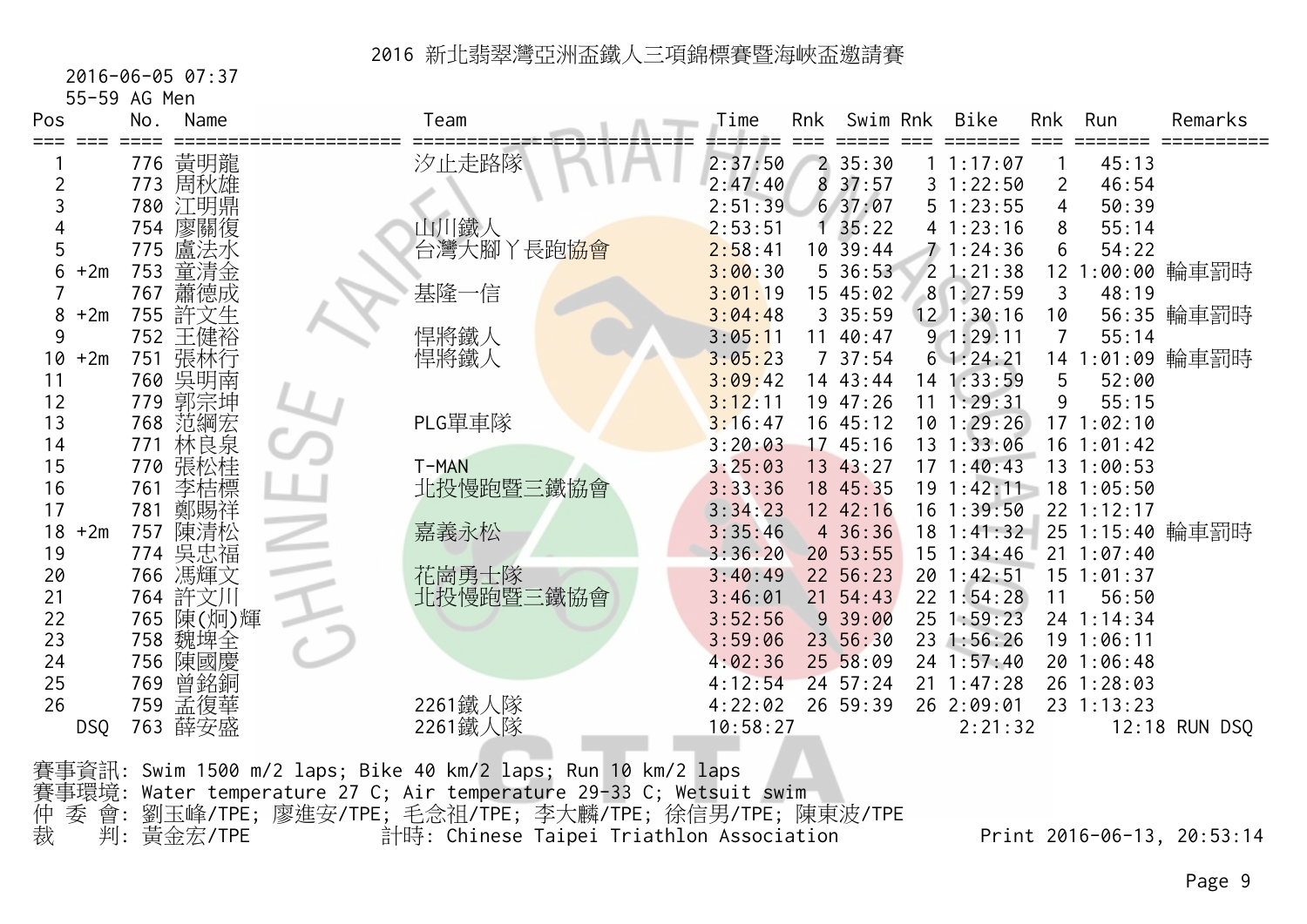#### 2016-06-05 07:37

50-54 AG Men

| Pos<br>$== ==$ |       | No. | Name            | Team          | Time    | <b>Rnk</b>     | Swim Rnk      | <b>Bike</b>    | <b>Rnk</b>     | Run            | Remarks         |
|----------------|-------|-----|-----------------|---------------|---------|----------------|---------------|----------------|----------------|----------------|-----------------|
|                |       |     | 714 葉展能         |               | 2:35:25 |                | 29:31         | 31:16:03       | 4              | 49:53          |                 |
| 2              |       |     | 737 林俊宏         |               | 2:37:54 | $\overline{2}$ | 30:36         | 51:19:22       | 3              | 47:57          |                 |
| 3              |       | 712 | 張<br>璁          |               | 2:38:44 |                | 944:16        | 1 1:11:28      | 1              | 43:01          |                 |
|                |       | 741 | 鐘文鴻             |               | 2:40:01 |                | 4 36:38       | 41:16:21       | $\overline{2}$ | 47:03          |                 |
| 5              |       | 711 | 張榮川             | 山川鐵人          | 2:41:43 |                | $3\,35:24$    | 21:15:26       | 6              | 50:54          |                 |
| 6              |       | 715 | 游泰瑜             | 悍將鐵人<br>山港鐵人隊 | 2:50:44 |                | 7 39:05       | 61:21:30       | 5              | 50:11          |                 |
|                | $+2m$ | 732 | 劉楚嘯             |               | 3:07:15 |                | 639:02        | 12 1:30:27     | 8              |                | 55:47 輪車罰時      |
| 8              |       |     | 745 鄭英哲         |               | 3:12:03 |                | 14 46:25      | 8 1:29:31      | $9$            | 56:08          |                 |
| 9              |       |     | 738 鄭天成         | 悍將鐵人          | 3:13:09 |                | 17 46:35      | 71:27:30       | 11             | 59:05          |                 |
| 10             |       |     | 724 Rolf Frei   |               | 3:13:39 |                | 538:37        | $15$ $1:33:41$ |                | 12 1:01:21     |                 |
| 11             |       | 727 | 何良元             |               | 3:17:07 |                | 33 55:01      | 101:30:04      | 7              | 52:02          |                 |
| 12             |       | 743 | 吳學經             |               | 3:18:36 |                | 1145:22       | 11 1:30:07     |                | 18 1:03:08     |                 |
| 13             |       |     | 735 張志祥         |               | 3:18:49 |                | 16 46:34      | 91:29:33       |                | $16$ 1:02:43   |                 |
| 14             |       | 728 | 楊孫和             | PLG單車隊        | 3:24:51 |                | 15 46:31      | 16 1:36:12     |                | 14 1:02:09     |                 |
| 15             |       | 719 | 侯瑞卿             |               | 3:28:00 |                | 30 53:08      | 13 1:32:52     |                | 13 1:02:01     |                 |
| 16             |       | 723 | 賴政國             | 花崗勇士隊         | 3:28:54 |                | $27 \t51:40$  | $14$ 1:33:33   |                | 20 1:03:43     |                 |
| 17             |       |     | 748 LIU YILIANG |               | 3:30:53 |                | 24 50:47      | 171:37:07      |                | 171:03:00      |                 |
| 18             |       | 858 | 曾毅君             | 桃園三結義         | 3:32:29 |                | 8 43:32       | 22 1:40:24     |                | 26 1:08:35 浮標  |                 |
| 19             | $+2m$ | 729 | 李世儒             |               | 3:33:36 |                | 10 45:21      | $18$ 1:38:42   |                |                | 23 1:07:34 輪車罰時 |
| 20             |       |     | 746 江秋雄         | 國泰鐵人隊         | 3:35:32 |                | 35 56:58      | 24 1:40:56     | 10             | 57:38          |                 |
| 21             |       | 721 | 胡文錡             |               | 3:36:23 |                | 13 45:53      | 28 1:42:56     |                | 24 1:07:35     |                 |
| 22             |       | 726 | 林慶忠             |               | 3:36:41 |                | 20 48:36      | 23 1:40:41     |                | 22 1:07:24     |                 |
| 23             |       | 733 | 倪邦臣             |               | 3:36:50 |                | 12 45:44      | 211:40:14      |                | 28 1:10:53     |                 |
| 24             |       | 730 | 蔡銘箴             |               | 3:37:51 |                | $25\ \ 51:24$ | 30 1:43:53     |                | $15$ $1:02:35$ |                 |
| 25             |       |     | 734 顏文男         |               | 3:38:22 |                | 19 48:24      | 25 1:41:36     |                | 25 1:08:22     |                 |
| 26             |       | 720 | 陳威誠             | 吃多睡少很搞威       | 3:41:10 |                | 18 48:12      | 26 1:41:45     |                | 29 1:11:14     |                 |
| 27             |       | 731 | 錢乃永             |               | 3:41:15 |                | 28 51:46      | 20 1:40:06     |                | 27 1:09:23     |                 |
| 28             |       | 859 | 楊榮華             | DVTT醫聲論壇鐵人隊   | 3:43:13 |                | 34 56:52      | 27 1:42:50     |                | 19 1:03:31 浮標  |                 |
| 29             |       | 747 | 黃敬堯             | 國泰鐵人隊         | 3:46:07 |                | 29 52:39      | $19$ $1:39:16$ |                | 32 1:14:12     |                 |
| 30             |       | 740 | 李天壽             |               | 3:48:39 |                | 22 49:15      | 32 1:45:27     |                | 31 1:13:58     |                 |
| 31             |       | 744 | 楊勝翔             |               | 3:51:18 |                | 26 51:35      | 34 1:53:25     |                | 211:06:19      |                 |
| 32             |       | 717 | 陳銘森             | 悍將鐵人          | 3:51:58 | 31             | 53:32         | 31 1:44:48     |                | 30 1:13:39     |                 |
| 33             |       |     | 736 楊祥忠         |               | 3:52:35 |                | 21 49:07      | 33 1:46:10     |                | 33 1:17:20     |                 |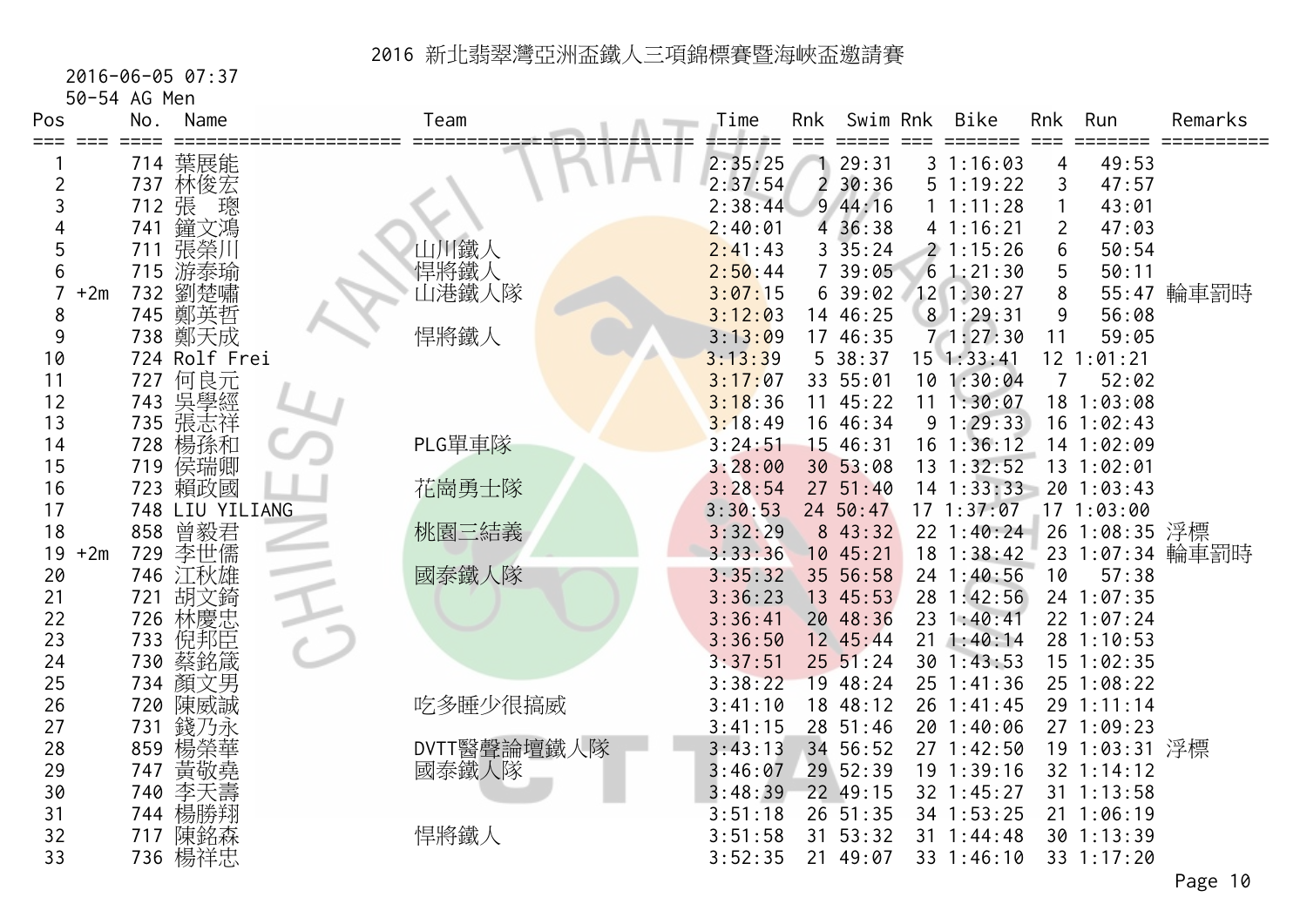

裁 判: 黃金宏/TPE 計時: Chinese Taipei Triathlon Association Print 2016-06-13, 20:53:14

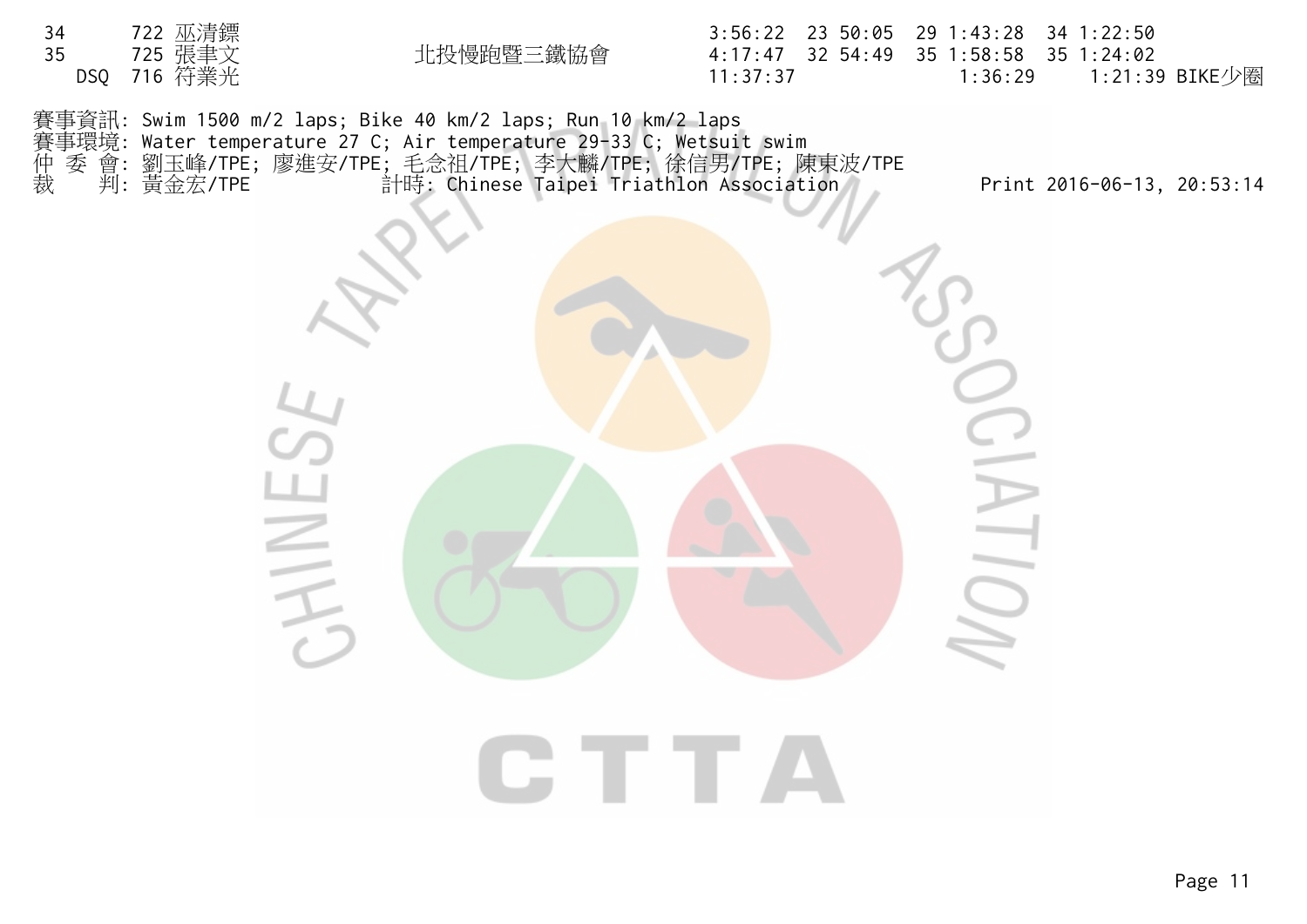#### 2016-06-05 07:36

45-49 AG Men

| Pos         | No.        | Name               |                      | Team                  | Time               | Rnk | Swim Rnk             | <b>Bike</b>              | Rnk            | Run            | Remarks    |
|-------------|------------|--------------------|----------------------|-----------------------|--------------------|-----|----------------------|--------------------------|----------------|----------------|------------|
| ===<br>≔≕≕  |            | 614 廖冠至            |                      |                       | 2:38:22            |     | 7 35:34              | 1:14:05                  |                | 48:43          |            |
| 2           |            | 691 本田俊也           |                      |                       | 2:39:07            | 18  | 39:55                | 41:17:03                 | 1              | 42:09          |            |
| $+2m$<br>3  | 611        | 林文國                |                      | 林家軍                   | 2:39:24            |     | 534:54               | 51:17:08                 | 3              |                | 45:24 輪車罰時 |
|             | 654        | 劉智明                |                      |                       | 2:41:42            |     | $2\,30:36$           | 11 1:20:50               | 12             | 50:16          |            |
| 5           |            | 663 蘇英超            |                      |                       | 2:43:22            |     | 23 41:01             | 91:19:42                 | $\overline{2}$ | 42:40          |            |
| 6           | 622        | 石宏昌                |                      |                       | 2:43:39            |     | 13 37:09             | 61:17:36                 | 8              | 48:55          |            |
|             | 633        | 華清龍                |                      | 三芝鐵人                  | 2:47:21            |     | 19 40:04             | 71:17:55                 | 9              | 49:23          |            |
| 8           | 681        | 柯松憲                |                      |                       | 2:47:56            | 11  | 36:20                | 201:25:05                | $\overline{4}$ | 46:32          |            |
| 9           | 612        | 王漢章                |                      | 悍將鐵人                  | 2:48:33            |     | 9 35:51              | 31:16:50                 | 21             | 55:53          |            |
| 10          | 692        | 蔡明宏                |                      | 山港鐵人隊                 | 2:49:56            |     | 16 38:16             | $12$ $1:21:09$           | 13             | 50:32          |            |
| 11<br>$+2m$ | 693        | 陳仁和                |                      | 二<br> 可愛馬<br> 三芝鐵人    | 2:50:26            |     | 24 41:35             | 101:19:55                | 5              |                | 46:57 輪車罰時 |
| 12          | 670        | 廖啟順                |                      |                       | 2:51:05            |     | 14 37:32             | 21:16:22                 | 26             | 57:12          |            |
| 13          | 673        | 洪<br>明             |                      |                       | 2:52:13            |     | 10 35:55             | 18 1:23:58               | 16             | 52:22          |            |
| 14          | 696        | 劉榮洲                |                      | 悍將鐵人                  | 2:53:18            |     | 33:58                | 28 1:29:42               | 11             | 49:39          |            |
| 15          | 642        | 葉天景                |                      |                       | 2:54:04            |     | 635:28               | 15 1:22:23               | 23             | 56:14          |            |
| 16          | 621        | 鄭榮新                |                      | 政訓鐵人隊                 | 2:54:15            |     | 40 44:24             | $13 \t1:21:17$           | 6              | 48:35          |            |
| 17          |            | 650 劉和明            |                      | 山港鐵人隊                 | 2:56:42            |     | 26 42:03             | $21 \t1:25:17$           | 10             | 49:23          |            |
| 18          |            |                    | 678 Daniel Zimmerman | Tri Hards             | 2:57:23            |     | 4 34:04              | $19 \t1:24:41$           | 31             | 58:39          |            |
| 19          | 613        | 洪志裕                |                      |                       | 2:57:46            |     | 25 41:59             | 14 1:21:39               | 19             | 54:09          |            |
| 20          |            | 688 郭汶龍            |                      |                       | 2:59:07            |     | 8 35:37              | 81:19:12                 | 45 1           | 1:04:19        |            |
| 21          | 658        | 黃朝玉                |                      |                       | 3:03:47            |     | 39 44:15             | 25 1:28:09               | 14             | 51:23          |            |
| 22          | 687        | 石坤正                |                      | 台灣大腳丫長跑協會             | 3:04:46            |     | 42 44:28             | $16$ 1:23:12             | 25             | 57:08          |            |
| 23          | 649        | 王金川                |                      | 三芝鐵人                  | 3:05:41            |     | 28 42:20             | 22 1:25:50               | 27             | 57:32          |            |
| 24          | 669        | 呂學甫                |                      |                       | 3:06:06            |     | 17 39:35             | 171:23:46                |                | 39 1:02:47     |            |
| 25          | 677        | 張震平                |                      | 黃金鮪魚吃西瓜               | 3:06:29            |     | 36 43:14             | 29 1:30:08               | 18             | 53:08          |            |
| 26          | 683        | 應成勇                |                      | 悍將鐵人                  | 3:06:59            |     | 22 40:47             | 36 1:33:25               | 17             | 52:47          |            |
| 27          | 656        | 高敬偉                |                      |                       | 3:08:57<br>3:12:09 |     | 27 42:10<br>73 51:15 | 32 1:31:46<br>27 1:29:08 | 20<br>15       | 55:03<br>51:48 |            |
| 28<br>29    | 690<br>852 | 鄭大川<br>顏國欽         |                      | 刑事鐵人隊<br>ST鐵人         | 3:15:19            |     | 35 43:13             | 34 1:32:57               | 32             | 59:11 浮標       |            |
| 30          |            |                    |                      |                       | 3:16:05            |     | 30 42:25             | 31 1:31:32               |                | 38 1:02:09     |            |
| $+2m$<br>31 |            | 680 陳建治<br>660 孟繁勳 |                      | )内工電機<br>台灣隊<br>山港鐵人隊 | 3:16:45            |     | 48 45:38             | 30 1:30:30               | 30             |                | 58:38 輪車罰時 |
| 32          | 625        | 李建安                |                      |                       | 3:18:03            |     | 37 43:21             | 48 1:37:01               | 28             | 57:42          |            |
| 33          |            | 653 董宗佑            |                      |                       | 3:18:37            |     | 21 40:39             | 40 1:34:16               |                | 42 1:03:43     |            |
|             |            |                    |                      |                       |                    |     |                      |                          |                |                |            |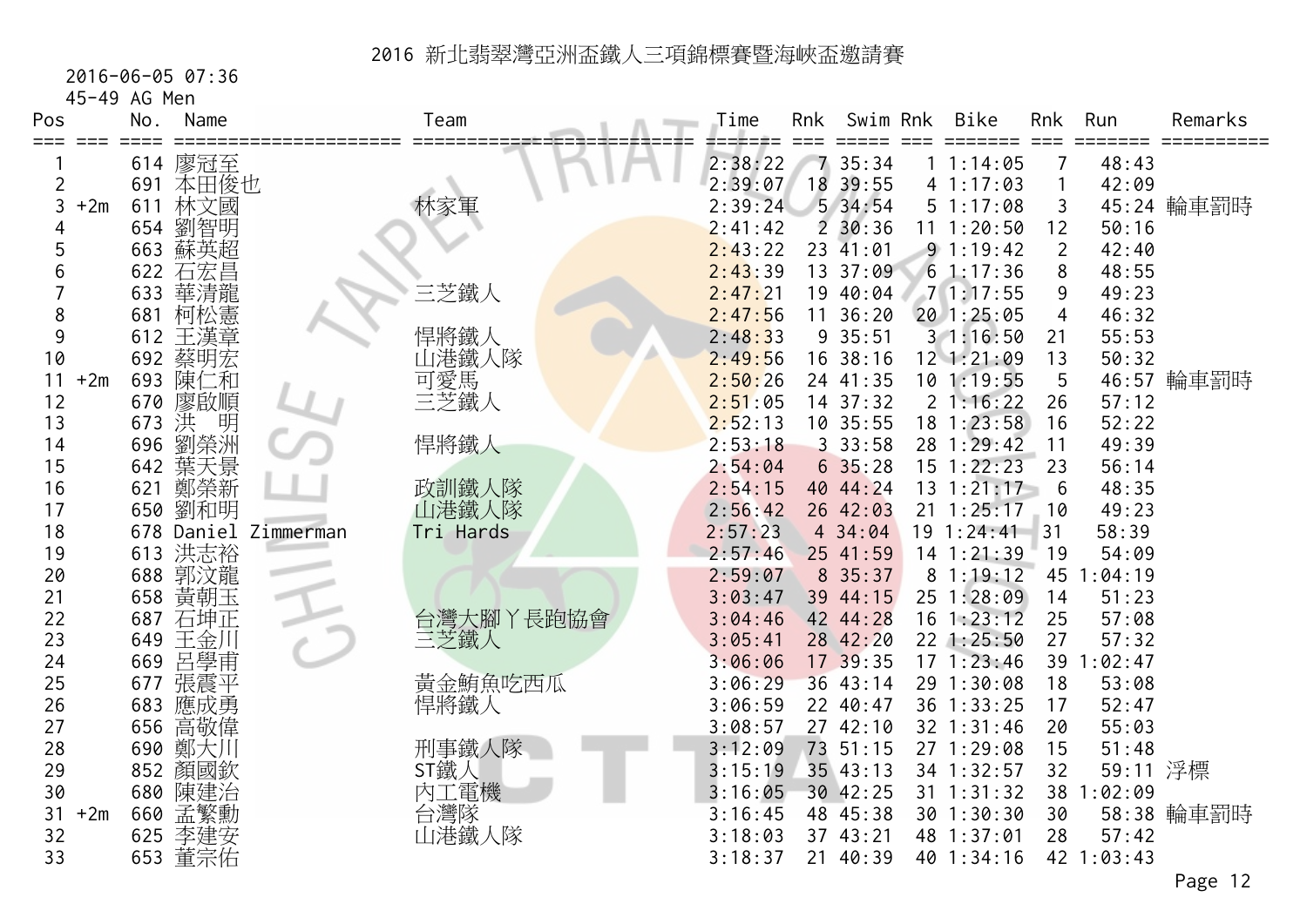| 34          | 曾振興<br>672 |              | 3:18:50<br>58 48:09<br>23 1:26:05<br>49 1:04:37      |
|-------------|------------|--------------|------------------------------------------------------|
| 35          | 高健國<br>697 |              | 3:19:50<br>56 47:42<br>46 1:36:12<br>22<br>55:57     |
| 36<br>$+2m$ | 葉永南<br>651 |              | 46 1:04:25 輪車罰時<br>24 1:27:19<br>3:20:22<br>55 46:39 |
| 37          | 666<br>陳家徽 | 1支電風吹著跑      | 3:22:10<br>20 40:09<br>44 1:35:02<br>58 1:07:01      |
| 38          | 618<br>蔡建發 | 黃金鮪魚吃西瓜      | 3:22:30<br>46 45:22<br>39 1:34:14<br>40 1:02:55      |
| 39          | 619<br>林東河 |              | 3:22:43<br>38 1:33:37<br>62 49:21<br>59:46<br>33     |
| 40          | 676<br>鄭旭劭 |              | 3:22:44<br>41 44:27<br>41 1:34:33<br>1:03:46<br>43   |
| 41          | 鍾啟生<br>631 |              | 3:25:33<br>69<br>50:14<br>49 1:37:21<br>57:59<br>29  |
| 42          | 游楨德<br>668 | 四零四科技股份有限公司  | 3:25:50<br>60 49:04<br>54 1:40:00<br>56:48<br>24     |
| 43          | 639<br>林純生 |              | 3:26:05<br>38<br>43:51<br>57 1:40:12<br>37 1:02:04   |
| 44          | 黃琪淵<br>689 |              | 3:26:23<br>54 46:29<br>$26$ 1:28:29<br>72 1:11:26    |
| 45          | 劉再興<br>655 | 三芝鐵人         | 3:27:05<br>43 1:34:59<br>15<br>38:13<br>76 1:13:54   |
| 46          | 劉俊宏<br>664 |              | 49:10<br>35 1:33:08<br>51 1:04:57<br>3:27:14<br>61   |
| 47          | 陳慶裕<br>695 |              | 3:27:21<br>47 45:36<br>$50$ 1:37:57<br>44 1:03:49    |
| 48          | 楊彥楷<br>671 |              | 47 1:36:39<br>3:27:57<br>31 42:26<br>65 1:08:52      |
| 49          | 陳忠良<br>700 |              | 3:29:28<br>34 42:37<br>58 1:40:47<br>54 1:06:05      |
| 50          | 林國男<br>643 |              | 3:30:24<br>49 45:48<br>56 1:40:11<br>47 1:04:27      |
| 51          | 686<br>賴溪村 | 柏君集團<br>悍將鐵人 | 3:31:01<br>53 46:22<br>45 1:35:06<br>66 1:09:34      |
| 52          | 劉兆群<br>647 | 悍將鐵人<br>台灣隊  | 3:31:06<br>33 42:35<br>33 1:32:45<br>80 1:15:47      |
| 53          | 黃建鑫<br>699 |              | 3:31:22<br>51 46:01<br>$51 \t1:38:00$<br>60 1:07:21  |
| 54          | 劉詩忠<br>623 |              | 3:32:22<br>32 42:31<br>59 1:41:01<br>64 1:08:50      |
| 55          | 邱進雄<br>682 | 1支電風吹著跑      | 3:32:27<br>57 47:52<br>53 1:39:51<br>50 1:04:45      |
| 56          | 郭明忠<br>628 |              | 3:33:26<br>68 49:48<br>60 1:42:11<br>35 1:01:29      |
| 57          | 呂紹平<br>652 |              | 3:34:11<br>65 49:36<br>52 1:38:59<br>53 1:05:38      |
| 58          | 634<br>林益成 | 191鐵人隊       | 3:34:36<br>$62$ 1:43:21<br>56 1:06:33<br>44 44:43    |
| 59          | 邱奕成<br>620 |              | 55 1:40:06<br>3:35:54<br>72 51:12<br>48 1:04:36      |
| 60          | 林思學<br>662 |              | 42 1:34:51<br>3:38:13<br>86 58:03<br>52 1:05:21      |
| 61          | 張哲嘉<br>701 |              | 3:38:58<br>78 53:31<br>66 1:45:41<br>34<br>59:46     |
| 62          | 曾豐林<br>617 | 黃金鮪魚吃西瓜      | 3:39:35<br>51:05<br>371:33:29<br>79 1:15:02<br>71    |
| 63          | 王建華<br>659 |              | 80 1:54:18<br>3:42:56<br>45 44:57<br>41 1:03:42      |
| 64          | 665<br>劉鴻霖 |              | 70<br>50:44<br>59 1:07:04<br>3:43:05<br>64 1:45:18   |
| 65          | 陳啟莊<br>644 | 柏君集團         | 3:44:13<br>43 44:38<br>69 1:47:15<br>74 1:12:21      |
| 66          | 曹耀謙<br>645 | LDS超鐵團       | 3:44:41<br>12 36:44<br>63 1:43:22<br>86 1:24:36      |
| 67          | 675 張智柏    |              | 3:48:22<br>75 52:12<br>$67$ 1:46:14<br>68 1:09:57    |
| 68          | 呂嘉陞<br>685 |              | 3:48:48<br>66 49:37<br>61 1:42:44<br>$81 \t1:16:29$  |
| 69          | 636 張裕(霜鳥) | 黃金鮪魚吃西瓜      | 3:48:54<br>79 53:50<br>65 1:45:31<br>671:09:35       |
| 70          | 陳岳齡<br>641 |              | 77 1:51:49<br>3:49:42<br>67 49:41<br>61 1:08:12      |
| 71          | 615 盧俊宏    | 刑事鐵人隊        | 3:50:18<br>50 45:58<br>87 2:02:51<br>36 1:01:30      |
| 72          | 657 郭雅屏    | 台灣隊          | 76 52:14<br>3:50:29<br>70 1:47:19<br>70 1:10:56      |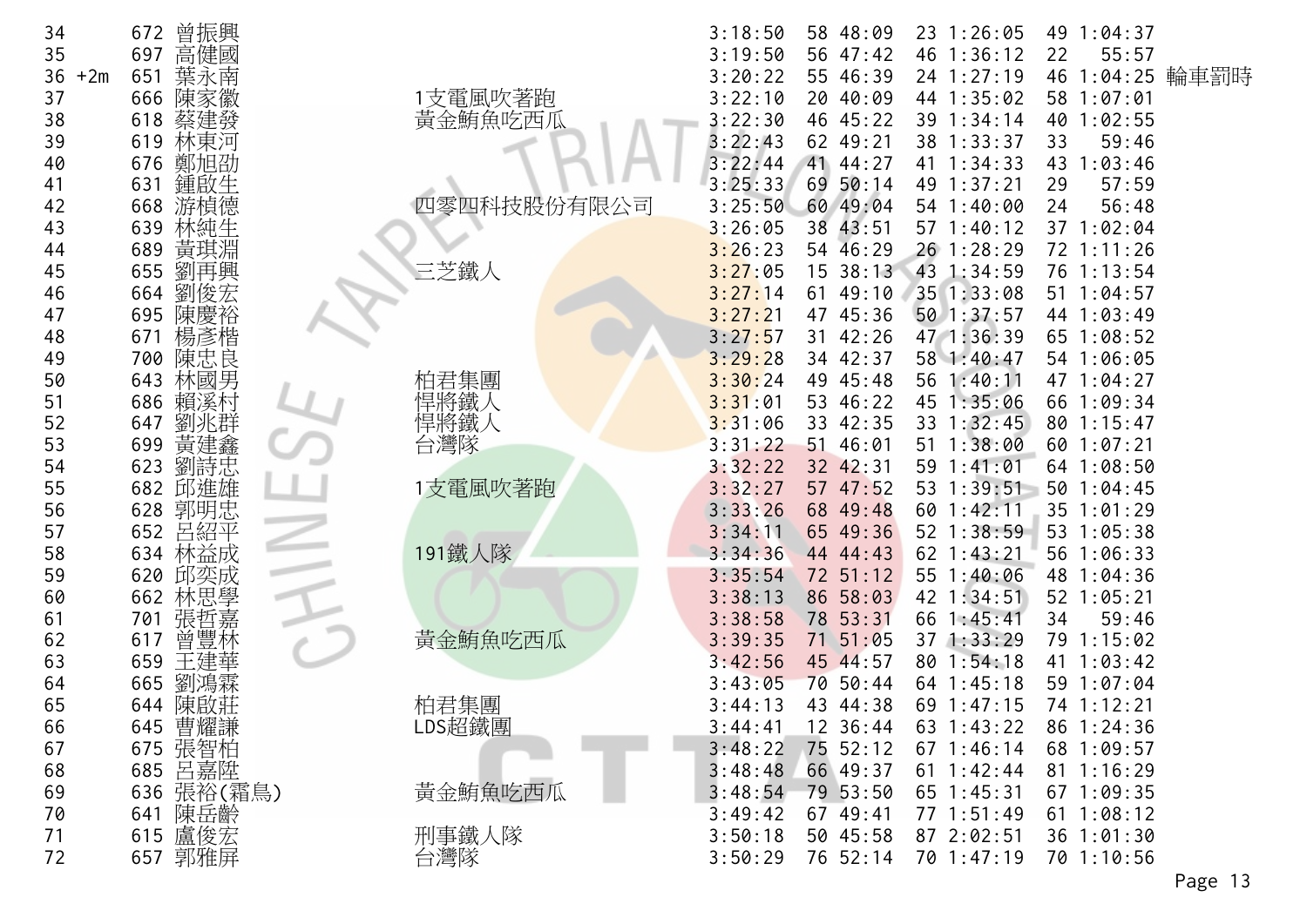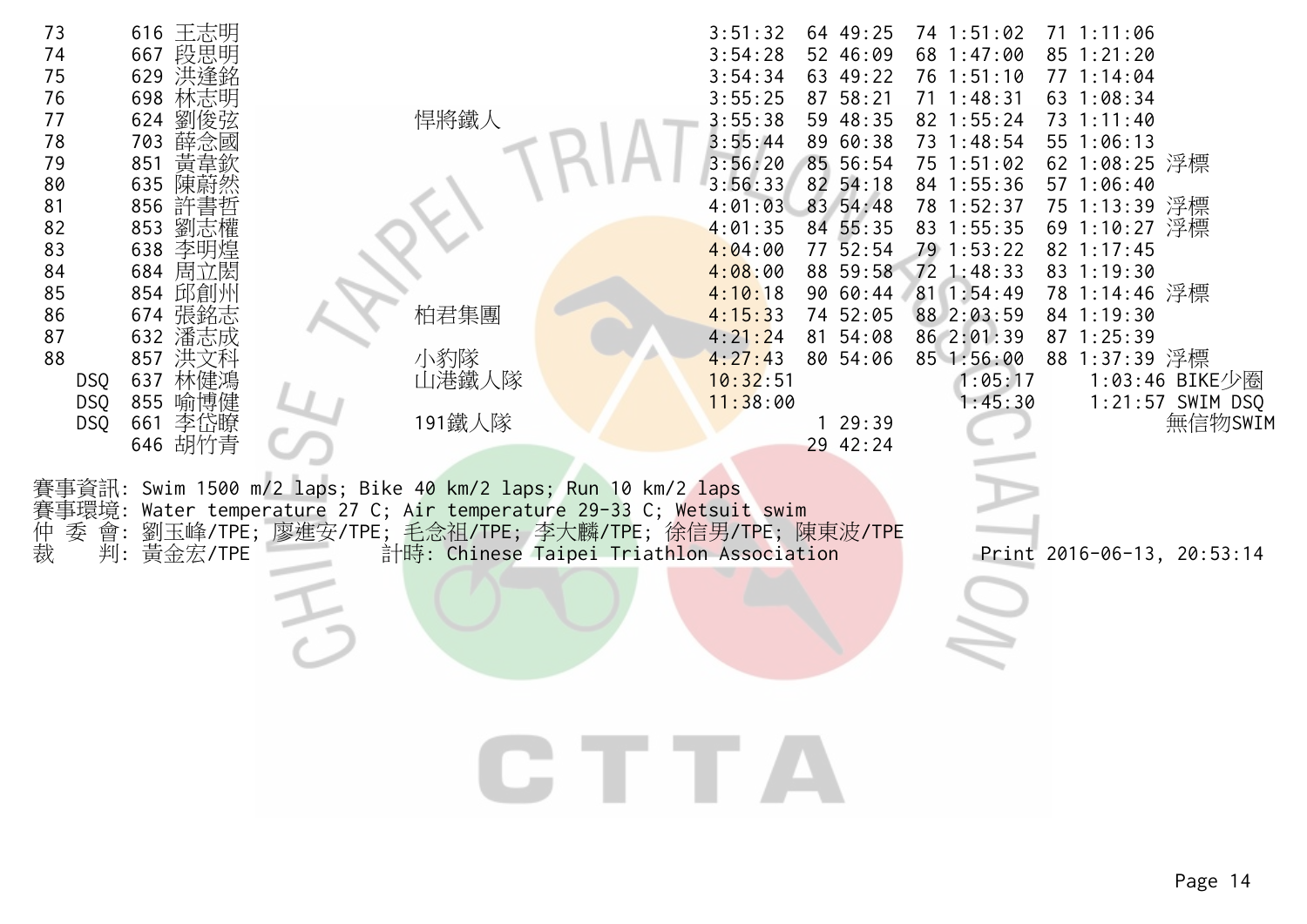2016-06-05 07:35

40-44 AG Men

| Pos<br>===  | No. | Name             | Team         | Time    | Rnk | Swim Rnk    | <b>Bike</b>    | <b>Rnk</b>     | Run        | Remarks      |
|-------------|-----|------------------|--------------|---------|-----|-------------|----------------|----------------|------------|--------------|
|             |     | 546 陳智湧          |              | 2:29:04 |     | 36:54       | 11:13:18       |                | 38:53      |              |
| 2           |     | 492 陳福安          |              | 2:34:19 |     | 32:05       | 41:15:37       | 4              | 46:37      |              |
| 3           | 491 | 莊順發              | 汐止走路隊        | 2:35:05 |     | 13 38:03    | 21:14:08       | $\overline{2}$ | 42:55      |              |
| 4           | 493 | 劉少烺              |              | 2:39:50 |     | 10.37:24    | 31:14:48       | $\overline{7}$ | 47:39      |              |
| 5           |     | 533 Paul Harding |              | 2:43:19 |     | 33:14       | 61:18:30       | 10             | 51:36      |              |
| 6           |     | 514 陳仁義          | 可愛馬          | 2:47:14 |     | 40 43:25    | 71:19:16       | 3              | 44:35      |              |
|             |     | 504 楊富祥          |              | 2:50:57 |     | 17 39:02    | 12 1:22:30     | 9              | 49:25      |              |
| 8           |     | 554 張順傑          | 林家軍          | 2:53:59 |     | 42 43:46    | 51:15:45       | 17             | 54:30      |              |
| 9           | 541 | Luke Borg        | Tri Hards    | 2:55:11 |     | 535:14      | 23 1:27:39     | 12             | 52:19      |              |
| 10          | 603 | 賴孟祥              |              | 2:55:44 |     | 433:22      | $14$ 1:22:55   | 34             | 59:28      |              |
| 11          | 573 | 翁育聖              |              | 2:56:38 |     | 31 41:27    | 16 1:23:12     | 11             | 52:00      |              |
| 12          | 535 | 吳柏儒              | 鐵人里          | 2:58:27 |     | 28 41:03    | 10 1:22:12     | 20             | 55:13      |              |
| 13          | 577 | 劉濠葦              | 鐵僕人          | 2:59:00 |     | 25 40:32    | 91:21:50       | 24             | 56:39      |              |
| 14          | 578 | 楊政憲              | 自然之筆單車工作室    | 2:59:13 |     | 33 41:41    | 13 1:22:48     | 18             | 54:46      |              |
| 15          | 549 | 李夏新              |              | 2:59:22 |     | 44 43:51    | 24 1:28:09     | 6              | 47:23      |              |
| 16          | 515 | 林凱文              | 國泰鐵人隊        | 3:00:44 |     | 58 45:24    | 81:20:54       | 16             | 54:28      |              |
| 17          | 501 | 李青洪              |              | 3:00:45 |     | 45 43:59    | 27 1:29:31     | 5              | 47:15      |              |
| 18          | 500 | 蔡孝宇              | 黃金鮪魚吃西瓜      | 3:02:03 |     | 635:48      | 15 1:23:09     | 47             | 1:03:07    |              |
| 19          | 526 | 陳永吉              | 191鐵人隊       | 3:03:31 |     | 49 44:30    | 34 1:30:31     | 8              | 48:30      |              |
| 20          | 548 | 林孟儒              | 191鐵人隊       | 3:04:18 |     | 47 44:17    | $18$ 1:24:13   | 21             | 55:49      |              |
| 21          | 562 | 高燦鳴              | TJS Inc.     | 3:04:19 |     | 16 38:52    | $11 \t1:22:16$ |                | 48 1:03:12 |              |
| $22 * *$    | 575 | 林聿毅              | 191鐵人隊       | 3:06:41 |     | $2 \t32:45$ | 57 1:36:14     | 28             |            | 57:43 SWIM異常 |
| 23          | 531 | 陳建宏              | 鐵人里          | 3:07:22 |     | 18 39:28    | 31 1:29:56     | 29             | 58:00      |              |
| 24          | 595 | 葉銘凱              | Cooler(酷樂鐵人) | 3:08:01 |     | 30 41:18    | $21 \t1:26:49$ | 35             | 59:54      |              |
| 25          | 550 | 郭嘉宏              | 悍將鐵人         | 3:08:09 |     | 39 43:21    | 38 1:32:09     | 13             | 52:39      |              |
| 26<br>$+2m$ | 503 | 呂煌傑              |              | 3:09:09 |     | 41 43:39    | 19 1:26:11     | 25             |            | 57:20 輪車罰時   |
| 27          |     | 605 林俊佑          |              | 3:10:51 |     | 22 40:10    | 41 1:32:31     | 30             | 58:10      |              |
| 28          |     | 583 孫仲豪          |              | 3:11:06 |     | 53 44:58    | 32 1:30:08     | 22             | 56:01      |              |
| 29 $*$      | 499 | 謝伯鑫              |              | 3:12:09 |     | 34 41:55    | 43 1:32:45     | 27             |            | 57:30 SWIM異常 |
| 30          |     | 586 顏毓良          |              | 3:12:21 |     | 55 45:05    | 20 1:26:25     |                | 39 1:00:53 |              |
| 31          | 508 | 吳佳修              | 黃金鮪魚吃西瓜      | 3:12:39 |     | 8 36:58     | 28 1:29:33     |                | 65 1:06:09 |              |
| 32          |     | 559 朱振華          | 山港鐵人隊        | 3:13:01 |     | 43 43:48    | 171:23:42      |                | 58 1:05:32 |              |
| 33          | 536 | 張致源              | I.P.C.E鐵人隊   | 3:13:17 |     | 48 44:18    | 29 1:29:45     | 33             | 59:15      |              |
|             |     |                  |              |         |     |             |                |                |            | Page 15      |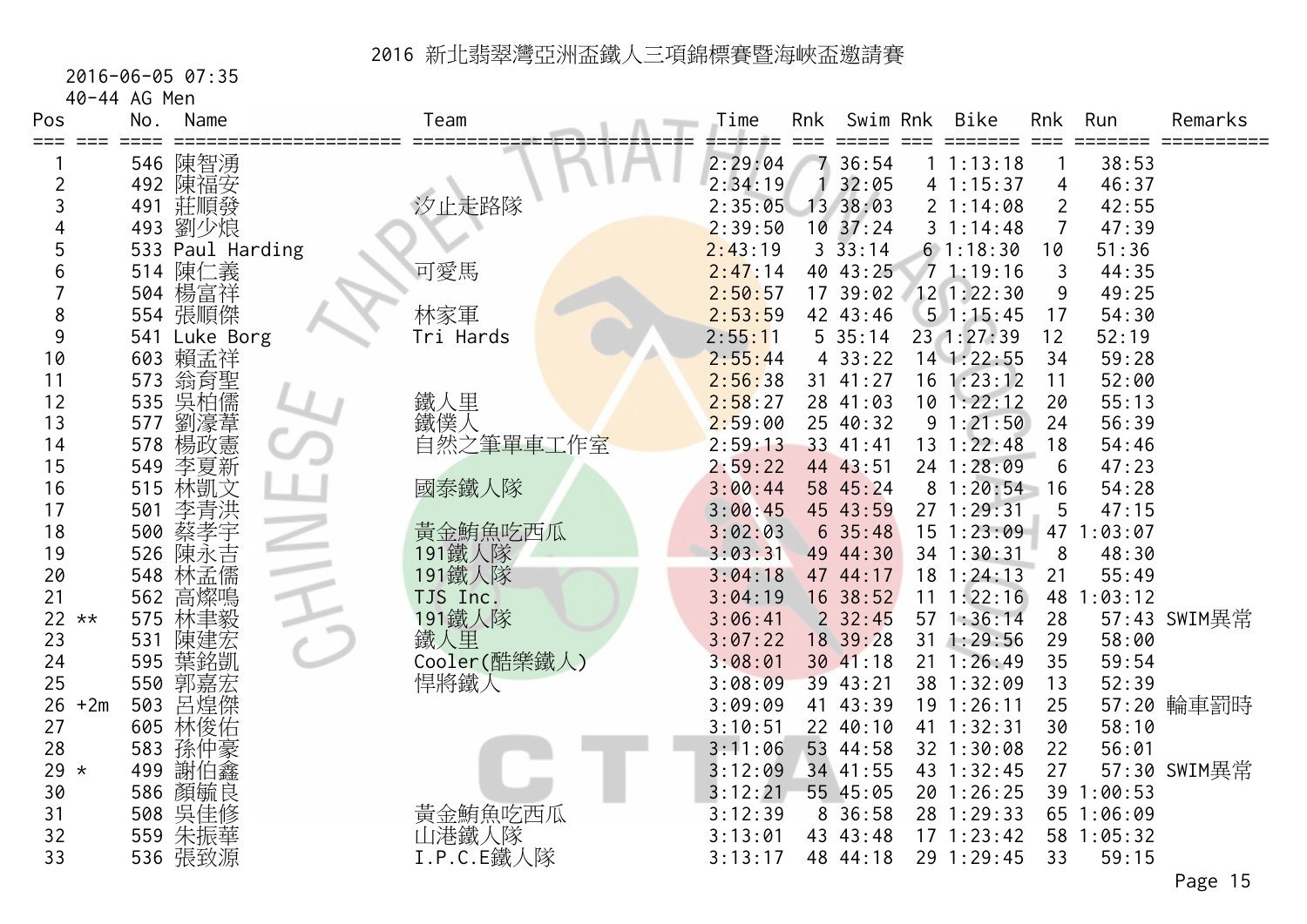| 34       | $^\star$ | 565        |            |
|----------|----------|------------|------------|
| 35       |          | 522        |            |
| 36       |          | 579        |            |
| 37       |          | 497        |            |
| 38       | $+2m$    | 540        |            |
| 39       | $\star$  | 849        |            |
| 40       |          | 593        | 林雨車        |
| 41       |          | 601        | 黄酒<br>喜懋   |
| 42<br>43 |          | 582<br>518 | 劉智鋒        |
| 44       |          | 564        | 鄭博         |
| 45       |          | 521        | 炫霜         |
| 46       |          | 494        |            |
| 47       |          | 574        | 傇          |
| 48       |          | 592        |            |
| 49       |          | 576        |            |
| 50       |          | 604        | =<br>桑漢    |
| 51       |          | 544        | 曾鎔瑾        |
| 52       |          | 525        |            |
| 53       |          | 528        |            |
| 54       |          | 587        | 游閔堯        |
| 55       |          | 516        | 邛健原        |
| 56<br>57 |          | 557<br>505 | 邱志         |
| 58       |          | 534        | 陳旭         |
| 59       |          | 539        | :烙ま        |
| 60       |          | 844        |            |
| 61       |          | 580        | 陳j         |
| 62       |          | 847        | 陳志         |
| 63       |          | 567        | 蘇          |
| 64       |          | 523        | 蔡明諺<br>李安東 |
| 65       |          | 520        |            |
| 66       |          | 597        | 禮<br>陳松    |
| 67       |          | 561        | 劉聖源        |
| 68       |          | 585        | 賴建谷        |
| 69<br>70 | $^\star$ | 568<br>848 | 柯宏璋<br>李睿騰 |
| 71       |          | 547        | 周國龍        |
| 72       |          | 843        | 蔡應楙        |
|          |          |            |            |

| $34 *$        | 楊志偉<br>565 |                                   | 3:15:20<br>60 45:49    | 26 1:29:07 | 38 1:00:25 SWIM異常 |
|---------------|------------|-----------------------------------|------------------------|------------|-------------------|
| 35            | 楊志章<br>522 |                                   | 3:15:54<br>46 44:03    | 33 1:30:23 | 44 1:01:29        |
| 36            | 蕭<br>579   |                                   | 3:16:31<br>64 46:11    | 25 1:28:57 | 43 1:01:25        |
| 37            | 497        | 台灣大腳丫長跑協會                         | 3:17:36<br>51 44:35    | 70 1:38:50 | 54:13<br>15       |
| 38<br>$+2m$   | 黃耀充<br>540 |                                   | 3:19:15<br>26 40:33    | 58 1:36:20 | 37 1:00:23 輪車罰時   |
| 39<br>$\star$ | 呂東泰<br>849 | 悍將鐵人<br>鐵僕人                       | 12 37:48<br>3:19:30    | 39 1:32:10 | 78 1:09:33 SWIM異常 |
| 40            | 593<br>林雨軒 |                                   | 3:20:30<br>61 46:00    | 37 1:31:41 | 46 1:02:50        |
| 41            | 黃淳懋<br>601 |                                   | 3:21:51<br>38 43:10    | 48 1:34:00 | 50 1:04:42        |
| 42            | 582<br>王友杉 | 悍將鐵人                              | 74 47:44<br>3:21:56    | 59 1:36:47 | 57:26<br>26       |
| 43            | 518<br>劉智鋒 |                                   | 3:22:07<br>94 51:16    | 42 1:32:37 | 58:15<br>31       |
| 44            | 鄭博仁<br>564 |                                   | 3:22:12<br>69 46:45    | 501:34:34  | 40 1:00:55        |
| 45            | 童炫霖<br>521 | LDS超鐵團                            | 3:23:32<br>14 38:18    | 35 1:31:07 | 88 1:14:08        |
| 46            | 鄧淇明<br>494 |                                   | 3:23:56<br>75 47:49    | 76 1:41:08 | 19<br>55:00       |
| 47            | 詹昭堂<br>574 | 黃金鮪魚吃西 <mark>瓜</mark>             | 3:24:33<br>937:01      | 55 1:35:39 | 83 1:11:54        |
| 48            | 黃信憲<br>592 |                                   | 3:24:37<br>62 46:10    | 36 1:31:37 | 70 1:06:51        |
| 49            | 董建隆<br>576 | 四零四科技股份有限公司                       | 3:24:52<br>32 41:40    | 46 1:33:15 | 79 1:09:58        |
| 50            | 張漢邦<br>604 |                                   | 3:25:28<br>52 44:50    | 22 1:27:22 | 86 1:13:16        |
| 51            | 544<br>曾鎔瑾 | DVTT醫聲論壇 <mark>鐵人隊</mark><br>悍將鐵人 | 3:25:39<br>65 46:15    | 62 1:37:07 | 45 1:02:18        |
| 52            | 董宗銘<br>525 |                                   | 3:27:27<br>79 49:02    | 85 1:44:21 | 54:05<br>14       |
| 53            | 王文欽<br>528 |                                   | 3:27:43<br>68 46:38    | 54 1:35:36 | 56 1:05:30        |
| 54            | 游閔堯<br>587 | 黃金鮪魚吃西瓜                           | 3:28:24<br>23 40:23    | 44 1:33:03 | 90 1:15:00        |
| 55            | 邱健庭<br>516 |                                   | 3:29:17<br>78 48:52    | 52 1:35:00 | 55 1:05:26        |
| 56            | 邱志賢<br>557 | 中正校友代表隊                           | 3:29:21<br>77 48:36    | 51 1:34:49 | 64 1:05:57        |
| 57            | 505<br>陳旭宏 |                                   | 3:29:28<br>89 50:32    | 66 1:37:57 | 41 1:01:00        |
| 58            | 路永騂<br>534 | 山港鐵人隊                             | 3:29:29<br>82 49:56    | 49 1:34:11 | 54 1:05:23        |
| 59            | 許焰超<br>539 |                                   | 3:29:40<br>83 50:09    | 45 1:33:08 | 66 1:06:23        |
| 60            | 844<br>李志邦 | DVTT醫聲論壇鐵人隊                       | 3:29:47<br>100 54:05   | 30 1:29:47 | 63 1:05:55 浮標     |
| 61            | 陳彥旭<br>580 |                                   | 3:30:10<br>47:08<br>71 | 53 1:35:04 | 73 1:07:59        |
| 62            | 陳志儒<br>847 |                                   | 3:30:19<br>50:44<br>91 | 47 1:33:47 | 62 1:05:49 浮標     |
| 63            | 蘇怡文<br>567 | 中正校友代表隊                           | 3:30:22<br>59 45:47    | 64 1:37:35 | 71 1:07:00        |
| 64            | 523<br>蔡明諺 |                                   | 3:31:29<br>27<br>40:44 | 68 1:38:26 | 84 1:12:19        |
| 65            | 李安東<br>520 | LDS超鐵團                            | 3:31:47<br>98 53:27    | 72 1:39:21 | 58:59<br>32       |
| 66            | 597 陳松禮    |                                   | 3:31:53<br>50 44:31    | 56 1:35:49 | 81 1:11:34        |
| 67            | 劉聖源<br>561 | 鐵僕人                               | 3:32:29<br>81 49:54    | 61 1:37:04 | 59 1:05:33        |
| 68            | 585 賴建谷    | 黎明騎士隊                             | 3:32:30<br>35 42:12    | 73 1:39:28 | 801:10:51         |
| 69            | 568 柯宏璋    |                                   | 3:33:24<br>73 47:41    | 74 1:40:09 | 60 1:05:36        |
| $70 *$        | 848 李睿騰    |                                   | 3:33:49<br>76 48:17    | 60 1:36:51 | 74 1:08:42 SWIM異常 |
| 71            | 547 周國龍    | 悍將鐵人                              | 3:34:50<br>80 49:17    | 65 1:37:55 | 72 1:07:39        |
| 72            | 843 蔡應楙    |                                   | 3:34:50 105 55:56      | 77 1:42:29 | 56:26 浮標<br>23    |
|               |            |                                   |                        |            |                   |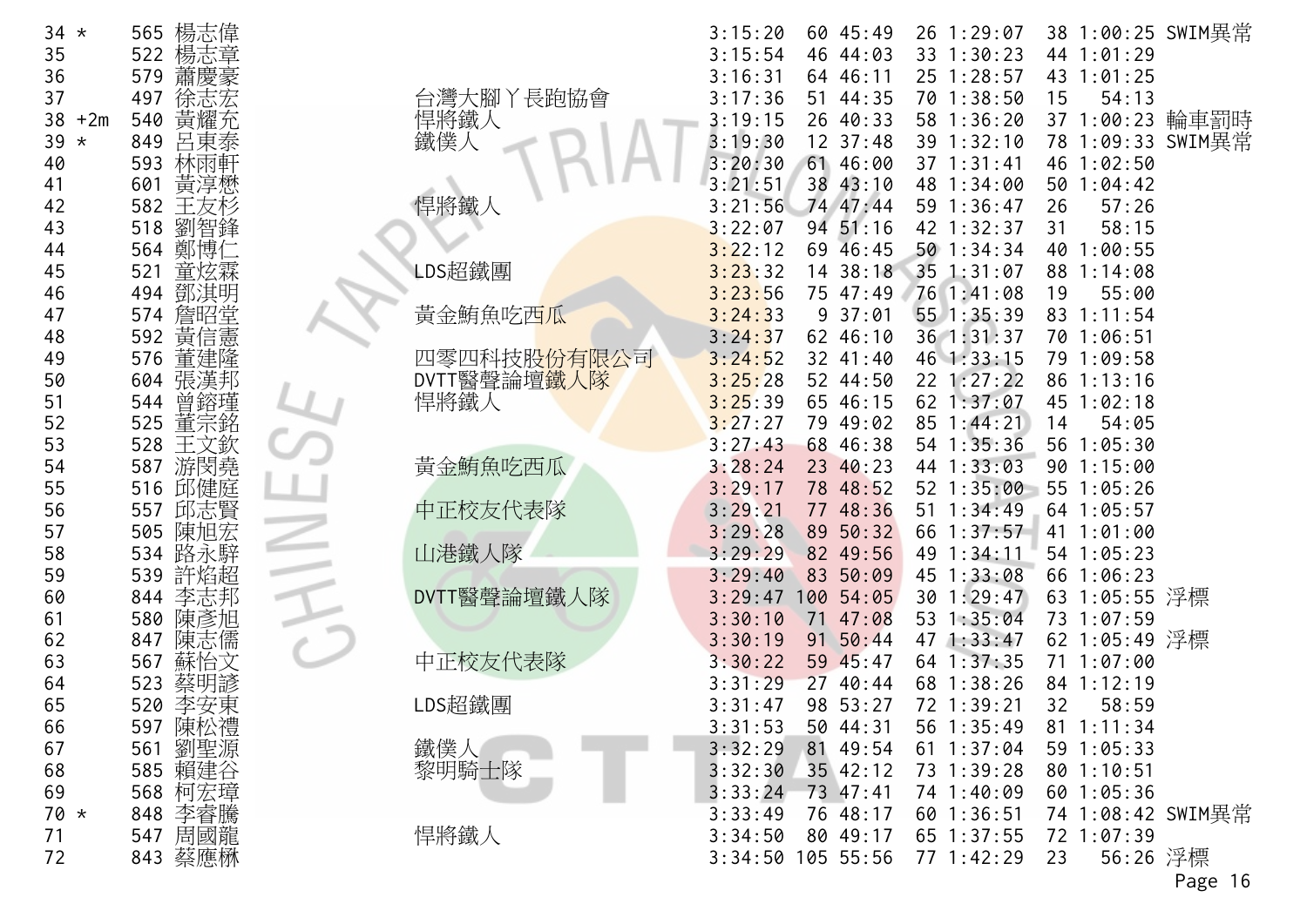| 魏義旻<br>73<br>527<br>3:35:15<br>21 40:00                                            |                    |
|------------------------------------------------------------------------------------|--------------------|
| 山港鐵人隊<br>高世軒<br>590<br>3:35:41<br>109<br>58:32<br>40 1:32:31<br>74                 | 49 1:04:38         |
| 郭敏輝<br>75<br>538<br>3:35:54<br>86 50:18<br>75 1:40:26                              | 53 1:05:11         |
| 蔡旭程<br>76<br>537<br>3:36:31<br>36 42:55<br>89 1:47:05                              | 68 1:06:32         |
| 山港鐵人隊<br>楊文吉<br>551<br>3:38:32<br>88 50:27<br>78 1:42:35<br>77                     | 57 1:05:31         |
| 謝大華<br>78<br>543<br>3:39:55<br>85 50:16<br>96 1:49:40                              | 36 1:00:01         |
| 512 莊良興<br>97 53:07<br>79<br>3:41:11<br>811:43:19                                  | $51 \t1:04:46$     |
| 胡嘉鴻<br>3:42:28<br>80<br>841<br>90 50:34<br>80 1:43:06                              | 76 1:08:50 浮標      |
| 張孝東<br>3:43:10<br>67 46:30<br>79 1:42:40<br>81<br>524                              | 87 1:14:00         |
| 82<br>傅寶源<br>66 46:29<br>519<br>3:45:08<br>63 1:37:32                              | 98 1:21:07         |
| 黃金鮪魚吃西瓜<br>陳登聖<br>83<br>498<br>3:46:01<br>$92 \, 51:11$<br>$67$ $1:38:19$          | 92 1:16:32         |
| 蔡孟晉<br>510<br>70 46:51<br>84<br>3:47:12<br>86 1:44:53                              | $91 \t1:15:29$     |
| 吳武宏<br>85<br>589<br>四零四科技股 <del>份</del> 有限公司<br>3:48:13<br>103 54:41<br>84 1:44:05 | 77 1:09:27         |
| 台寶愛台灣<br>588<br>86<br>許振儀<br>3:48:53<br>72 47:27<br>83 1:43:54                     | 94 1:17:33         |
| 黎明騎士隊<br>林英智<br>95 51:20<br>$92 \t1:48:50$<br>87<br>507<br>3:48:58                 | 75 1:08:49         |
| 吳意珩<br>山港鐵人隊<br>88<br>598<br>3:49:22<br>54 44:59<br>99 1:52:43                     | 82 1:11:42         |
| 森本未知數<br>98 1:52:37<br>89<br>506<br>3:51:06<br>96 52:04                            | 67 1:06:26         |
| 李俊德<br>107 58:15<br>90<br>517<br>3:51:19<br>90 1:47:27                             | 611:05:38          |
| Happy鐵人一家<br>周銘桐<br>103 2:00:35<br>91<br>511<br>87 50:23<br>3:52:01                | 42 1:01:05         |
| 鄭耀文<br>191鐵人隊<br>92<br>599<br>3:53:29<br>104 55:53<br>$97 \t1:50:58$               | 691:06:40          |
| 李永碧<br>93<br>569<br>99 53:46<br>3:53:41<br>71 1:39:08                              | $97 \t1:20:48$     |
| 570 邱創偉<br>94<br>3:55:01<br>04 2:04:49<br>56 45:09                                 | $52 \t1:05:05$     |
| 楊輝庭<br>95<br>591<br>3:58:24<br>63 46:11<br>88 1:46:16                              | $100$ 1:25:58      |
| 林明宏<br>96<br>545<br>3:58:47<br>94 1:49:10<br>84 50:12                              | $95 \t1:19:26$     |
| 光寶慢跑社<br>97<br>845 蔡鎮宇<br>106 57:55<br>$91 \t1:48:33$<br>3:59:00                   | 85 1:12:33 浮標      |
| 98<br>532<br>24 40:31<br>1001:53:03<br>Jaime Cham<br>TJS Inc.<br>3:59:01           | 99 1:25:28         |
| DVTT醫聲論壇鐵人隊<br>徐和輝<br>99<br>842<br>3:59:55<br>51:16<br>93<br>1:49:01<br>93         | 96 1:19:38 浮標      |
| 陳仕衡<br>三鐵共GO<br>100<br>530<br>$101$ 1:56:15<br>54:34<br>4:05:43<br>101             | 89 1:14:55         |
| 葉俊毅<br>101<br>552<br>102 1:59:44<br>4:14:28<br>5745:10                             | $101 \t1:29:35$    |
| 鐵僕人<br>賴耀棋<br>102<br>846<br>4:17:46<br>108 58:31<br>95 1:49:27                     | 102 1:29:49 浮標     |
| 三鐵共GO<br>李書淫<br>103<br>105 2:13:26 103 1:38:53<br>502<br>$4:46:59$ 102 54:41       |                    |
| 10:37:08<br>566 Rens Mathieu<br>1:24:36<br><b>DSQ</b>                              | 58:33 BIKE少圈       |
| 絲路鐵人幫<br>594 徐大鈞<br><b>DSQ</b><br>11:13:33<br>1:31:49                              | 1:10:39 BIKE DNF   |
| 602 方廷能<br>11:21:32<br><b>DSQ</b><br>1:42:36                                       | 1:22:49 BIKE少圈     |
| 560 黃勝暉<br>11:35:54<br>1:46:39<br><b>DSQ</b>                                       | 1:16:34 SWIM DSQ   |
| 509 余昇儒<br>11:44:33<br>2:04:05<br>DSQ                                              | $1:27:14$ SWIM DSQ |
| 513 陳顯隆<br>台灣隊<br><b>DSQ</b><br>11:51:49<br>1:40:42                                | 1:35:05 BIKE少圈     |
| 台灣大腳丫長跑協會<br>495 何志新<br>$87 \t1:45:03$<br>$15 \ \ 38:49$                           |                    |
| 556 許至璿<br>37 42:57<br>82 1:43:23<br>$\star$                                       | SWIM異常             |
|                                                                                    | Page 17            |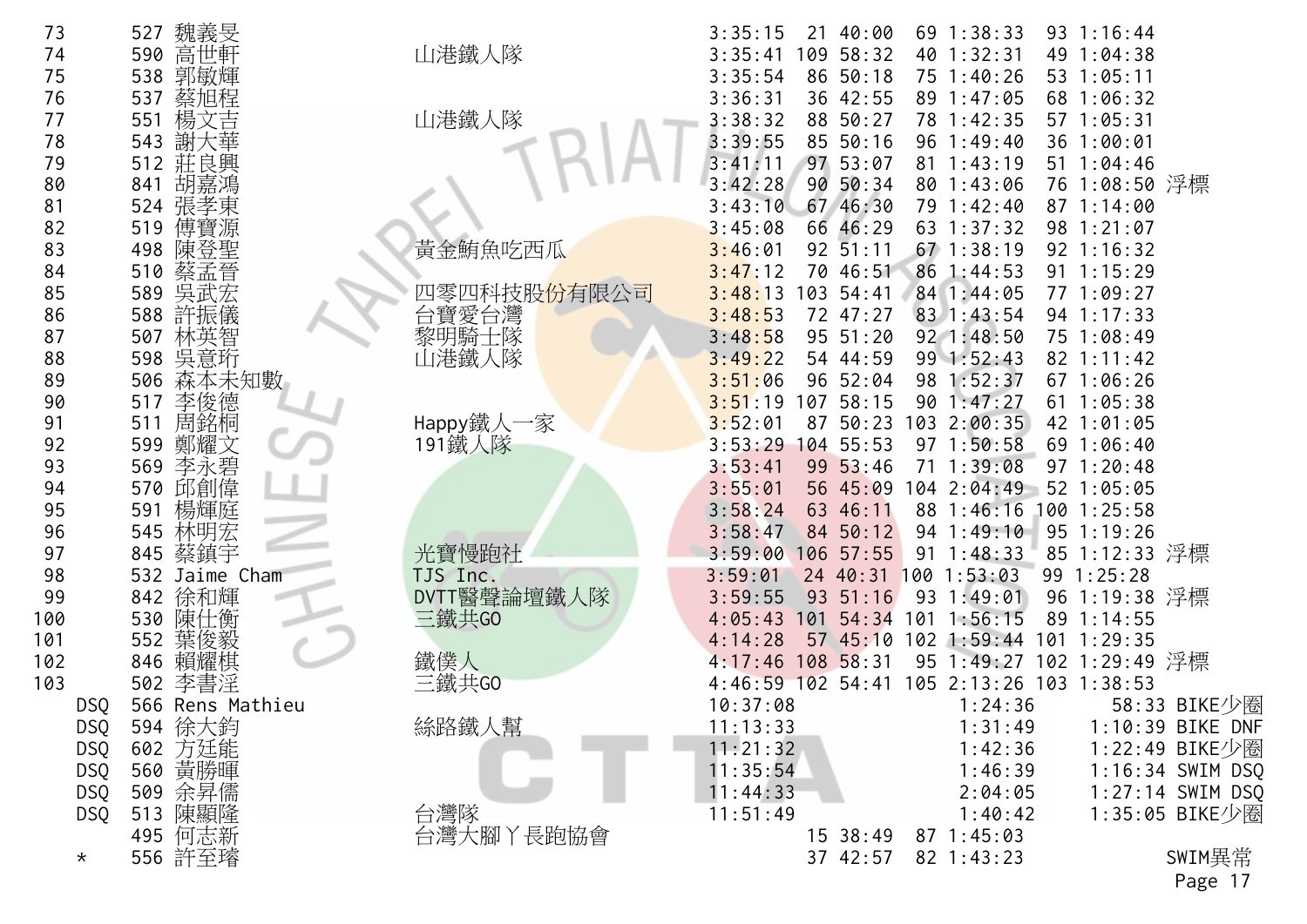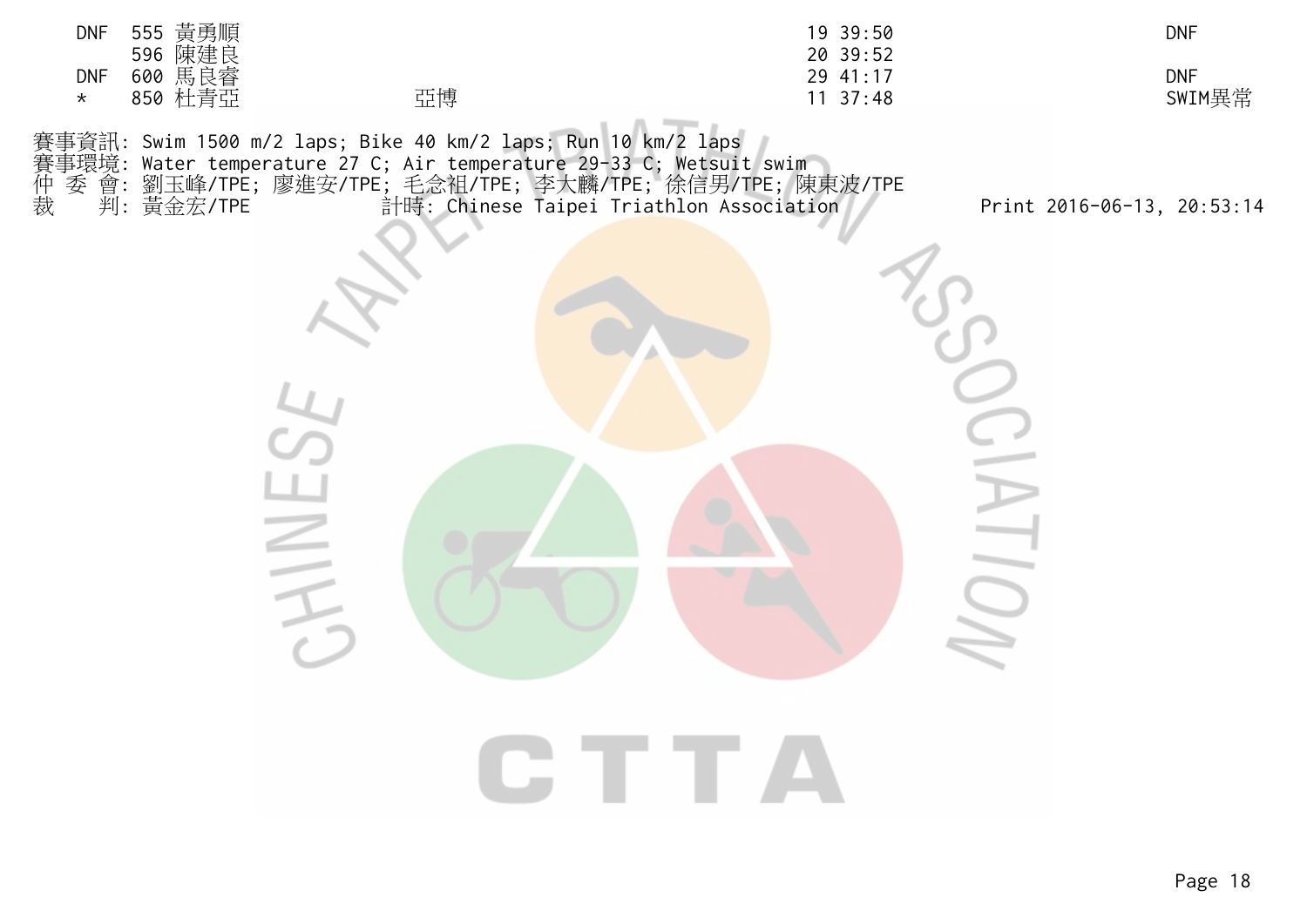#### 2016-06-05 07:34

35-39 AG Men

| Pos          | Name<br>No. | Team                            | Time    | <b>Rnk</b> | Swim Rnk            | Bike           | <b>Rnk</b>     | Run        | Remarks      |
|--------------|-------------|---------------------------------|---------|------------|---------------------|----------------|----------------|------------|--------------|
| ≡≡≡          | 李興宗<br>435  |                                 | 2:24:57 |            | 231:40              | 31:12:02       |                | 41:17      |              |
| 2            | 李育仁<br>381  | 林家軍                             | 2:27:02 | 3          | 33:16               | 2 1:10:12      | $\overline{2}$ | 43:35      |              |
| 3            | 李賢致<br>446  |                                 | 2:31:45 |            | 29:59               | 41:13:33       | 5              | 48:13      |              |
|              | 葉桓德<br>447  |                                 | 2:45:55 |            | 535:18              | 10 1:21:39     | $\overline{7}$ | 48:59      |              |
| 5            | 魏傳海<br>440  |                                 | 2:48:04 |            | $8\overline{36}:44$ | 71:19:24       | 12             | 51:57      |              |
| 6            | 吳志聖<br>395  | 山大王鐵人隊                          | 2:48:11 |            | 19 39:54            | 51:15:29       | 16             | 52:49      |              |
|              | 季馬修<br>485  | <b>MAT</b><br>$\qquad \qquad -$ | 2:48:14 |            | 635:38              | 8 1:19:44      | 17             | 52:52      |              |
| 8<br>$\star$ | 466<br>陳玟翰  | DVTT醫聲論壇鐵人隊                     | 2:48:50 |            | 23 41:12            | 61:19:07       | 6              | 48:32      |              |
| 9            | 呂文豪<br>444  |                                 | 2:48:52 |            | 26 42:21            | 91:20:02       | 4              | 46:29      |              |
| 10           | 周立宸<br>460  | 黄金鮪魚吃西瓜                         | 2:56:25 |            | 54 47:04            | $12$ $1:23:04$ | 3              | 46:19      |              |
| 11           | 480<br>洪裕凱  |                                 | 2:57:17 |            | 10 38:24            | 18 1:26:47     | 13             | 52:07      |              |
| 12           | 林仲豪<br>467  | Mercedes-Benz Team              | 2:59:08 |            | 32 43:18            | 13 1:24:08     | 11             | 51:43      |              |
| 13           | 384         | LDS超鐵團                          | 3:03:15 |            | 25 41:56            | 171:26:15      | 20             | 55:05      |              |
| 14           | 魏 立<br>483  |                                 | 3:05:43 |            | 56 47:27            | $15$ $1:25:51$ | 14             | 52:26      |              |
| 15           | 郭清泓<br>448  |                                 | 3:06:27 |            | 21 40:34            | 28 1:30:24     | 22             | 55:30      |              |
| 16           | 葉志恒<br>470  | Cooler(酷樂鐵人)                    | 3:07:21 |            | 49 46:12            | 11 1:21:40     | 32             | 59:29      |              |
| 17           | 倪世威<br>442  |                                 | 3:07:32 |            | 29 42:58            | 20 1:27:10     | 26             | 57:25      |              |
| 18           | 游秉凡<br>473  | LDS超鐵團                          | 3:07:39 |            | 67 48:45            | $16$ 1:26:09   | 15             | 52:45      |              |
| 19           | 詹世達<br>388  | 山港鐵人隊                           | 3:09:06 |            | $16$ 39:40          | 25 1:29:21     | 33             | :00:06     |              |
| 20           | 曾威強<br>399  |                                 | 3:10:22 |            | 22 40:52            | 30 1:31:25     | 28             | 58:06      |              |
| 21           | 楊舜博<br>412  | 台寶愛台灣                           | 3:10:29 | 11         | 38:49               | 37 1:34:32     | 24             | 57:09      |              |
| 22           | 謝智益<br>464  | 五木瓜                             | 3:11:52 |            | 45 45:31            | $31 \t1:31:27$ | 19             | 54:54      |              |
| 23           | 張智超<br>476  |                                 | 3:12:09 |            | 61 48:05            | 27 1:29:39     | 18             | 54:26      |              |
| 24           | 林旻翰<br>421  |                                 | 3:14:06 |            | 14 39:07            | 35 1:33:36     | 36 1           | 1:01:24    |              |
| 25 $\star$   | 479<br>倪其利  | ST鐵人                            | 3:14:47 |            | 55 47:20            | 26 1:29:32     | 27             |            | 57:57 SWIM異常 |
| 26           | 林弘斌<br>472  | LDS超鐵團                          | 3:15:28 |            | 66 48:38            | 45 1:36:17     | 9              | 50:34      |              |
| 27           | 李信達<br>438  |                                 | 3:16:49 |            | 80 52:12            | 36 1:34:23     | 8              | 50:15      |              |
| 28           | 張怡中<br>481  | 嘉義永松<br>超級難止汗<br>191鐵人隊         | 3:16:55 |            | 12 38:53            | 44 1:36:06     |                | 37 1:01:57 |              |
| 29           | 王俊智<br>387  |                                 | 3:17:52 |            | 77 50:41            | 14 1:25:03     |                | 38 1:02:09 |              |
| 30           | 403<br>蔡英豪  | LDS超鐵團                          | 3:18:33 |            | 97 58:18            | 24 1:29:04     | 10             | 51:12      |              |
| 31           | 486         | 龔飛絮Fred DELORT                  | 3:18:46 |            | 48 46:05            | 21 1:27:52     |                | 51 1:04:50 |              |
| 32           | 461<br>陳正高  | 1支電風吹著跑                         | 3:19:30 | 51         | 46:23               | 19 1:27:04     |                | 55 1:06:04 |              |
| 33           | 陳光霖<br>386  |                                 | 3:19:35 |            | 86 54:43            | 23 1:28:18     | 23             | 56:35      |              |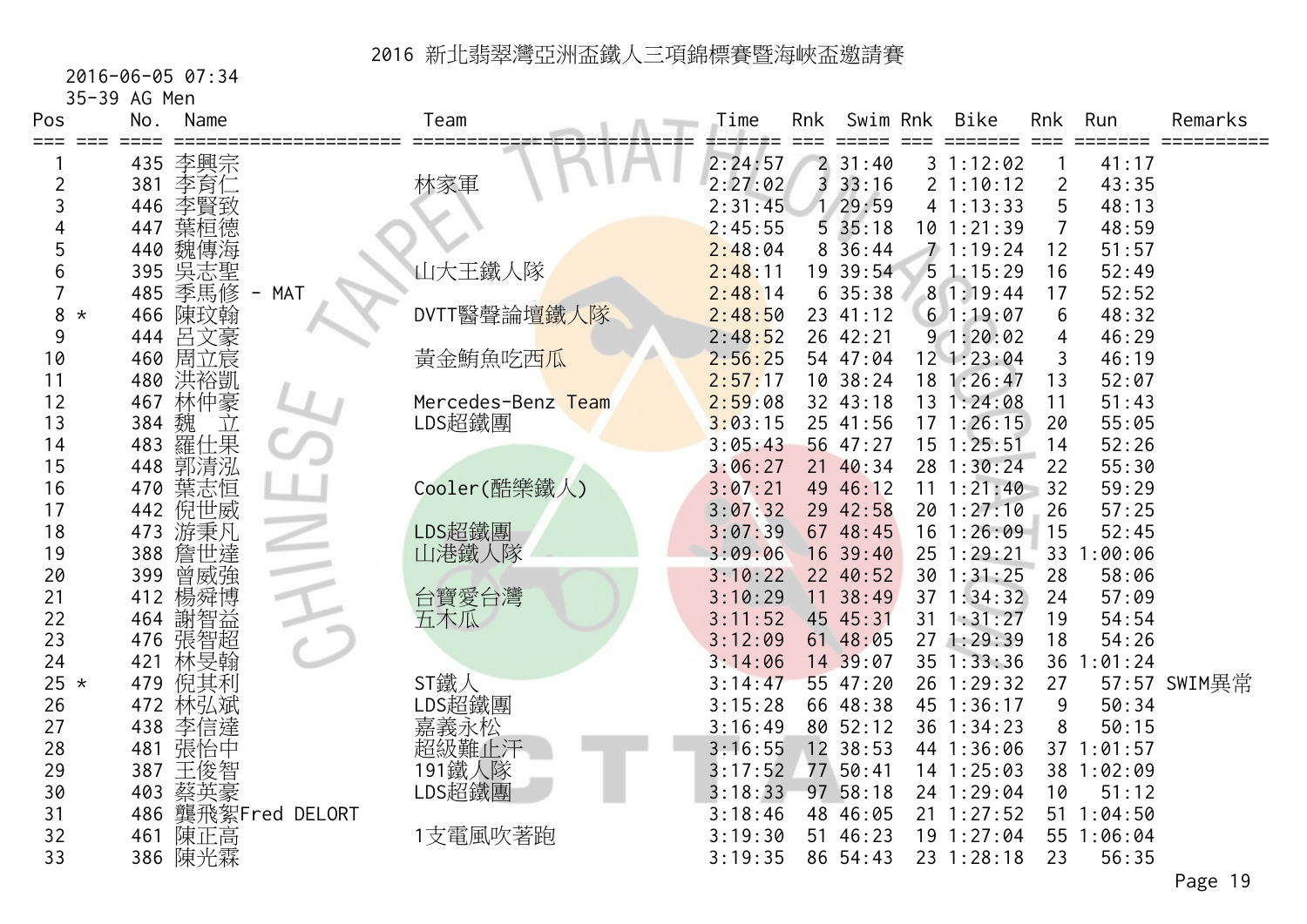| 34          | 432 黄立中            |                       | 46 45:38<br>47 1:36:48<br>57:17<br>3:19:42<br>25       |
|-------------|--------------------|-----------------------|--------------------------------------------------------|
| 35          | 林定威<br>404         | 山大王鐵人隊                | 3:19:59<br>39 45:02<br>22 1:27:59<br>59 1:06:59        |
| 36<br>$+2m$ | 451<br>李志國         | 外木山鐵人隊                | 34 1:00:32 輪車罰時<br>32 1:32:26<br>3:23:21<br>63 48:24   |
| 37          | 406<br>詹敏捷         | LDS超鐵團                | 3:23:46<br>59 48:04<br>40 1:34:44<br>35 1:01:00        |
| 38          | 陳裕閔<br>475         | 191鐵人隊                | 3:23:55<br>78 51:14<br>58:08<br>38 1:34:34<br>29       |
| 39          | 汪政緯<br>443         |                       | 3:25:01<br>33 43:32<br>46 1:36:33<br>52 1:04:57        |
| 40          | 簡豪志<br>436         | 黃金鮪魚吃西瓜               | 3:26:06<br>18 39:50<br>$50$ $1:38:11$<br>63 1:08:06    |
| 41          | 吳啟明<br>408         |                       | 15 39:09<br>3:27:01<br>68 1:44:31<br>41 1:03:21        |
| 42          | 許祥仁<br>418         |                       | 75 50:10<br>33 1:32:56<br>3:27:04<br>46 1:03:59        |
| 43          | 陳品全<br>400         |                       | 3:27:54<br>41 45:16<br>39 1:34:34<br>62 1:08:06        |
| 44          | 王仕偉<br>414         | 山港鐵人隊                 | 43 1:35:25<br>3:27:59<br>68 48:46<br>45 1:03:50        |
| 45          | 454<br>蔡穎為         | LDS超鐵團                | 3:28:03<br>41 1:34:56<br>30 43:15<br>69 1:09:54        |
| 46          | 曾煥智<br>430         | 阿薩布魯鐵人 <mark>隊</mark> | 3:28:10<br>44 45:22<br>58 1:40:33<br>39 1:02:15        |
| 47          | 黃軍維<br>434         |                       | 3:28:23<br>62 48:17<br>29 1:31:06<br>67 1:09:00        |
| 48          | 劉豫樹<br>439         | LDS超鐵團                | 3:31:12<br>34 43:35<br>60 1:41:23<br>56 1:06:15        |
| 49          | 許伯聖<br>409         |                       | 3:32:39<br>28 42:53<br>$67$ 1:44:24<br>54 1:05:23      |
| $+2m$<br>50 | 嚴瓊威<br>394         | 五木瓜                   | 34 1:33:32<br>42 1:03:24 輪車罰時<br>87 54:57<br>3:33:52   |
| 51          | 陳建民<br>469         | 阿薩布魯鐵人隊               | 3:34:22<br>13 38:55<br>53 1:38:53<br>85 1:16:35        |
| 52          | 陳鼎銘<br>383         |                       | 73 1:46:44<br>3:34:47<br>43 1:03:30<br>37 44:35        |
| 53          | 劉郁泰<br>471         |                       | 3:35:25<br>$24$ 41:53<br>55 1:39:11<br>80 1:14:22      |
| 54          | 428<br>李政逸         | 黃金鮪魚吃西瓜               | 54 1:39:07<br>3:36:40<br>82 53:14<br>47 1:04:19        |
| 55          | 蔡政均<br>390         |                       | 49 1:37:06<br>3:37:01<br>47 46:02<br>77 1:13:54        |
| 56          | 楊家祥<br>413         |                       | 3:37:22<br>38 44:49<br>48 1:36:56<br>81 1:15:38        |
| 57          | 385<br>姜大成         | 威海代表隊                 | 49 1:04:42<br>3:37:26<br>50 46:18<br>72 1:46:28        |
| 58          | 楊明睿<br>837         |                       | 58:39 浮標<br>3:38:16<br>94 57:00<br>64 1:42:38<br>31    |
| 59          | 邱顯強<br>459         | 黃金鮪魚吃西瓜               | 51 1:38:14<br>87 1:17:40<br>3:38:33<br>27 42:41        |
| 60          | 419<br>江泊洲         |                       | 4 34:21<br>65 1:42:40<br>3:38:41<br>90 1:21:42         |
| 61          | 黃鵬升<br>397         | 絲路鐵人幫                 | 3:39:03<br>52 46:29<br>62 1:41:55<br>70 1:10:40        |
| 62          | 林震泉<br>453         | 吃多睡少很搞威               | 42 1:35:10<br>3:39:10<br>76 50:21<br>76 1:13:40        |
| 63          | 謝智偉<br>424         | 五木瓜                   | 3:39:47<br>57, 47:30<br>74 1:47:17<br>53 1:05:01       |
| 64          | 王立德<br>450         | LDS超鐵團                | 83 1:16:02<br>3:41:00<br>31 43:18<br>$61 \t1:41:42$    |
| 65          | 賴東鈽<br>416         |                       | 3:41:07<br>42 45:20<br>63 1:42:33<br>73 1:13:16        |
| 66          |                    | 悍將鐵人<br>LDS超鐵團        | 3:41:18<br>53 46:36<br>78 1:51:12<br>44 1:03:31        |
| 67          | 402 尹頌文<br>391 阮鵬碩 |                       | 3:41:24<br>69 49:14<br>52 1:38:47<br>74 1:13:24        |
| 68 *        | 429 王建宇            | 191鐵人隊                | 91 55:50<br>3:42:00<br>57 1:39:47<br>57 1:06:24 SWIM異常 |
|             |                    |                       |                                                        |
| 69<br>70    | 427 鄭宏正            | 191鐵人隊                | 3:42:12<br>35 43:37<br>56 1:39:46<br>89 1:18:50        |
| 71          | 389 彭嵩友            |                       | 3:42:37<br>65 48:34<br>59 1:41:12<br>72 1:12:52        |
|             | 398 楊淵森            | 黃金鮪魚吃西瓜               | 3:42:44<br>66 1:43:53<br>74 50:00<br>66 1:08:52        |
| 72          | 833 林啟豪            | 光寶慢跑社                 | 50 1:04:49 浮標<br>3:42:44<br>79 52:10<br>70 1:45:46     |
|             |                    |                       | Page 20                                                |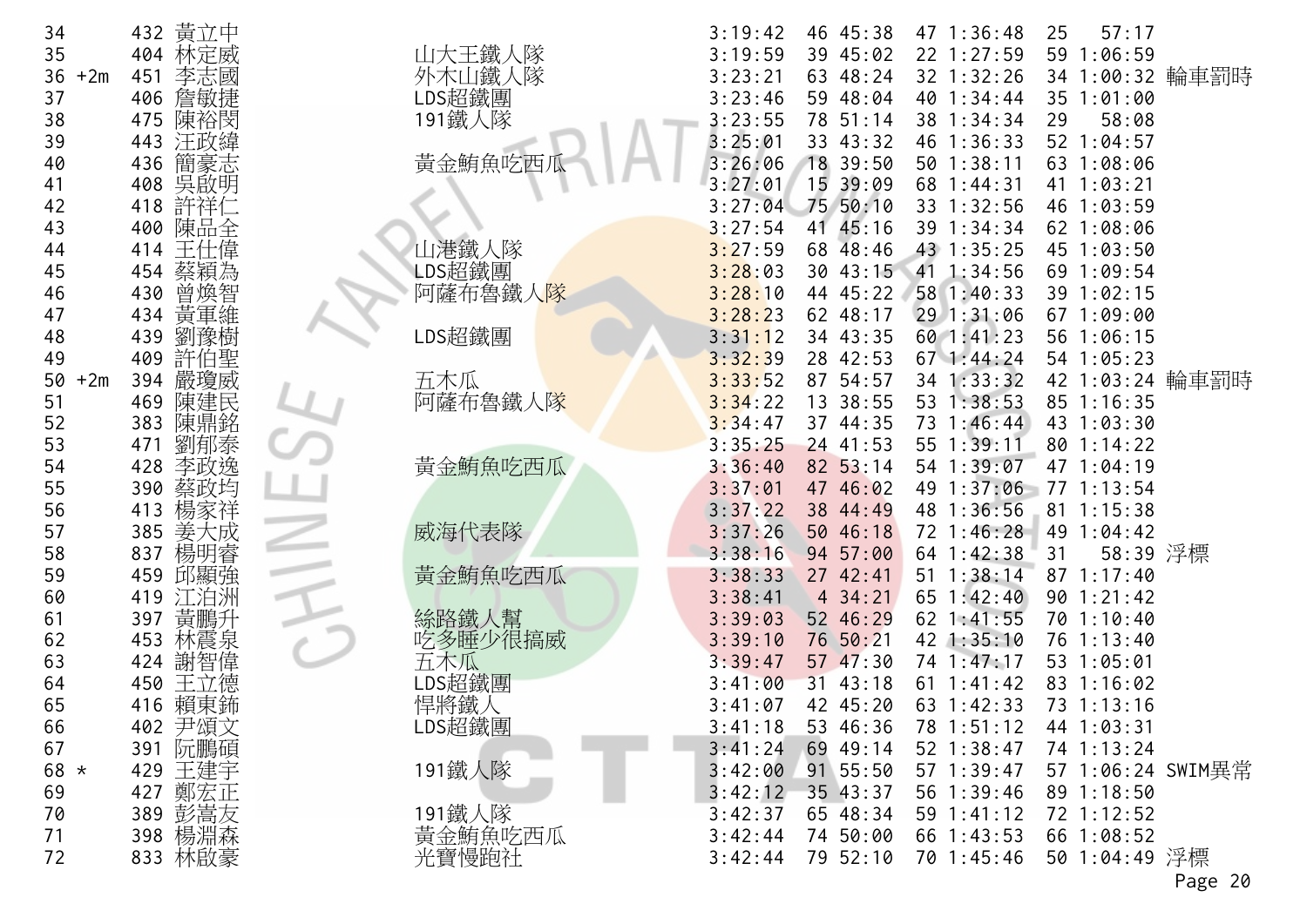| 73          | 楊朝翔<br>417 |                    | 88 55:03<br>3:45:53               | $71 \t1:46:18$          | 48 1:04:33         |
|-------------|------------|--------------------|-----------------------------------|-------------------------|--------------------|
| 74          | 葉振安<br>462 |                    | 3:49:03<br>71 49:27               | 89 1:57:21              | 40 1:02:17 改浮標     |
| 75          | 484<br>蘇立明 | I.P.C.E鐵人隊         | 93 56:15<br>3:49:49               | 69 1:45:29              | 611:08:05          |
| 76 *        | 449 張啟修    | 山港鐵人隊              | 3:49:50<br>20 40:19               | 87 1:55:28              | 78 1:14:05 SWIM異常  |
| $77 *$      | 836 張凱博    | 亞博                 | 95 57:12<br>3:50:17               | $91 \t1:57:46$          | 55:19 SWIM異常<br>21 |
| 78          | 463<br>曾松彬 |                    | 3:53:49<br>100 59:43              | 88 1:55:52              | 30<br>58:15        |
| 79 *        | 455 郭彥德    | Mercedes-Benz Team | 43 45:21<br>3:53:52               | 80 1:51:56              | 86 1:16:35 SWIM異常  |
| 80          | 楊瑋銘<br>426 |                    | 3:53:54<br>60 48:05               | 90 1:57:40              | 64 1:08:10         |
| 81          |            |                    | 64 48:24<br>3:54:58               | 92 1:59:43              | 58 1:06:53         |
|             | 422 謝又安    | 帥的不明顯              |                                   |                         |                    |
| 82          | 482 張均緁    | 帥的不明顯              | 40 45:15<br>3:56:02               | 85 1:54:47              | $82$ 1:16:01       |
| 83          | 張繼賢<br>458 | 悍將鐵人               | 3:56:40<br>$81\ \overline{5}2:58$ | 77 1:49:26              | 79 1:14:17         |
| 84          | 施宜孝<br>457 | 帥的不明顯              | 89 55:19<br>3:57:03               | 83 1:52:59              | 65 1:08:45         |
| 85          | 陳浩瑋<br>433 |                    | 85 54:25<br>3:59:09               | 84 1:54:04              | $71 \t1:10:42$     |
| 86          | 林佳樺<br>838 |                    | 96 58:07<br>3:59:56               | $81$ 1:51:57            | 68 1:09:53 浮標      |
| 87          | 441<br>劉恆君 |                    | 72 49:45<br>4:01:04               | 75 1:47:47              | $91 \t1:23:33$     |
| 88<br>$+2m$ | 羅義清<br>834 |                    | 83 53:30<br>4:04:25               | 82 1:52:49              | 84 1:16:06 輪車罰時    |
| 89          | 陳泰明<br>382 |                    | 4:05:59<br>92 56:06               | 79 1:51:54              | 88 1:18:00         |
| 90          | 839<br>劉威廷 | LDS超鐵團             | 4:06:47<br>73 49:51               | 94 2:03:18              | 75 1:13:39 浮標      |
| 91          | 410 王文輝    |                    | 4:09:08<br>99 59:06               | 93 2:02:14              | 601:07:48          |
| 92          | 楊秉凱<br>474 | LDS超鐵團             | 58 47:45<br>4:17:16               | 86 1:55:17              | 93 1:34:15         |
| 93          | 黃信祥<br>456 | 台灣隊                | 98 59:02<br>4:20:37               | 76 1:48:18              | 92 1:33:18         |
| 94          | 蔡明翰<br>420 |                    | 5:15:30<br>70 49:16               | 95 2:24:24              | 94 2:01:51         |
| <b>DSQ</b>  | 李哲欽<br>425 | 鐵僕人                | 10:31:58                          | 1:19:53                 | 54:47 BIKE少圈       |
| <b>DSQ</b>  | 392<br>林發川 | LDS超鐵團             | 10:59:02                          | 1:20:20                 | 1:22:16 BIKE少圈     |
| <b>DSQ</b>  | 437<br>詹勳森 |                    | 11:12:36                          | 1:52:52                 | 1:14:07 SWIM DSQ   |
| <b>DNF</b>  | 468<br>梅飛龍 | TJS Inc.           | 736:39                            | 27:30<br>$\overline{1}$ | <b>DNF</b>         |
| <b>DNF</b>  | 478<br>劉政岡 | 191鐵人隊             |                                   | 96                      | SWIM DNF           |
|             | 陳信衡<br>423 | 黃金鮪魚吃西瓜            | $9\;37:24$                        |                         |                    |
| <b>DNF</b>  | 林賢明<br>860 |                    | 17 39:40                          |                         | SWIM DNF           |
|             | 包景德<br>407 | 191鐵人隊             | 36 43:42                          |                         |                    |
|             | 曾致勝<br>477 | 帥的不明顯              | 84 53:57                          |                         |                    |
|             | 詹義文<br>411 | 悍將鐵人               | 90 55:37                          |                         |                    |
|             |            |                    |                                   |                         |                    |

賽事資訊: Swim 1500 m/2 laps; Bike 40 km/2 laps; Run 10 km/2 laps 賽事環境: Water temperature 27 C; Air temperature 29-33 C; Wetsuit swim 仲 委 會: 劉玉峰/TPE; 廖進安/TPE; 毛念祖/TPE; 李大麟/TPE; 徐信男/TPE; 陳東波/TPE 裁 判: 黃金宏/TPE 計時: Chinese Taipei Triathlon Association Print 2016-06-13, 20:53:15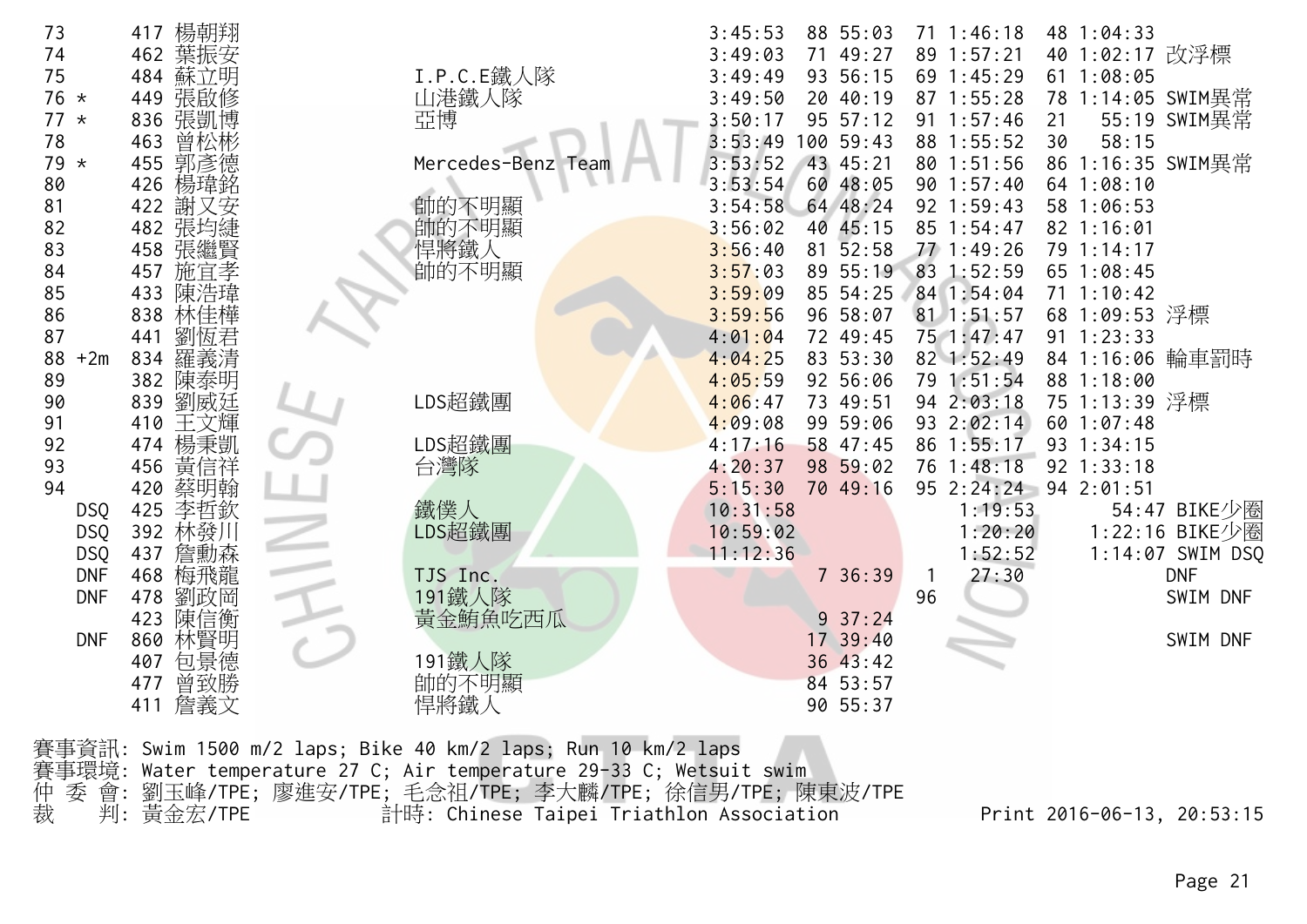#### 2016-06-05 07:33

30-34 AG Men

| Pos         | No.             | Name    | Team            | Time    | Rnk | Swim Rnk     | <b>Bike</b>    | Rnk            | Run             | Remarks         |
|-------------|-----------------|---------|-----------------|---------|-----|--------------|----------------|----------------|-----------------|-----------------|
| === ===     | $=$ $=$ $=$ $=$ | 322 張景翔 | ZIV運動眼鏡         | 2:23:43 |     | 27:04        | 31:13:47       | 3              | ======<br>42:53 | ==========      |
| 2           |                 | 297 孔沁安 |                 | 2:26:44 | 7   | 34:46        | 1 1:12:07      | 1              | 39:53           |                 |
| 3           | 296             | 林伯恩     | 國泰產險鐵人隊         | 2:27:08 |     | 228:08       | 21:13:13       | 5              | 45:48           |                 |
|             | 349             | 劉光武     | ZIV運動眼鏡         | 2:38:41 |     | 10.38:17     | 51:15:27       | 4              | 44:58           |                 |
| 5           | 323             | 薛順仁     | 191鐵人隊          | 2:40:10 | 8   | 38:09        | 71:19:10       | $\overline{2}$ | 42:51           |                 |
| 6           | 299             | 黃宇民     | LDS超鐵團          | 2:44:30 |     | 329:43       | 41:14:00       |                | 29 1:00:48      |                 |
|             | 333             |         | 超級難止汗           | 2:45:10 |     | 632:20       | 10 1:20:44     | 9              | 52:07           |                 |
| 8           | 314             | 高英傑     | 自然之筆單車工作室       | 2:47:26 |     | 938:17       | 61:16:46       | 11             | 52:24           |                 |
| 9           | 335             | 吳文智     | 191鐵人隊          | 2:52:29 |     | 20 42:59     | 8 1:19:34      | $\overline{7}$ | 49:56           |                 |
| 10          | 368             | 洪銘聰     | 林家軍             | 2:54:36 |     | 4 31:59      | $11$ $1:21:14$ |                | 30 1:01:24      |                 |
| 11          | 306             | 羅智鴻     | LDS超鐵團          | 3:01:17 |     | 32 46:27     | 91:20:16       | 14             | 54:35           |                 |
| 12          | 320             | 向錫堡     |                 | 3:02:21 |     | 33 46:32     | $12$ $1:23:30$ | 10             | 52:20           |                 |
| 13          | 366             | 洪偉勝     | 191鐵人隊          | 3:02:25 |     | 13 38:46     | 26 1:31:02     | 12             | 52:38           |                 |
| 14          | 342             | 賴承諺     |                 | 3:02:37 |     | 15 40:14     | 15 1:27:02     | 17             | 55:21           |                 |
| 15          | 303             | 楊宗樺     |                 | 3:03:42 |     | 11 38:25     | 20 1:28:56     | 20             | 56:23           |                 |
| 16          | 300             | 蘇子達     |                 | 3:03:43 |     | 29 46:07     | 171:27:59      | 6              | 49:37           |                 |
| 17          | 357             | 黃滄浩     | 悍將鐵人            | 3:05:12 |     | 22 43:20     | 13 1:25:04     | 22             | 56:48           |                 |
| 18          | 346             | 陳子挺     | 悍將鐵人<br>黃金鮪魚吃西瓜 | 3:05:56 |     | 12 38:39     | $14$ 1:25:27   | 32             | : 01:52         |                 |
| 19          | 310             | 林政延     |                 | 3:07:04 |     | 27 44:10     | 23 1:30:12     | 13             | 52:43           |                 |
| 20          | 334             | 劉 麓     |                 | 3:11:26 |     | 30 46:21     | 33 1:34:31     | 8              | 50:34           |                 |
| $+2m$<br>21 | 372             |         | ST鐵人            | 3:11:56 |     | 16 40:31     | $16 \t1:27:48$ |                |                 | 31 1:01:38 輪車罰時 |
| 22          | 364             | 林中柏     |                 | 3:15:27 |     | 24 43:53     | 28 1:32:16     | 26             | 59:19           |                 |
| 23          | 302             | 游孟書     |                 | 3:16:09 |     | 23 43:21     | 25 1:30:48     |                | 33 1:02:01      |                 |
| 24          | 358             | 曾仲豪     |                 | 3:16:56 |     | $21$ $43:16$ | 24 1:30:36     |                | 35 1:03:06      |                 |
| 25          | 324             | 曾義銓     |                 | 3:18:43 |     | 46 53:51     | 22 1:29:59     | 15             | 54:53           |                 |
| 26          | 369             | 李尚儒     |                 | 3:19:09 |     | 51 54:40     | 18 1:28:05     | 21             | 56:25           |                 |
| 27          | 325             | 陳楷傑     | 悍將鐵人            | 3:19:31 |     | 40 49:57     | 31 1:34:17     | 16             | 55:18           |                 |
| 28          | 337             | 汪旻輝     |                 | 3:19:39 |     | 14 39:59     | 32 1:34:21     |                | 38 1:05:20      |                 |
| 29          | 317             | 呂權益     |                 | 3:23:57 |     | 19 42:30     | 39 1:39:22     |                | 34 1:02:06      |                 |
| $30 *$      | 350             | 張世昕     | 黃金鮪魚吃西瓜         | 3:24:21 |     | 26 44:08     | 44 1:41:42     | 25             |                 | 58:32 SWIM異常    |
| 31          | 362             | 張文炫     |                 | 3:26:57 |     | 55 55:37     | 35 1:35:33     | 18             | 55:49           |                 |
| 32          | 339             | 吳政宏     |                 | 3:31:42 |     | 25 44:08     | 41 1:40:08     |                | 39 1:07:27      |                 |
| 33          | 326             | 徐品正     | 外木山鐵人隊          | 3:33:41 |     | 49 54:17     | 21 1:29:07     |                | 43 1:10:19      |                 |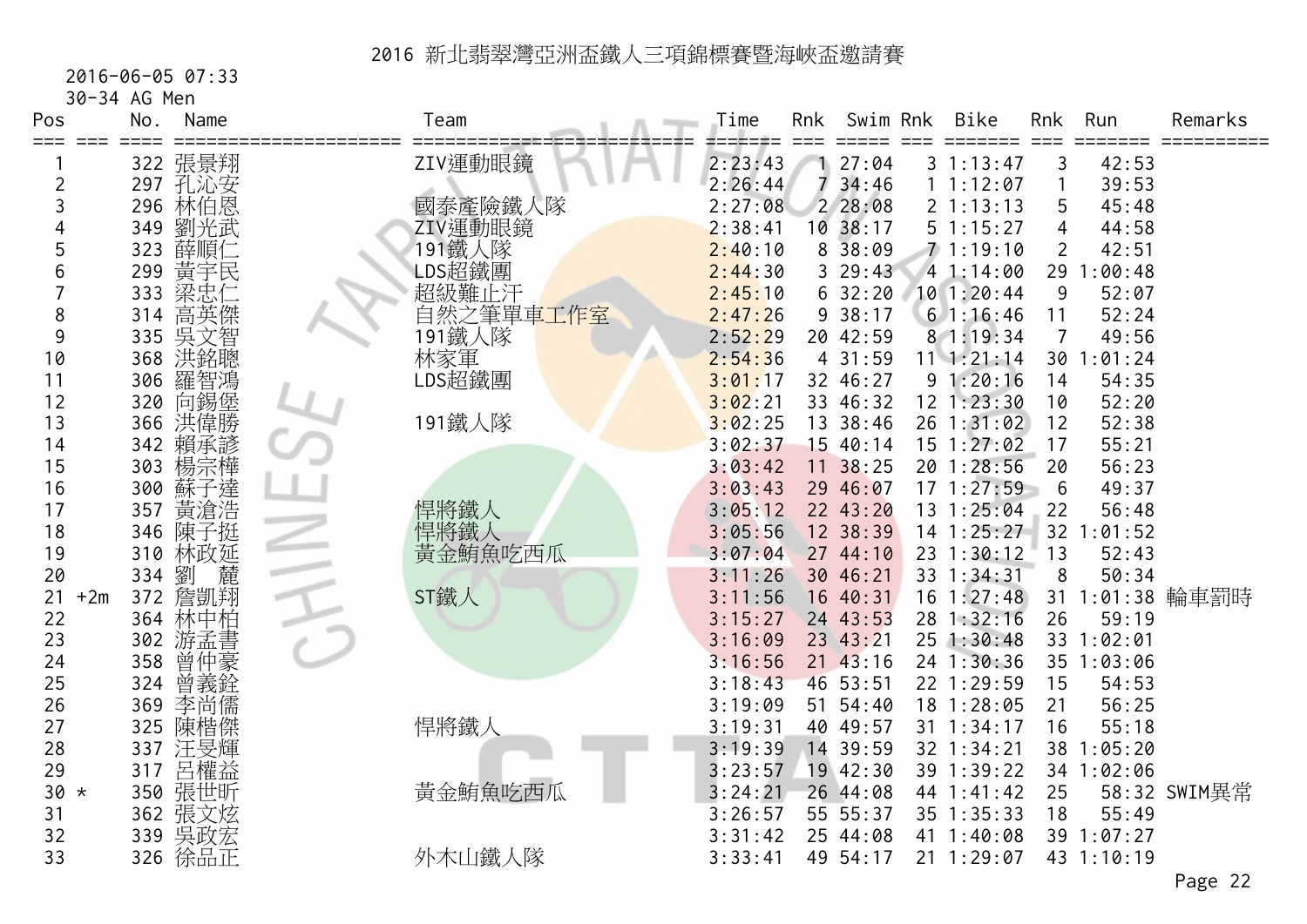| 34<br>35<br>311<br>36<br>298                                | 327 江建德<br>鄭智隆<br>陳柏青                                                                                                                                                                                                                                                                           |                              | 3:34:19<br>3:34:31<br>3:34:56            | 48 54:04<br>43 53:10<br>28 45:40                | 45 1:41:47<br>49 1:45:32<br>30 1:34:13                   | 58:29<br>24<br>55:50<br>19<br>51 1:15:04<br>53 1:15:39        |  |  |  |  |
|-------------------------------------------------------------|-------------------------------------------------------------------------------------------------------------------------------------------------------------------------------------------------------------------------------------------------------------------------------------------------|------------------------------|------------------------------------------|-------------------------------------------------|----------------------------------------------------------|---------------------------------------------------------------|--|--|--|--|
| 37<br>328<br>38<br>355<br>39<br>321<br>318<br>40            | 廖惇弘<br>李孟迅<br>吳季倫<br>張貴登                                                                                                                                                                                                                                                                        | 吃多睡少很搞威<br>山港鐵人隊             | 3:35:20<br>3:35:30<br>3:36:29<br>3:37:59 | 42 50:56<br>39 49:46<br>36 49:25<br>35 48:03    | 19 1:28:46<br>34 1:35:23<br>38 1:38:58<br>40 1:39:38     | 45 1:10:22<br>41 1:08:08<br>44 1:10:20                        |  |  |  |  |
| 343<br>41<br>42<br>307<br>352<br>43<br>330<br>44            | 林宏軒<br>王春木<br>賴家宏<br>陳俊友                                                                                                                                                                                                                                                                        | 191鐵人隊<br>阿薩布魯鐵人隊            | 3:39:08<br>3:40:27<br>3:42:14<br>3:43:08 | 34 46:34<br>59 57:05<br>41 50:03<br>53:58<br>47 | 54 1:52:14<br>27 1:31:04<br>42 1:40:12<br>52 1:48:26     | 271:00:22<br>50 1:12:19<br>49 1:12:00<br>28 1:00:45           |  |  |  |  |
| 363<br>45<br>309<br>46<br>47<br>340<br>348<br>48            | 詹勝翔<br>王嘉傑<br>顏鼎祐<br>曾建智                                                                                                                                                                                                                                                                        | 山港鐵人隊<br>外木山鐵人隊              | 3:43:40<br>3:45:23<br>3:46:00<br>3:47:24 | 17, 41:11<br>38 49:45<br>18 42:20<br>37 49:37   | 46 1:42:58<br>48 1:44:31<br>37 1:37:44<br>36 1:36:32     | 54 1:19:33<br>48 1:11:08<br>58 1:25:57<br>56 1:21:16          |  |  |  |  |
| 305<br>49<br>50<br>316<br>365<br>51<br>$\star$<br>52<br>344 | 林佳明<br>劉裕康<br>陳俊宇<br>劉啟仲                                                                                                                                                                                                                                                                        |                              | 3:48:44<br>3:49:10<br>3:51:41<br>3:54:08 | 62 65:22<br>56 56:07<br>532:10<br>60 59:28      | 29 1:32:38<br>55 1:55:03<br>57 1:59:26<br>$51 \t1:46:48$ | 47 1:10:45<br>23<br>58:00<br>55 1:20:05 SWIM異常<br>40 1:07:53  |  |  |  |  |
| 53<br>370<br>360<br>54<br>332<br>55<br>336<br>56            | 謝明桀<br>林良威<br>楊國彬<br>陳泓伸                                                                                                                                                                                                                                                                        | 三運好好玩<br>踩水的人別唱慢歌            | 3:58:24<br>4:00:24<br>4:00:38<br>4:06:49 | 31 46:22<br>45 53:33<br>65 65:55<br>54 55:10    | 47 1:44:00<br>43 1:41:24<br>53 1:49:29<br>59 2:02:26     | 59 1:28:03<br>57 1:25:27<br>37 1:05:16<br>42 1:09:13          |  |  |  |  |
| 354<br>57<br>58<br>341<br>831<br>59 $*$<br>315<br>60        | 溫浩傑<br>郭彥興<br>陳逸駿<br>鄒濱鴻                                                                                                                                                                                                                                                                        | Mercedes-Benz Team<br>內工電機   | 4:07:49<br>4:09:49<br>4:14:35<br>4:20:35 | 64 65:34<br>50 54:22<br>57 56:56<br>63 65:26    | 56 1:57:22<br>50 1:46:35<br>61 2:07:00<br>58 1:59:35     | 36 1:04:54<br>$61$ 1:28:52<br>46 1:10:40 SWIM異常<br>52 1:15:36 |  |  |  |  |
| 61<br>308<br>319<br><b>DSQ</b><br>329<br><b>DSQ</b><br>312  | 余俊蔚<br>鄭光男<br>王志傑<br>黃淵旌                                                                                                                                                                                                                                                                        | DVTT醫聲論壇鐵人隊<br>LDS超鐵團<br>台灣隊 | 4:26:56<br>10:20:33<br>10:39:48          | 52 54:54<br>44 53:22                            | 60 2:03:18<br>50:11<br>57:20                             | 60 1:28:44<br>56:08 BIKE少圈<br>1:08:57 BIKE少圈                  |  |  |  |  |
|                                                             | 347 蘇韻憲<br>313 黃建凱<br>367 江威騰                                                                                                                                                                                                                                                                   | 臺北醫學大學<br>191鐵人隊<br>踩水的人別唱慢歌 |                                          | 53 55:01<br>58 57:03<br>61 59:38                |                                                          |                                                               |  |  |  |  |
|                                                             | 賽事資訊: Swim 1500 m/2 laps; Bike 40 km/2 laps; Run 10 km/2 laps<br>賽事環境: Water temperature 27 C; Air temperature 29-33 C; Wetsuit swim<br>委 會: 劉玉峰/TPE; 廖進安/TPE; 毛念祖/TPE; 李大麟/TPE; 徐信男/TPE; 陳東波/TPE<br>仲裁<br>判: 黃金宏/TPE<br>計時: Chinese Taipei Triathlon Association<br>Print 2016-06-13, 20:53:15 |                              |                                          |                                                 |                                                          |                                                               |  |  |  |  |

Page 23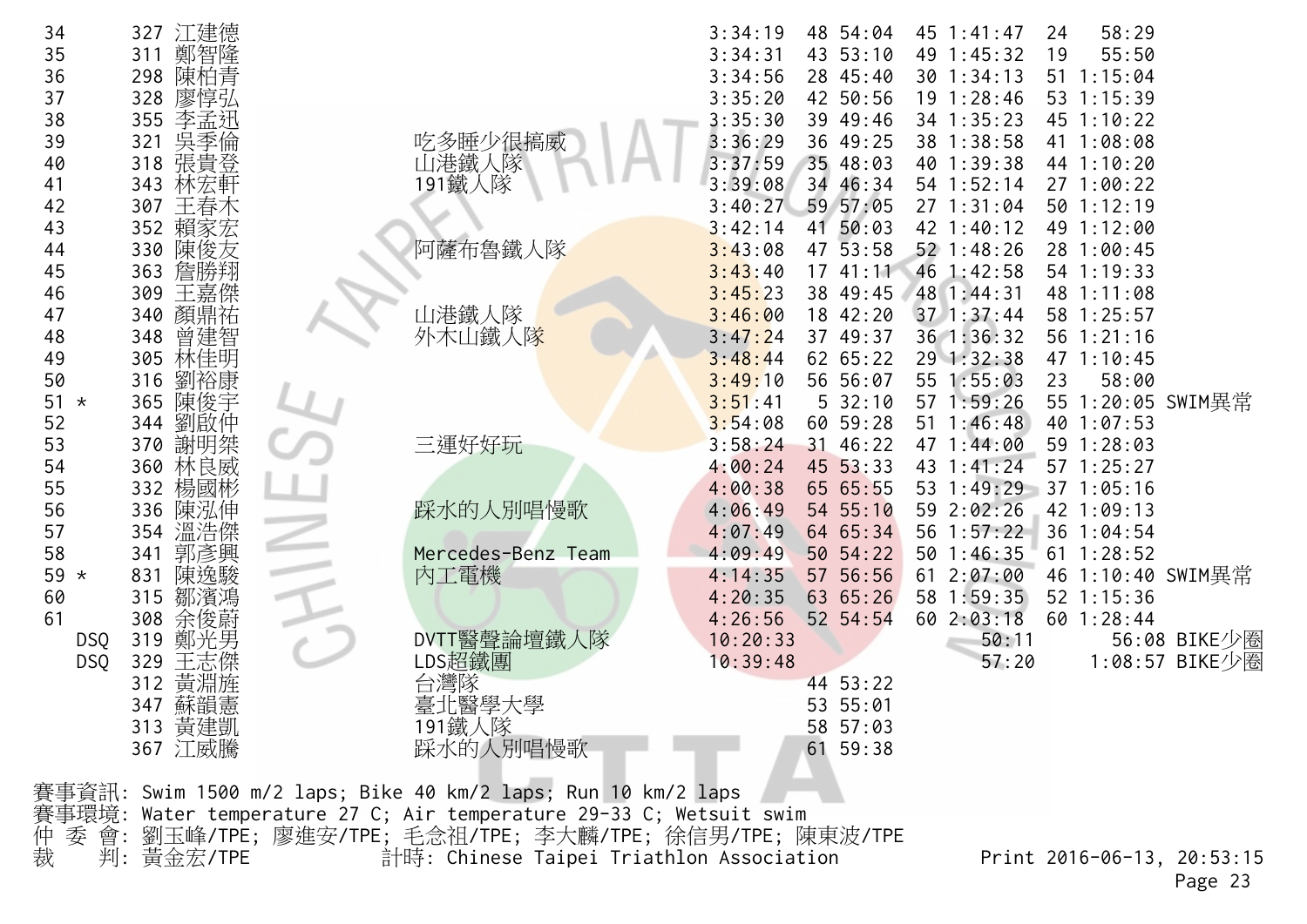2016-06-05 07:32

25-29 AG Men

| Pos            | No.          | Name    | Team                         | Time    | Rnk | Swim Rnk            | Bike           | Rnk            | Run            | Remarks |
|----------------|--------------|---------|------------------------------|---------|-----|---------------------|----------------|----------------|----------------|---------|
| ≔≕≕            |              | 257 林敬航 | 嘉義鐵人三項協會                     | 2:35:23 |     | 333:44              | 1 1:11:46      | 8              | 50:54          |         |
| $\overline{2}$ |              | 279 藍泳麟 | LDS超鐵團                       | 2:38:42 | 8   | 37:23               | 21:14:50       | $\overline{2}$ | 46:30          |         |
| 3              | 290          | 李元肇     |                              | 2:39:09 |     | 4 34:59             | 51:18:02       | 1              | 46:09          |         |
| 4              | $+2m$<br>256 | 藍元廷     | 伊果鐵人                         | 2:40:46 | Ŧ.  | 29:44               | 31:15:03       | 13             | 54:00          |         |
| 5              | 283          | 施養欣     |                              | 2:45:59 |     | $2\overline{30:44}$ | 101:24:08      | 10             | 51:07          |         |
| 6              | 269          | 蕭仁信     |                              | 2:48:14 |     | 14 42:09            | 41:15:10       | 9              | 50:56          |         |
|                | 291          | 李銘益     |                              | 2:49:12 |     | 636:09              | 61:19:45       | 11             | 53:19          |         |
| 8              | 281          | 馮舒亞     | Team Tri-co <mark>lor</mark> | 2:49:35 |     | 5 35:38             | 91:23:40       | $\overline{7}$ | 50:17          |         |
| 9              | 275          | 林偉民     | 外木山鐵人隊                       | 2:52:22 |     | 15 43:01            | 71:21:36       | 4              | 47:46          |         |
| 10             | 260          | 昌晏生     | 政訓鐵人隊                        | 2:54:07 |     | 940:24              | $14$ 1:26:33   | 3              | 47:11          |         |
| 11             | 277          | 饒皓昀     | 林家軍                          | 2:57:37 |     | 736:17              | 81:21:58       | 20             | 59:24          |         |
| 12             | 268          | 吳仁豪     |                              | 3:00:59 |     | 20 44:17            | 16 1:27:05     | 6              | 49:38          |         |
| 13             |              | 280 楊博奇 |                              | 3:03:15 |     | 26 47:23            | $12$ 1:26:15   | 5              | 49:38          |         |
| 14             |              | 284 康銘宸 |                              | 3:07:26 |     | 13 42:08            | 13 1:26:15     | 18             | 59:04          |         |
| 15             | 288          | 呂承先     | 山港鐵人隊                        | 3:07:47 |     | 1141:10             | 171:27:39      | 17             | 59:00          |         |
| 16             | 276          | 楊宜榮     | 黃金鮪魚吃西瓜                      | 3:08:19 |     | 19 44:05            | 20 1:29:34     | $-14$          | 54:41          |         |
| 17             | 261          | 蔡亞東     | ST鐵人                         | 3:11:02 |     | 18 44:05            | 22 1:33:16     | 12             | 53:43          |         |
| 18             | 272          | 謝政男     |                              | 3:13:48 |     | 12 41:57            | 15 1:27:02     |                | 26 1:04:51     |         |
| 19             | 263          | 許峰碩     | 黃金鮪魚吃西瓜                      | 3:15:18 |     | 25 46:57            | $21 \t1:32:53$ | 15             | 55:30          |         |
| 20             | 285          | 陳紀安     | 阿俗芭拉                         | 3:21:07 |     | 1743:52             | 19 1:29:31     |                | 30 1:07:45     |         |
| 21             | 287          | 陳劭安     |                              | 3:21:12 |     | 34 50:50            | $11 \t1:25:59$ |                | 24 1:04:24     |         |
| 22             | 262          | 廖治榮     |                              | 3:21:14 |     | 22 45:11            | $18$ 1:29:12   |                | 28 1:06:52     |         |
| 23             | 266          | 楊曜嘉     |                              | 3:23:15 |     | 24 46:40            | 25 1:38:14     | 16             | 58:23          |         |
| 24             | 827          | 王建菘     | 山港鐵人隊                        | 3:24:21 |     | 31 50:35            | 23 1:34:43     | 19             | 59:04 浮標       |         |
| 25             |              | 264 駱明正 | 三運好好玩                        | 3:24:40 |     | 10 40:33            | 26 1:39:05     |                | 27 1:05:02     |         |
| 26             | 828          | 章晉瑋     |                              | 3:25:10 |     | 16 43:03            | 27 1:40:23     |                | 21 1:01:46 浮標  |         |
| 27             | 270          | 方鈺權     |                              | 3:30:29 |     | 21 44:25            | 29 1:43:39     |                | 22 1:02:26     |         |
| 28             | 271          | 楊承諭     | 外木山鐵人隊                       | 3:32:33 |     | 30 50:05            | 24 1:37:53     |                | 25 1:04:37     |         |
| 29             | 282          | 林宜信     | 阿俗芭拉                         | 3:39:17 |     | 23 45:51            | 31 1:45:50     |                | 29 1:07:37     |         |
| 30             | 289          | 許育仁     | 黃金鮪魚吃西瓜                      | 3:47:51 |     | 35 53:26            | 28 1:41:08     |                | 33 1:13:18     |         |
| 31             | 259          | 陳奕霖     |                              | 3:52:56 |     | 28 49:03            | 34 2:00:12     |                | 23 1:03:42     |         |
| 32             | 258          | 黃致倫     | 絲路鐵人幫                        | 3:54:03 |     | 33 50:46            | 32 1:52:22     |                | 32 1:10:56     |         |
| 33             |              | 278 蔣承翰 |                              | 3:55:38 |     | 27 48:34            | 33 1:59:19     |                | $31 \t1:07:46$ |         |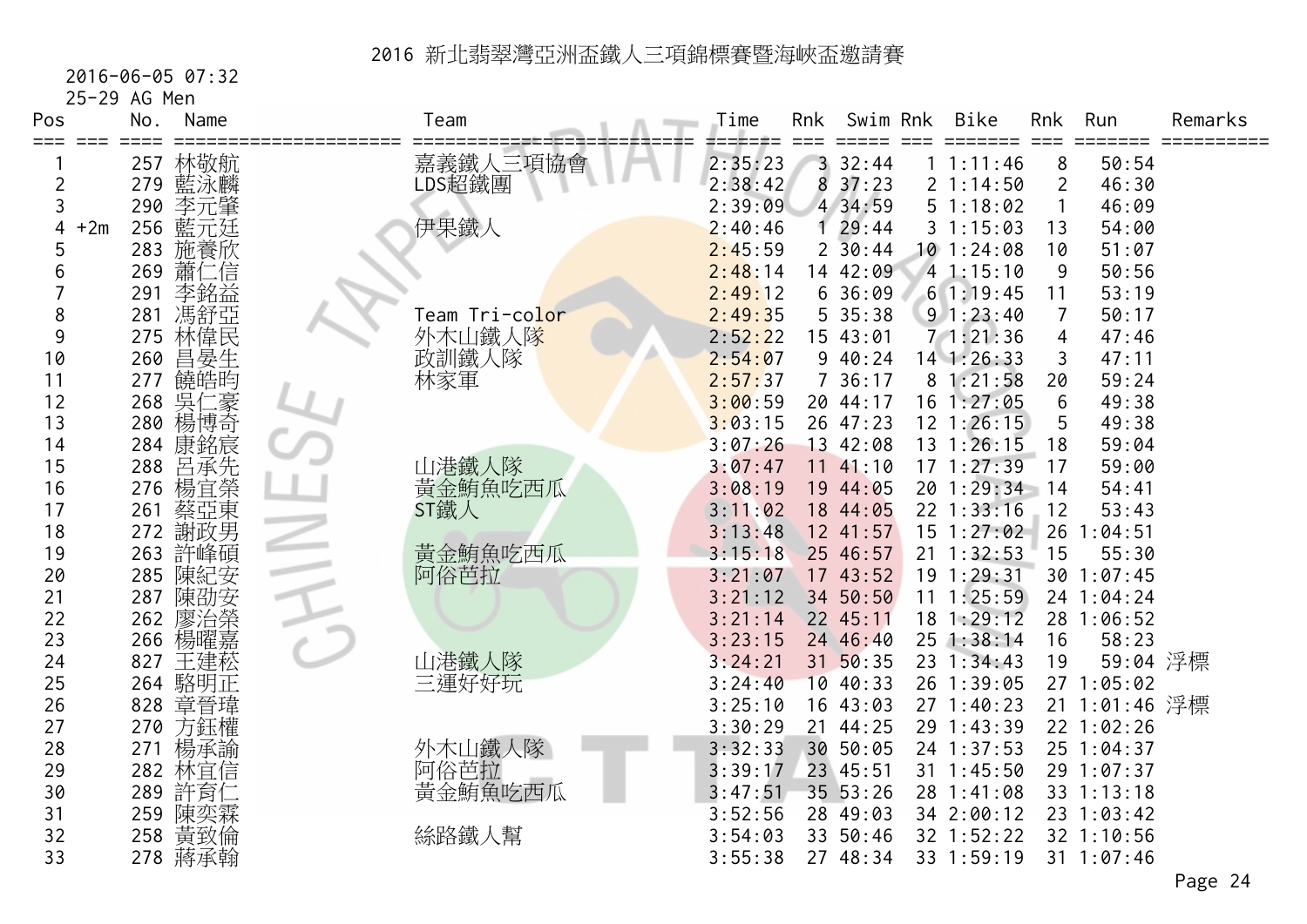| 286 廖威傑<br>34<br>35<br>267 楊鎮宇<br>829 吳易庭<br>273 曾暐翔<br><b>DSQ</b> | 即時RUN<br>191鐵人隊                                                                                                                                                                                                                                                     | $4:09:59$ 32 50:41<br>4:16:14<br>36 56:29<br>11:56:43<br>29 49:40 | 30 1:45:40 35 1:33:39<br>35 2:04:55 34 1:14:52<br>1:58:38 | 1:27:02 SWIM DSQ           |
|--------------------------------------------------------------------|---------------------------------------------------------------------------------------------------------------------------------------------------------------------------------------------------------------------------------------------------------------------|-------------------------------------------------------------------|-----------------------------------------------------------|----------------------------|
|                                                                    | 賽事資訊: Swim 1500 m/2 laps; Bike 40 km/2 laps; Run 10 km/2 laps<br>賽事環境: Water temperature 27 C; Air temperature 29-33 C; Wetsuit swim<br>种 委 會: 劉玉峰/TPE; 廖進安/TPE; 毛念祖/TPE; 李大麟/TPE; 徐信男/TPE; 陳東波/TPE<br>裁  判: 黃金宏/TPE       計時: Chinese Tainei Triathlon Association |                                                                   |                                                           | Print 2016-06-13, 20:53:15 |
|                                                                    |                                                                                                                                                                                                                                                                     |                                                                   |                                                           |                            |
|                                                                    |                                                                                                                                                                                                                                                                     | <b>CTTA</b>                                                       |                                                           |                            |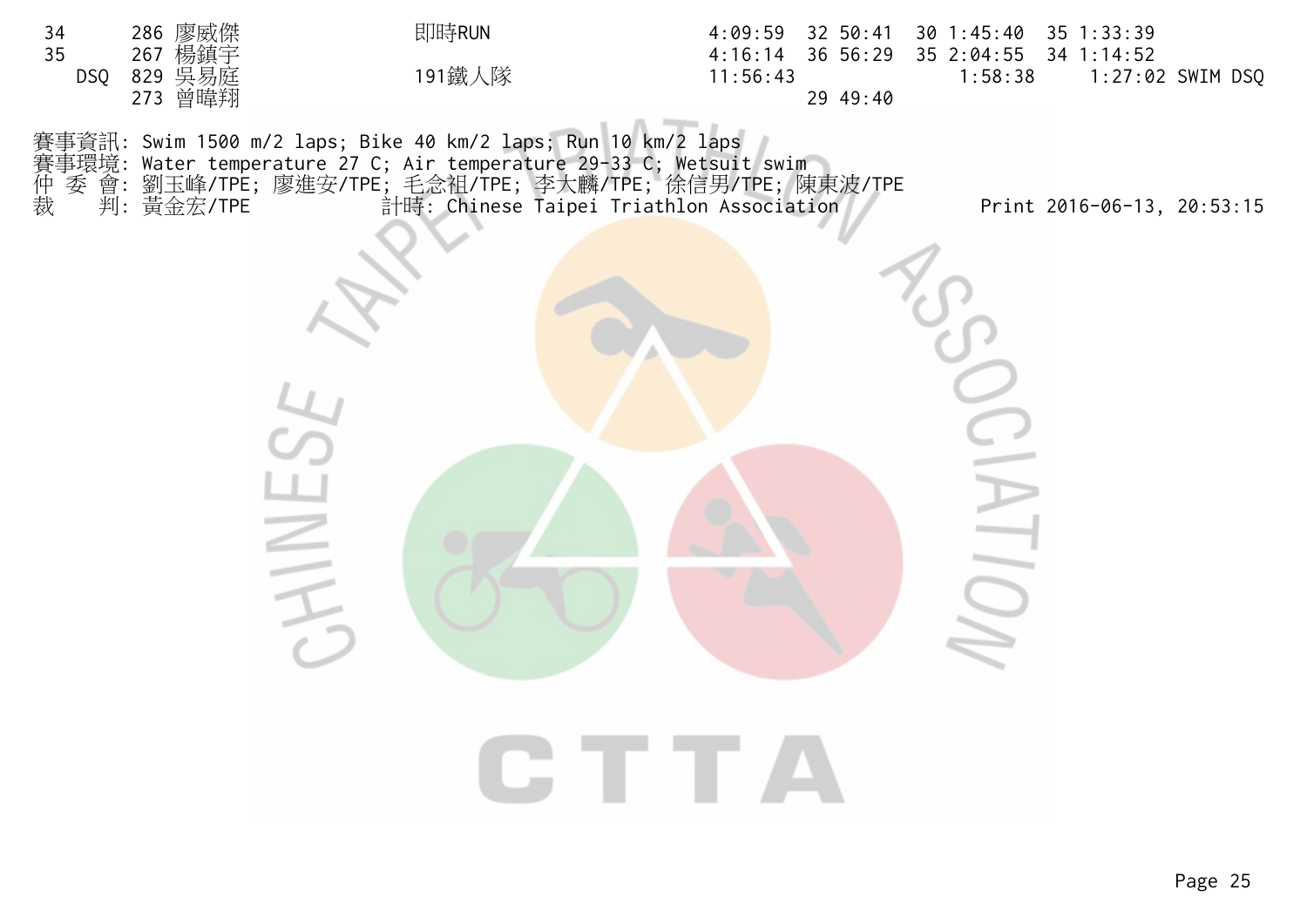2016-06-05 07:32

18-24 AG Men

| Pos               | No.        | Name                                                                                                                                      | Team  |                  | Time               | Rnk     | Swim Rnk           | <b>Bike</b>            | Rnk                   | Run            | Remarks         |
|-------------------|------------|-------------------------------------------------------------------------------------------------------------------------------------------|-------|------------------|--------------------|---------|--------------------|------------------------|-----------------------|----------------|-----------------|
| === ===           |            |                                                                                                                                           |       |                  |                    |         |                    |                        |                       | ======         |                 |
|                   | 231        | 楷<br>干                                                                                                                                    |       |                  | 2:27:14            | 7       | 3 29:34            | 31:13:47               | 3                     | 43:54          |                 |
| $+2m$             |            | 214 邱苡綸                                                                                                                                   |       |                  | 2:30:38            |         | 32:18              | 2 1:12:01              | 4                     |                | 44:21 輪車罰時      |
| 3                 | 222        | 羅譽寅                                                                                                                                       |       |                  | 2:33:08            |         | 19 35:21           | 10 1:17:05             | 1                     | 40:43          |                 |
| 5                 | 243<br>244 | 莊柏千                                                                                                                                       |       |                  | 2:34:03            |         | 29:03<br>33:35     | 61:15:37<br>11:11:14   | 9                     | 49:24          |                 |
|                   |            | 陳世銘                                                                                                                                       |       | LDS超鐵團           | 2:35:52            | 9<br>13 | 35:07              | $15$ 1:18:58           | 12                    | 51:04<br>43:25 |                 |
| 6<br>$+2m$        | 237        | 許昭宇                                                                                                                                       |       | 台北市立大學           | 2:37:28            |         |                    | 18 1:20:13             | $\overline{2}$<br>5   |                |                 |
|                   | 248        | 陳柏翰                                                                                                                                       |       |                  | 2:39:05            |         | 632:17<br>10 34:45 |                        | 8                     |                | 44:36 輪車罰時      |
| 8<br>9            | 235        | 陳柏諭                                                                                                                                       |       | 台北市立大學           | 2:39:31            |         |                    | $11 \quad 1:17:44$     | $\overline{7}$        | 47:04          |                 |
|                   | 236        | 徐振勛                                                                                                                                       |       | 台北市立大學           | 2:40:18            |         | 18 35:20<br>531:21 | 13 1:18:34             |                       | 46:25          |                 |
| $+2m$<br>10<br>11 | 211<br>224 | 毛偉丞                                                                                                                                       | 林家軍   | 台北市立大學           | 2:42:51<br>2:45:08 |         | 16 35:09           | 41:13:58<br>21 1:24:49 | 16<br>$6\phantom{1}6$ | 45:10          | 55:32 輪車罰時      |
| $+2m$<br>12       | 246        | 」羅蔡黎<br>张·<br>黎熙<br>黎<br><br><br><br><br><br><br><br><br><br><br><br><br><br><br><br><br><br><br><br><br><br><br><br><br><br><br><br><br> |       |                  | 2:45:16            |         | 4 29:36            | 71:15:42               | 18                    |                |                 |
| $+2m$<br>13       |            |                                                                                                                                           |       |                  | 2:46:45            |         | 17 35:13           | $14$ 1:18:40           | 11                    |                | 57:59 輪車罰時      |
| 14                | 228<br>219 | 陳世和                                                                                                                                       |       | 台北市立大學<br>LDS超鐵團 | 2:47:35            |         | 24 41:23           | 91:16:27               | 10                    | 49:46          | 50:53 輪車罰時      |
| 15                | 233        | 劉致宏                                                                                                                                       |       | 台北市立大學           | 2:49:35            |         | 21 39:46           | 12 1:18:08             | 13                    | 51:42          |                 |
| 16                | 241        | 毛培瑞                                                                                                                                       |       |                  | 2:53:26            |         | 833:10             | 171:20:01              | 24                    | :00:16         |                 |
| 17                | 232        | 李俊賢                                                                                                                                       | 鐵僕人   |                  | 2:57:28            |         | 23 40:33           | 20 1:22:57             | 15                    | 53:59          |                 |
| 18                | 245        | 鄭睦熹                                                                                                                                       |       |                  | 3:00:48            |         | 26 46:00           | 81:16:16               | 20                    | 58:34          |                 |
| 19                | 247        | 陳正軒                                                                                                                                       |       |                  | 3:03:35            |         | 14 35:07           | 19 1:20:47             |                       | 271:07:42      |                 |
| $+2m$<br>20       | 213        | 陳冠宇                                                                                                                                       |       | 台北市立大學           | 3:07:06            |         | 12 34:50           | $16$ 1:19:43           |                       |                | 30 1:10:34 輪車罰時 |
| $+2m$<br>21       | 223        | 詹曜駿                                                                                                                                       |       |                  | 3:07:52            |         | $11 \t34:47$       | $23 \t1:25:13$         |                       |                | 26 1:05:52 輪車罰時 |
| 22                | 229        | 林鴻彥                                                                                                                                       |       |                  | 3:11:36            |         | 22 40:07           | 24 1:29:45             |                       | 25 1:01:45     |                 |
| 23                | 240        | 張家華                                                                                                                                       | 小鮮肉   |                  | 3:13:37            |         | 20 36:44           | 29 1:40:50             | 17                    | 56:04          |                 |
| 24                | 225        | 陳立宏                                                                                                                                       |       |                  | 3:16:03            |         | 25 42:38           | 26 1:33:22             |                       | 23 1:00:04     |                 |
| 25<br>$***$       | 217        | 莊琨仲                                                                                                                                       |       |                  | 3:16:34            |         | 33 58:26           | 22 1:25:00             | 14                    |                | 53:09 SWIM異常    |
| 26                | 218        | 翁立綸                                                                                                                                       |       |                  | 3:24:32            |         | 32 53:18           | 25 1:32:03             | 21                    | 59:12          |                 |
| 27                | 825        | 林治宏                                                                                                                                       | 即時RUN |                  | 3:28:31            | 31      | 50:25              | 27 1:39:35             | 19                    | 58:31 浮標       |                 |
| 28                |            | 234 張暐定                                                                                                                                   |       |                  | 3:29:03            |         | 28 48:17           | 30 1:41:33             | 22                    | 59:14          |                 |
| 29                | 227        | 陳志豪                                                                                                                                       | 小鮮肉   |                  | 3:43:15            |         | 30 49:11           | 31 1:44:30             |                       | 29 1:09:35     |                 |
| 30                | 215        | 李威宏                                                                                                                                       | 即時RUN |                  | 3:46:01            |         | 29 49:05           | 32 1:48:54             |                       | 28 1:08:02     |                 |
| 31                | 221        | 鄭承昊                                                                                                                                       |       |                  | 4:07:43            |         | 27 47:52           | 33 1:59:57             |                       | 31 1:19:54     |                 |
| $+2m$             | 212        | 鄭家澤                                                                                                                                       |       | 台北市立大學           |                    |         | 229:06             | 51:14:42               |                       |                | 輪車罰時            |
|                   |            | 239 楊子昂                                                                                                                                   |       | 台北市立大學           |                    |         | 15 35:08           | 28 1:40:16             |                       |                |                 |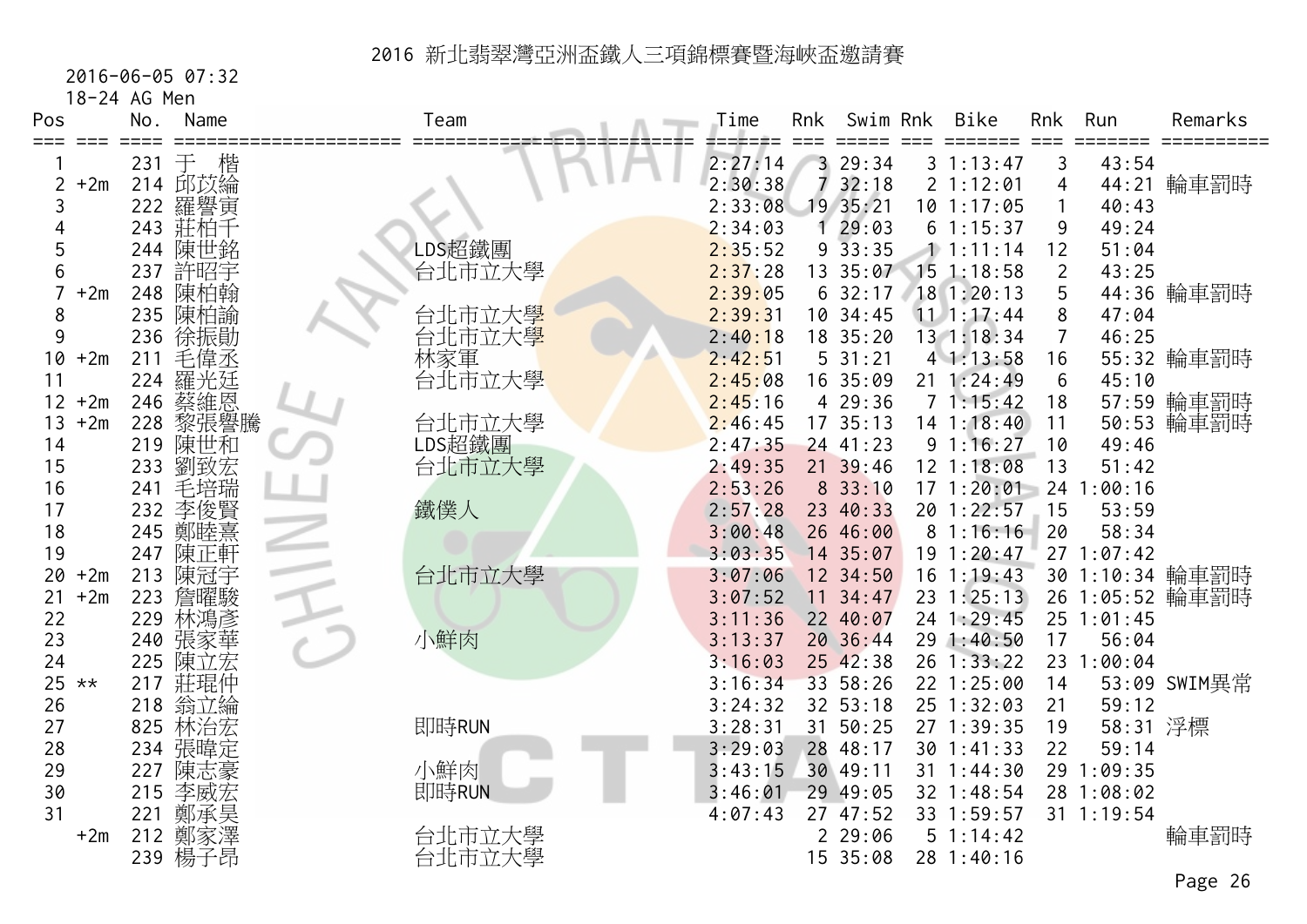| 賽事資訊: Swim 1500 m/2 laps; Bike 40 km/2 laps; Run 10 km/2 laps         |    |
|-----------------------------------------------------------------------|----|
| - 賽事環境: Water temperature 27 C; Air temperature 29-33 C; Wetsuit swim |    |
| 仲 委 會: 劉玉峰/TPE; 廖進安/TPE; 毛念祖/TPE; 李大麟/TPE; 徐信男/TPE; 陳東波/TPE           |    |
| 裁  判:黃金宏/TPE<br>計時: Chinese Taipei Triathlon Association              | Pr |

77

#### 2016-06-05

|                                                                                                       |     |          | WWW 組成績/Women Team Relay Results                                                                                                                                                                                                                                                                                                                                                                                   |                                                                                                  |                                                                            |                                    |                                                                                                        |                                           |                                                                                     |
|-------------------------------------------------------------------------------------------------------|-----|----------|--------------------------------------------------------------------------------------------------------------------------------------------------------------------------------------------------------------------------------------------------------------------------------------------------------------------------------------------------------------------------------------------------------------------|--------------------------------------------------------------------------------------------------|----------------------------------------------------------------------------|------------------------------------|--------------------------------------------------------------------------------------------------------|-------------------------------------------|-------------------------------------------------------------------------------------|
| Pos                                                                                                   |     | No. Name |                                                                                                                                                                                                                                                                                                                                                                                                                    | Team                                                                                             | Time                                                                       | Swim                               | Bike                                                                                                   | Run                                       | Remarks                                                                             |
| $\overline{2}$<br>3<br>$\overline{4}$<br>5<br>$6\phantom{a}$<br>7 $**$<br><b>DSQ</b><br>DSQ<br>委<br>計 | 991 |          | 907 費聿凡.林玉芳.蘇靖涵<br>901 游承恩.許婷榕.林庭瑄<br>904 陳秋雯. 何孟麗. 游才慧<br>906 高玉美.陳妤蓁.李維君<br>908 周仁愛.陳淑英.李軒青<br>902 藍家伶.陳鳳蓮.陳育淇<br>徐藝瑄.王若存.林芳鈴<br>905 龍雨廷.黃睿瑛.江佩珊<br>903 鄧以薇.黃美霆.洪瑩錚<br>事資訊: Swim 1500 m/2 laps; Bike 40 km/2 laps; Run 10 km/2 laps<br>賽事環境: Water temperature 27 C; Air temperature 29-33 C; Wetsuit swim<br>會: 劉玉峰/TPE; 廖進安/TPE; 毛念祖/TPE; 李大麟/TPE; 徐信男/TPE; 陳東波/TPE<br>時: Chinese Taipei Triathlon Association | 國泰產險鐵人隊<br>LDS超鐵咩<br>山港鐵人隊<br>海龍德基<br>關貿鐵人<br><b>MANGO</b><br>鐵人必鐵腿<br>政訓鐵人隊<br>NTNU Gordon Team | 2:40:45<br>2:45:26<br>3:24:04<br>3:26:03<br>3:51:34<br>4:07:19<br>11:19:15 | 3:33:32 1:01:20 1:33:21<br>1:03:03 | 32:48 1:17:25<br>$30:36$ 1:25:13<br>48:56 1:37:13<br>$47:31 \text{ } 1:45:43$<br>54:51 1:54:08 1:02:36 | 50:33<br>49:38<br>57:56<br>52:50<br>58:51 | 55:21 1:55:52 1:16:07 SWIM異常<br>1:02:31 SWIM少圈<br>小輪徑<br>Print 2016-06-13, 20:53:15 |
|                                                                                                       |     |          |                                                                                                                                                                                                                                                                                                                                                                                                                    |                                                                                                  |                                                                            |                                    |                                                                                                        |                                           |                                                                                     |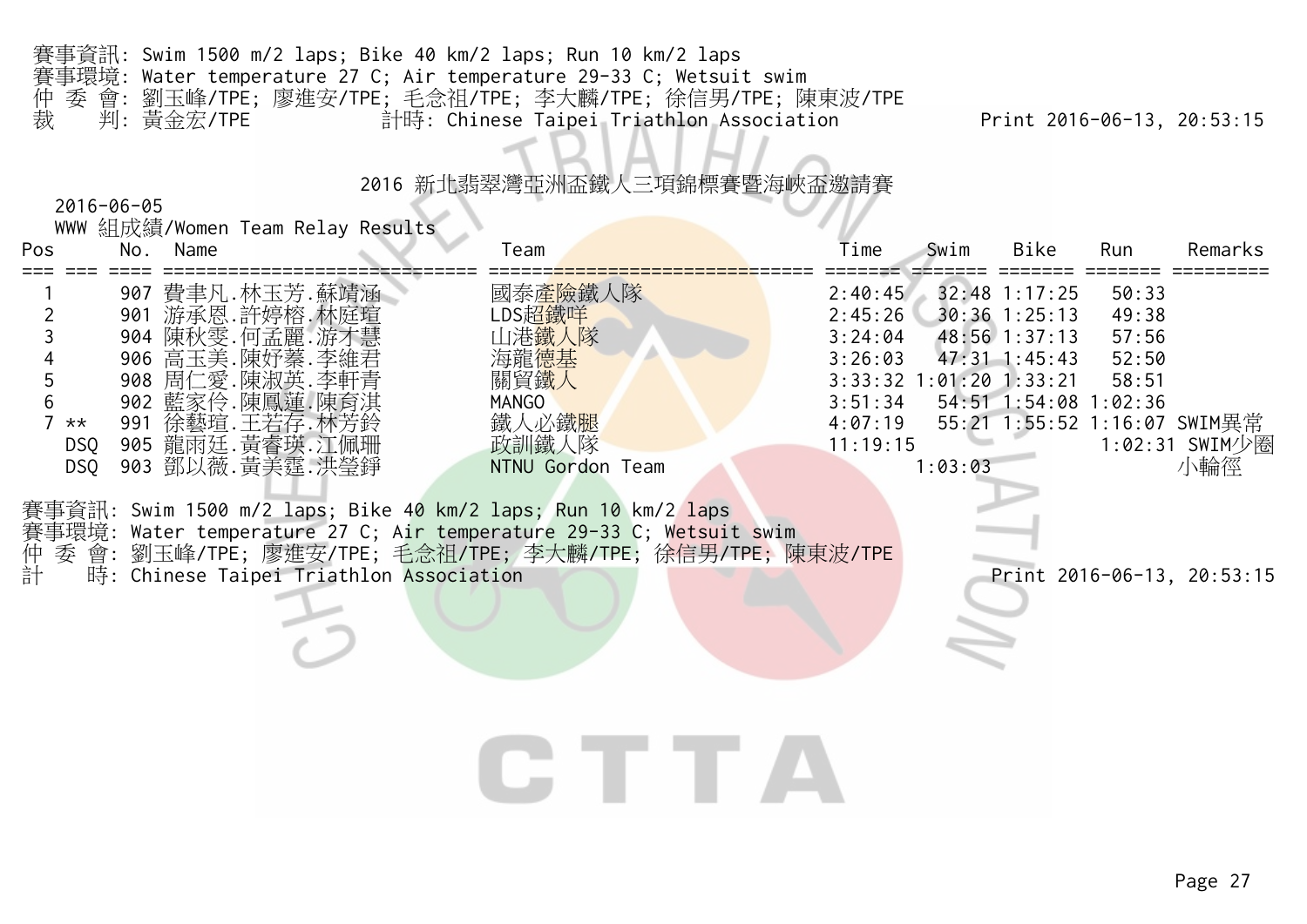2016-06-05 M+W 組成績/M+W Mix Team Relay Results

| Pos            | No.               | Name |                                                         | Team                   | Time     | Swim | <b>Bike</b>              | Run      | Remarks                      |
|----------------|-------------------|------|---------------------------------------------------------|------------------------|----------|------|--------------------------|----------|------------------------------|
|                | $==$              |      | 959 謝汶涓. 左敦雲. 張俊龍                                       | 國泰產險鐵人隊                | 2:20:38  |      | 29:03 1:14:51            | 36:46    |                              |
| $\overline{2}$ | $+2m$             |      | 962 黃詩婷.許弘展.謝明達                                         | 熠誠自由一定行                | 2:30:27  |      | 29:05 1:17:49            |          | 41:34 輪車罰時                   |
|                |                   |      | 1013 莊順捷.李威德.吳天云                                        | TOP健身俱樂部               | 2:51:34  |      | $27:33$ $1:29:20$        | 54:43 浮標 |                              |
|                |                   |      | 960 廖芯儀.周昭男.周正人                                         | 黃金鮪魚團--高級腰內肉           | 2:53:42  |      | 47:00 1:21:35            | 45:08    |                              |
| 5              |                   |      | 971 蔡安福.劉惠貞.簡士濠                                         | 鐵人里                    | 2:56:28  |      | 44:07 1:26:51            | 45:31    |                              |
| 6              |                   |      |                                                         | TOP健身俱樂部               | 2:59:13  |      | 38:37 1:25:42            | 54:55 浮標 |                              |
| 7              |                   |      |                                                         | APEX-SCR               | 3:01:44  |      | $37:54$ 1:35:22          | 48:29    |                              |
| 8              |                   |      | 1016 胡文忠.陳龍毅.陳冠渝<br>967 蘇煥鈞.謝閔繐.涂亞辰<br>1006 翁碩均.郭欣平.許凱翔 | TOP健身俱樂部               | 3:08:03  |      | 34:36 1:43:01            | 50:27 浮標 |                              |
| $9\,$          |                   |      | 978 吳政言.陳佳明.尹緯童                                         | 來亂的                    | 3:13:07  |      | 38:22 1:34:31 1:00:15    |          |                              |
| 10             |                   |      |                                                         | 東區 <mark>美景紅油抄手</mark> | 3:17:18  |      | 43:21 1:37:05            | 56:53    |                              |
| 11             |                   |      | 958 曾芙瑩.李宸儀.陳建龍<br>980 張譽耀.黃維揚.蔡瑞玉                      | 維元鐵人                   | 3:21:26  |      | 44:03 1:29:31 1:07:52    |          |                              |
| 12 < 3         | 973               |      | 何詹姆士.何詹姆士.何碧菁                                           | Adoga and Princess     | 3:21:50  |      |                          |          | 36:43 1:29:50 1:15:18 <3不頒獎  |
| $13 * *$       |                   |      | 956 蔡佩璇. 黃玉貞. 劉正啟                                       | 山港鐵人隊                  | 3:26:40  |      |                          |          | 45:12 1:34:57 1:06:31 SWIM異常 |
| $14 \times$    |                   |      | 993 王識敦.侯汨蓁.張耿榮                                         | TOP健身俱樂部               | 3:27:47  |      | 50:18 1:49:27            |          | 48:03 不計頒獎                   |
| 15             |                   |      | 1005 葉非比.許舜迪.朱文龍                                        | TOP健身俱樂部               | 3:27:51  |      | 41:33 1:39:12 1:07:07 浮標 |          |                              |
| 16             |                   |      | 1003 陸黛玲.蘇偉銘.陸黛玲                                        | TOP健身俱樂部               | 3:27:51  |      | 49:08 1:27:08 1:11:36 浮標 |          |                              |
| 17             | 979               |      | 何恭愷.張軒瑋.朱真儀                                             | 第一銀行                   | 3:30:49  |      | $42:42$ $1:55:13$        | 52:56    |                              |
| 18 < 3         |                   |      | 1002 林 靖.林 靖.彭名宇                                        | TOP健身俱樂部               | 3:32:15  |      | 49:22 1:54:55            |          | 47:59 <3不頒獎                  |
| 19             | 969               |      | 黃裕翔.葉乃瑜.徐偉嚴                                             | AstraZeneca1           | 3:40:40  |      | 50:43 1:59:29            | 50:29    |                              |
| 20 $\star$     |                   |      |                                                         | TOP健身俱樂部               | 3:47:36  |      |                          |          | 52:56 1:47:57 1:06:43 SWIM異常 |
| 21             |                   |      |                                                         | 吉古家族                   | 3:48:36  |      | $52:10$ $1:58:18$        | 58:09    |                              |
| 22             |                   |      |                                                         | TOP健身俱樂部               | 3:49:02  |      | 50:38 1:42:06 1:16:19 浮標 |          |                              |
| 23             |                   |      |                                                         | 快樂腳                    | 3:49:32  |      | 53:16 1:54:03 1:02:14    |          |                              |
| 24             |                   |      |                                                         | TOP健身俱樂部               | 3:50:42  |      | 43:19 1:42:14 1:25:11 浮標 |          |                              |
| $25 **$        |                   |      | 1012 賴大中.詹舒晴.柯浩文                                        | TOP健身俱樂部               | 3:51:30  |      | 54:53 1:56:53            |          | 59:45 SWIM異常                 |
| 26             |                   |      | 1008 林暐凡. 吳紀昀. 范貞文                                      | TOP健身俱樂部               | 3:59:29  |      | 57:08 1:45:39 1:16:43 浮標 |          |                              |
| 27             |                   |      | 968 閏國甫. 黃俐敏. 劉彥宏                                       | Astrazeneca 2          | 4:10:06  |      | 56:30 2:17:50            | 55:48    |                              |
| 28             |                   |      | 977 洪忠仁.戴翔琮.周鈺雯                                         | 老皮嫩肉                   | 4:12:01  |      | 58:02 2:00:53 1:13:07    |          |                              |
| 29 $\star$     | 981               |      | 李佳泓. 黃子駿. 蔡依廷                                           | 觀光旅遊                   | 4:23:17  |      |                          |          | 56:53 2:09:04 1:17:21 SWIM異常 |
|                | 961<br>DSQ        |      | 蕭珊珊.陳佑男.楊嘉強                                             | 瘋神特攻                   | 10:27:44 |      | 1:24:24                  |          | 39:14 SWIM DSQ               |
|                |                   |      | DSQ 1011 阮日勝.張 心.林甲函                                    | TOP健身俱樂部               | 11:03:00 |      | 1:38:27                  |          | 54:06 SWIM DSQ               |
|                |                   |      | DSQ 1017 張元旭. 鐘于翔. 柯力雯                                  | TOP健身俱樂部               | 11:12:02 |      |                          |          | 1:20:09 SWIM少圈               |
|                | <b>DSQ</b><br>975 |      | 戴偉仁.陳昱瑋.劉人瑄                                             | CAFA99-4               | 11:12:27 |      |                          |          | 1:45:05 1:07:18 BIKE DNF     |
|                |                   |      |                                                         |                        |          |      |                          |          | Page 28                      |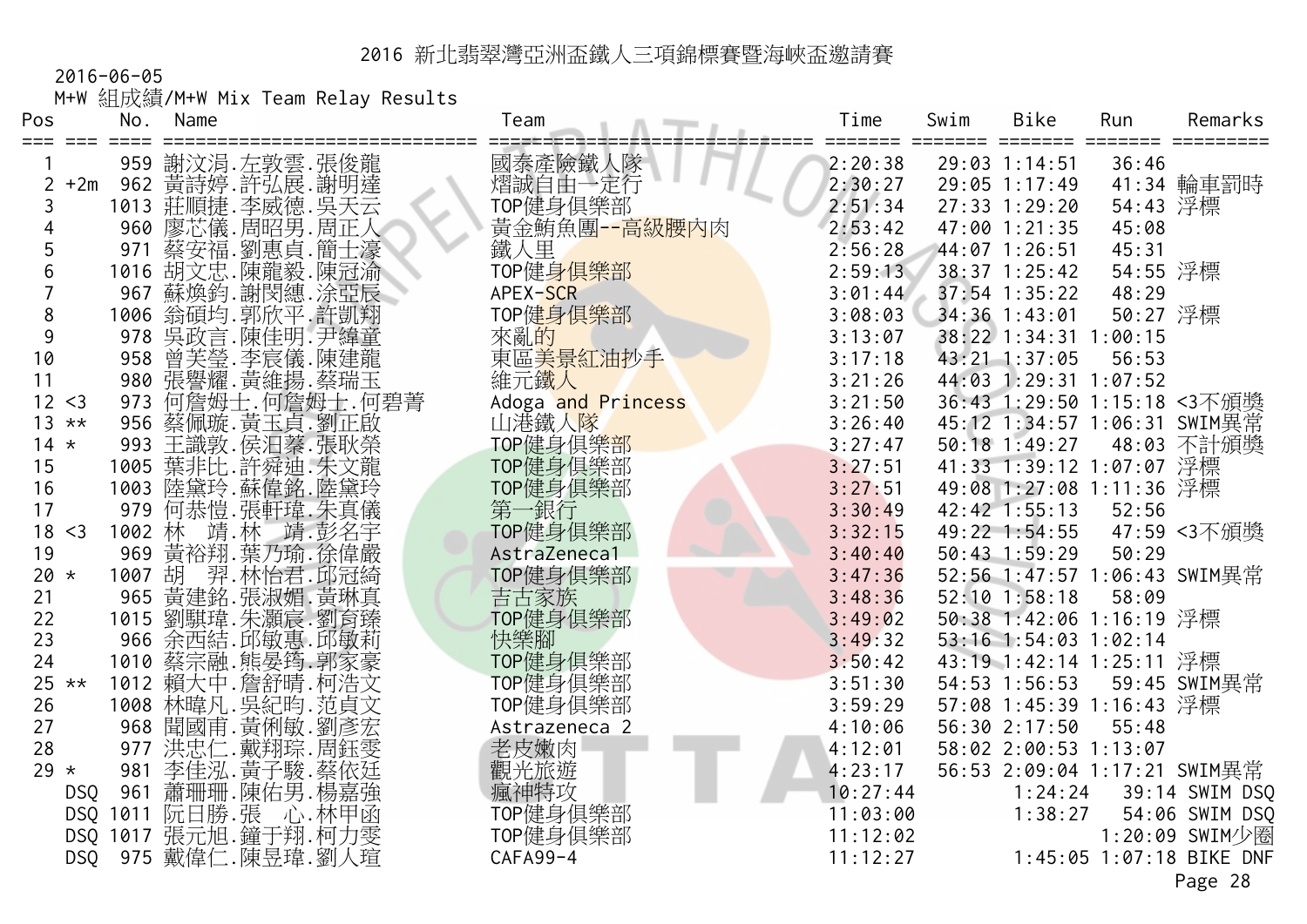| DSQ 1014 葉家伶.曾 誠.沈苑廷 | TOP健身俱樂部 | 11:19:52 | 1:15:06 SWIM DNF         |
|----------------------|----------|----------|--------------------------|
| DSQ 1009 莊佳偉.劉懿慈.邱繼偉 | TOP健身俱樂部 | 11:22:53 |                          |
| DSQ 963 何政勳.陳春華.陳佩希  | 089      | 11:26:46 | 2:03:27 1:16:07 SWIM DSQ |
| DSQ 1004 唐惠棋.吳宇晟.吳明隆 | TOP健身俱樂部 | 11:34:54 | 1:57:05 1:00:52 BIKE少圈   |
| <3 1001 蔡薏貞.蔡薏貞.高華謙  | TOP健身俱樂部 | 47:54    | DNF                      |

賽事資訊: Swim 1500 m/2 laps; Bike 40 km/2 laps; Run 10 km/2 laps 賽事環境: Water temperature 27 C; Air temperature 29-33 C; Wetsuit swim 仲 委 會: 劉玉峰/TPE; 廖進安/TPE; 毛念祖/TPE; 李大麟/TPE; 徐信男/TPE; 陳東波/TPE 計 時: Chinese Taipei Triathlon Association Print 2016-06-13, 20:53:15

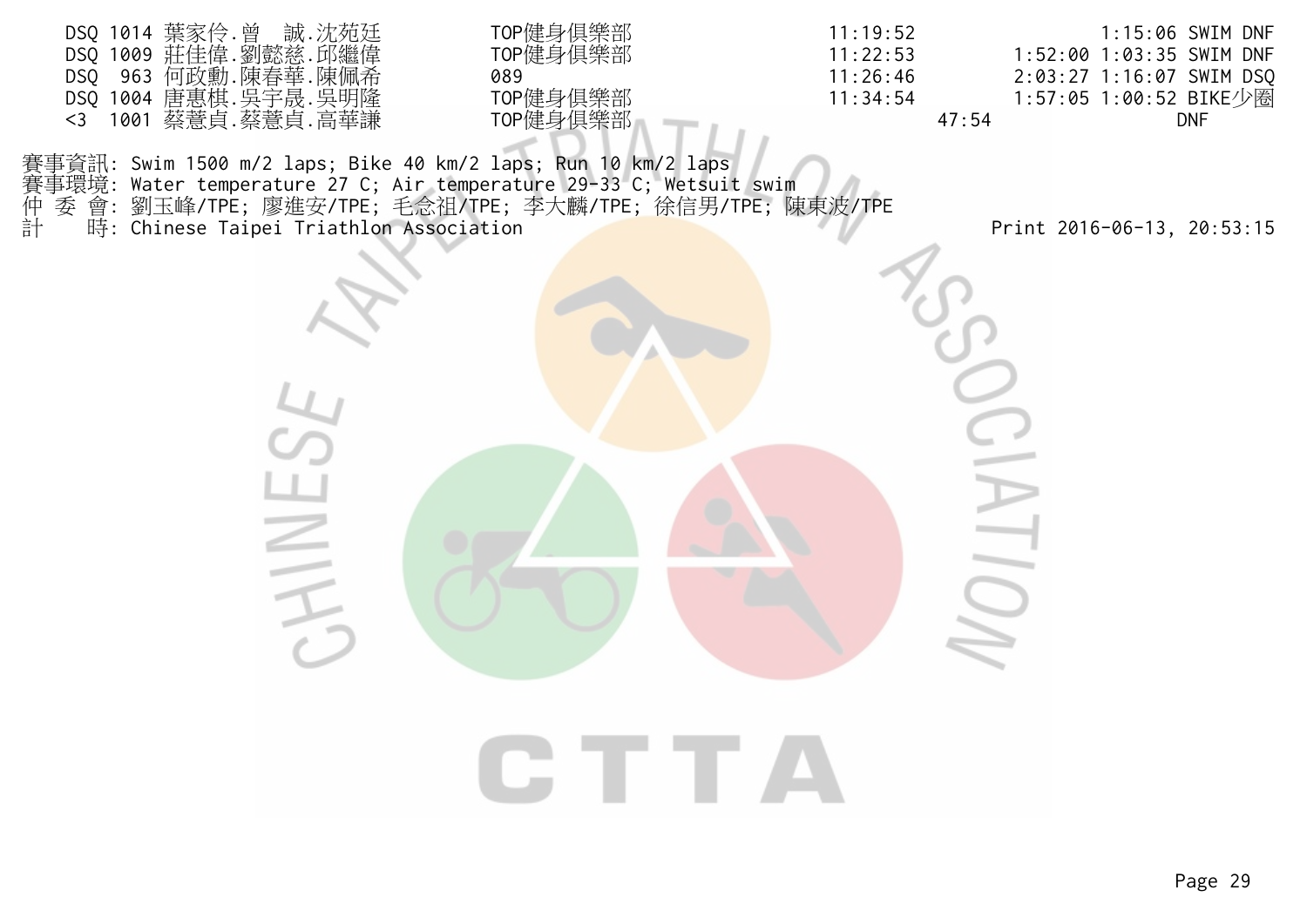2016-06-05

|  | MMM 組成績/Men Team Relay Results |  |  |  |  |
|--|--------------------------------|--|--|--|--|
|--|--------------------------------|--|--|--|--|

| Pos                     | No.        | Name                                                                                                      | Team               | Time               | Swim | Bike                             | Run            | Remarks      |
|-------------------------|------------|-----------------------------------------------------------------------------------------------------------|--------------------|--------------------|------|----------------------------------|----------------|--------------|
| $+2m$                   |            | 937 Delwyn Dunbar.陳永防.鄧新詮                                                                                 | 國泰產險鐵人隊            | 2:16:11            |      | 29:07 1:09:03                    |                | 36:02 輪車罰時   |
| $+2m$<br>$\overline{2}$ | 945        | 包錦恩.簡昌榆.游申元                                                                                               | 熠誠自由真的行            | 2:19:07            |      | $27:47$ 1:10:20                  |                | 39:00 輪車罰時   |
| 3                       |            | 935 蔡穎杰. 吳龍男. 朱宏翊                                                                                         | 悍將鐵人               | 2:31:56            |      | $34:01$ 1:17:02                  | 40:54          |              |
|                         |            | 923 黃信遠. 高頎翔. 詹進銘                                                                                         | 山港鐵人隊              | 2:34:45            |      | $36:13$ 1:14:42                  | 43:51          |              |
| 5                       |            | 929 張宗志. 黃達偉. 林季緯                                                                                         | 挖鼻孔                | 2:41:11            |      | 44:17 1:14:40                    | 42:16          |              |
| 6                       |            | 917 許哲豪. 林琮燊. 吳柏漢                                                                                         | <b>APOC</b>        | 2:52:33            |      | 40:28 1:27:56                    | 44:10          |              |
|                         |            | 939 林志鴻.鍾文勳.李育儒<br>925 劉哲甫.簡韋任.陳俊瑋                                                                        | 傲笑連                | 2:54:55            |      | 47:17 1:20:07                    | 47:32          |              |
| $\,8\,$                 |            |                                                                                                           | 成德鐵人               | 2:56:00            |      | 44:01 1:23:58                    | 48:02          |              |
| $9\,$                   |            | 943 高立功. 劉俊緯. 張添進                                                                                         | 榮耀超鐵俱樂部            | 3:03:43            |      | 47:06 1:26:43                    | 49:55          |              |
| 10                      |            | 938 河念祖.林華忠.机韋翰                                                                                           | 超級難止汗              | 3:05:11            |      | 42:46 1:28:20                    | 54:06          |              |
| 11                      | 924        | 黃人傑.林忠祥.顧育瑞                                                                                               | 山港鐵人隊              | 3:05:20            |      | 44:35 1:25:23                    | 55:22          |              |
| 12                      |            | 936 黃鴻傑.徐鴻鈞.黃博鈞                                                                                           | 桃客兄 <mark>隊</mark> | 3:05:24            |      | 47:14 1:27:09                    | 51:02          |              |
| 13                      | 941        | 陳弘宇.賴良承.張洋瑞                                                                                               | 愛咖曼老伯              | 3:05:56            |      | 35:08 1:35:28                    | 55:21          |              |
| 14                      | 916        |                                                                                                           | 318cafe            | 3:06:30            |      | $40:55$ $1:28:48$                | 56:48          |              |
| 15<br>$+2m$             | 940        | "顏大信嘉,鄭加維,張仁嘉,<br>魏德,黃明輝,張仁嘉,黃明輝,張仁嘉,黃明輝,其中,建成十一年,清朝時,三十一年,三十一年。<br>唐朝朝鮮,王朝,唐朝朝,王朝,唐朝朝,王朝,唐朝朝,王朝,唐朝,王朝,唐朝 | 傲笑連2               | 3:07:16            |      | 40:59 1:32:18                    |                | 51:59 輪車罰時   |
| 16                      | 926        |                                                                                                           | 米拉機鐵人<br>SUM保修競技組  | 3:10:22            |      | 43:42 1:30:40                    | 56:01          |              |
| 17                      | 919        |                                                                                                           |                    | 3:10:25            |      | 41:18 1:21:42 1:07:25            |                |              |
| 18<br>19                | 931<br>921 | 廖恩賜.王進福.鍾士宏<br>林祐平. 胡志華. 柴仕杰                                                                              | 政訓鐵人隊<br>大黃蜂       | 3:10:29<br>3:13:32 |      | $47:54$ 1:32:32<br>39:50 1:40:10 | 50:03<br>53:33 |              |
| 20                      | 944        |                                                                                                           | 德替                 | 3:19:58            |      | 43:32 1:36:30                    | 59:58          |              |
| 21                      |            | 張宗運.孫政葦.鄭凱文<br>930 梅伯高.張瑋倫.張譽薰                                                                            | 政訓鐵人隊              | 3:21:30            |      | 46:12 1:40:58                    | 54:20          |              |
| 22 < 3                  |            | 997 吳可璿. 吳可璿. 余昱廷                                                                                         | TOP健身俱樂部           | 3:21:44            |      | $56:21$ $1:35:14$                |                | 50:11 SWIM異常 |
| 23                      |            | 946 陸玉書. 林偉釗. 楊宇哲                                                                                         | 龍的傳人               | 3:21:59            |      | 49:58 1:34:12                    | 57:50          |              |
| 24 < 3                  |            | 918 王江偉.王江偉.張嘉元                                                                                           | M.C R.T.C          | 3:27:23            |      | 56:57 1:40:33                    |                | 49:53 <3不頒獎  |
| 25                      |            | 932 黃仲民.蕭信康.郭柏豪                                                                                           | 柏豪愛吃漢堡隊            | 3:29:23            |      | $54:01$ 1:41:32                  | 53:51          |              |
| 26                      | 920        | 莊清麟.董仲平.江英雄                                                                                               | 三級幹部               | 3:35:10            |      | 54:28 1:47:01                    | 53:42          |              |
| 27                      | 934        | 吳政益.何展昇.王                                                                                                 | 悍將鐵人               | 3:35:36            |      | 46:28 1:54:11                    | 54:58          |              |
| 28                      | 947        | 黃勁超.常有為.陳俊光                                                                                               | 關貿鐵人               | 3:42:51            |      | 44:22 1:52:19 1:06:11            |                |              |
| 29                      |            | 922 簡仲良.林維毅.曾皓晟                                                                                           | 小仲馬                | 3:42:53            |      | 48:26 1:50:18 1:04:10            |                |              |
| 30                      | 928        | 洪瑋群.林致瑋.黃狀為                                                                                               | 奔跑吧!老砲兒            | 3:43:54            |      | 44:25 1:48:11 1:11:18            |                |              |
| 31                      | 933        | 簡嘉廷.林佳緯.黃騰億<br>簡維辰.陳彥廷.許嘉峻                                                                                | 夏可里朵<br>資中三鐵人      | 3:47:37            |      | 48:17 1:47:22 1:11:58            |                |              |
| 32                      | 942        |                                                                                                           |                    | 3:49:36            |      | 58:30 1:54:52                    | 56:15          |              |
| 33                      |            | 998 湯繼光.宋承翰.張園鑫                                                                                           | TOP健身俱樂部           | 3:54:04            |      | 46:53 1:47:40 1:19:32 浮標         |                |              |